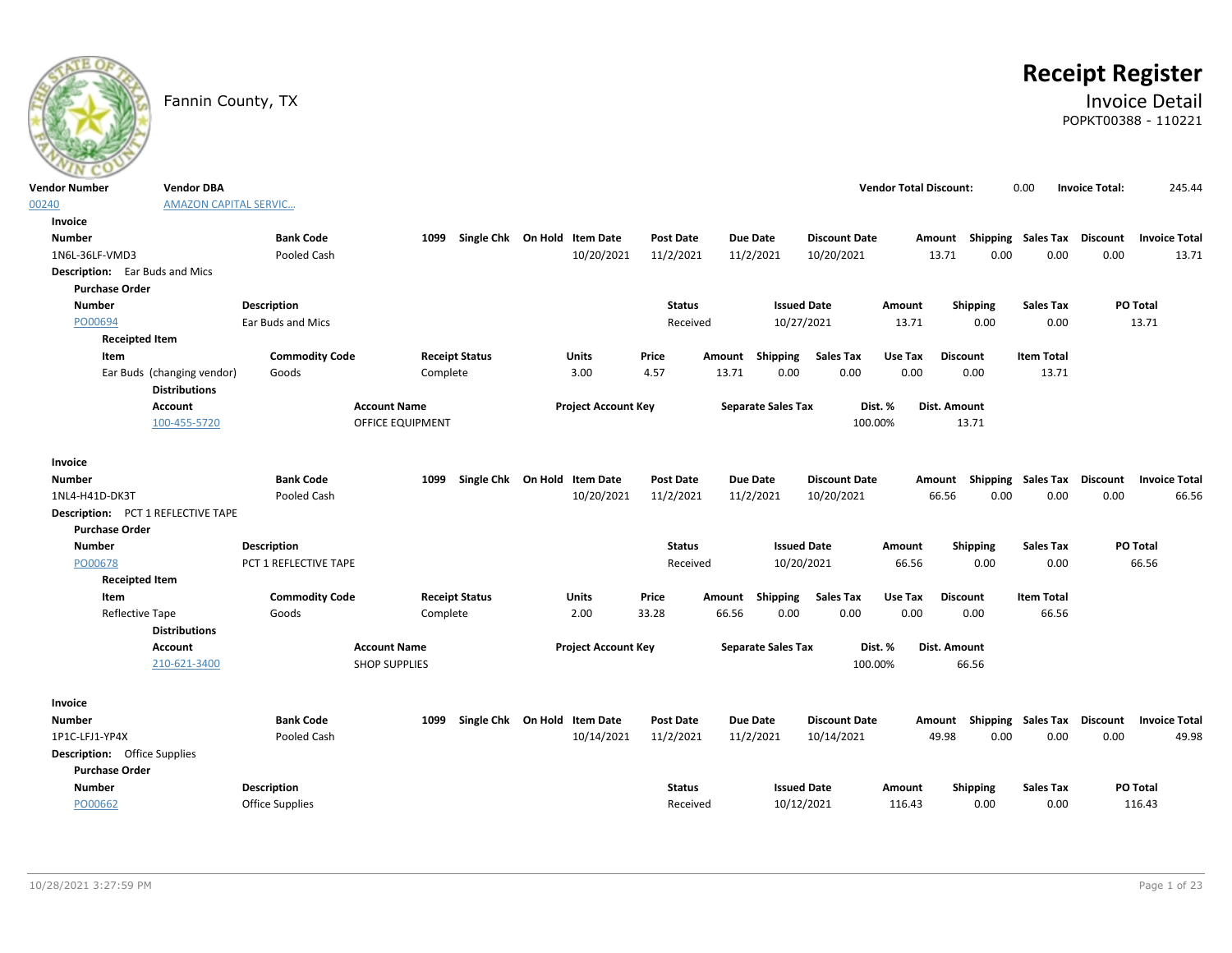| <b>Commodity Code</b><br><b>Receipt Status</b><br><b>Sales Tax</b><br><b>Item Total</b><br>Item<br><b>Units</b><br>Price<br>Amount Shipping<br>Use Tax<br><b>Discount</b><br>0.00<br>0.00<br>Canon CLI-42 LGY Light Gray Ink T Goods<br>Void<br>3.00<br>22.15<br>66.45<br>0.00<br>0.00<br>66.45<br><b>Distributions</b><br><b>Account Name</b><br><b>Project Account Key</b><br><b>Separate Sales Tax</b><br>Dist. %<br>Dist. Amount<br><b>Account</b><br><b>OFFICE SUPPLIES</b><br>100.00%<br>100-475-3100<br>66.45<br><b>Receipted Item</b><br><b>Commodity Code</b><br><b>Receipt Status</b><br><b>Units</b><br>Price<br>Amount Shipping<br>Sales Tax<br>Use Tax<br><b>Discount</b><br><b>Item Total</b><br>Item<br>2.00<br>49.98<br>0.00<br>0.00<br>0.00<br>0.00<br>49.98<br>Snap-N-Store DVD Storage Box - F Goods<br>Complete<br>24.99<br><b>Distributions</b><br><b>Account Name</b><br><b>Project Account Key</b><br><b>Separate Sales Tax</b><br>Dist. %<br><b>Account</b><br>Dist. Amount<br><b>OFFICE SUPPLIES</b><br>100.00%<br>100-475-3100<br>49.98<br>Invoice<br><b>Bank Code</b><br>Single Chk On Hold Item Date<br>Number<br>1099<br><b>Post Date</b><br><b>Due Date</b><br><b>Discount Date</b><br>Amount Shipping Sales Tax Discount<br><b>Invoice Total</b><br>10/20/2021<br>11/2/2021<br>11/2/2021<br>0.00<br>0.00<br>0.00<br>Pooled Cash<br>10/20/2021<br>115.19<br>1QY1-HMF4-XFCJ<br><b>Description:</b> ELECTION SUPPLIES<br><b>Purchase Order</b><br><b>Number</b><br><b>Description</b><br><b>Status</b><br><b>Issued Date</b><br>Shipping<br><b>Sales Tax</b><br>PO Total<br>Amount<br>0.00<br>115.19<br>PO00674<br><b>ELECTION SUPPLIES</b><br>Received<br>10/19/2021<br>115.19<br>0.00<br><b>Receipted Item</b><br><b>Commodity Code</b><br>Shipping<br><b>Sales Tax</b><br>Use Tax<br><b>Item Total</b><br>Item<br><b>Receipt Status</b><br><b>Units</b><br>Price<br><b>Discount</b><br>Amount<br>0.00<br>0.00<br>0.00<br>Leadseals<br>Goods<br>Complete<br>1.00<br>90.50<br>90.50<br>0.00<br>90.50<br><b>Distributions</b><br><b>Account Name</b><br><b>Separate Sales Tax</b><br>Dist. %<br><b>Account</b><br><b>Project Account Key</b><br>Dist. Amount<br>100-404-3100<br>100.00%<br><b>ELECTION SUPPLIES</b><br>90.50<br><b>Receipted Item</b><br><b>Commodity Code</b><br><b>Receipt Status</b><br>Amount Shipping<br><b>Sales Tax</b><br>Use Tax<br><b>Item Total</b><br>Item<br><b>Units</b><br>Price<br><b>Discount</b><br>Goods<br>1.00<br>20.40<br>0.00<br>0.00<br>0.00<br>0.00<br><b>Receipt Books</b><br>Complete<br>20.40<br>20.40<br><b>Distributions</b><br><b>Account Name</b><br><b>Account</b><br><b>Project Account Key</b><br><b>Separate Sales Tax</b><br>Dist. %<br>Dist. Amount<br>100.00%<br>100-403-3100<br><b>OFFICE SUPPLIES</b><br>20.40<br><b>Receipted Item</b><br><b>Commodity Code</b><br><b>Sales Tax</b><br>Use Tax<br><b>Receipt Status</b><br><b>Units</b><br>Price<br>Shipping<br><b>Discount</b><br><b>Item Total</b><br>Item<br>Amount<br>Goods<br>1.00<br>4.29<br>0.00<br>0.00<br>0.00<br>4.29<br>Zip Ties<br>Complete<br>4.29<br>0.00<br><b>Distributions</b><br><b>Account Name</b><br><b>Account</b><br><b>Project Account Key</b><br><b>Separate Sales Tax</b><br>Dist. %<br>Dist. Amount | <b>Receipted Item</b> |  |  |  |  |  |        |
|----------------------------------------------------------------------------------------------------------------------------------------------------------------------------------------------------------------------------------------------------------------------------------------------------------------------------------------------------------------------------------------------------------------------------------------------------------------------------------------------------------------------------------------------------------------------------------------------------------------------------------------------------------------------------------------------------------------------------------------------------------------------------------------------------------------------------------------------------------------------------------------------------------------------------------------------------------------------------------------------------------------------------------------------------------------------------------------------------------------------------------------------------------------------------------------------------------------------------------------------------------------------------------------------------------------------------------------------------------------------------------------------------------------------------------------------------------------------------------------------------------------------------------------------------------------------------------------------------------------------------------------------------------------------------------------------------------------------------------------------------------------------------------------------------------------------------------------------------------------------------------------------------------------------------------------------------------------------------------------------------------------------------------------------------------------------------------------------------------------------------------------------------------------------------------------------------------------------------------------------------------------------------------------------------------------------------------------------------------------------------------------------------------------------------------------------------------------------------------------------------------------------------------------------------------------------------------------------------------------------------------------------------------------------------------------------------------------------------------------------------------------------------------------------------------------------------------------------------------------------------------------------------------------------------------------------------------------------------------------------------------------------------------------------------------------------------------------------------------------------------------------------------------------------------------------------------------------------------------------------------------------------|-----------------------|--|--|--|--|--|--------|
|                                                                                                                                                                                                                                                                                                                                                                                                                                                                                                                                                                                                                                                                                                                                                                                                                                                                                                                                                                                                                                                                                                                                                                                                                                                                                                                                                                                                                                                                                                                                                                                                                                                                                                                                                                                                                                                                                                                                                                                                                                                                                                                                                                                                                                                                                                                                                                                                                                                                                                                                                                                                                                                                                                                                                                                                                                                                                                                                                                                                                                                                                                                                                                                                                                                                      |                       |  |  |  |  |  |        |
|                                                                                                                                                                                                                                                                                                                                                                                                                                                                                                                                                                                                                                                                                                                                                                                                                                                                                                                                                                                                                                                                                                                                                                                                                                                                                                                                                                                                                                                                                                                                                                                                                                                                                                                                                                                                                                                                                                                                                                                                                                                                                                                                                                                                                                                                                                                                                                                                                                                                                                                                                                                                                                                                                                                                                                                                                                                                                                                                                                                                                                                                                                                                                                                                                                                                      |                       |  |  |  |  |  |        |
|                                                                                                                                                                                                                                                                                                                                                                                                                                                                                                                                                                                                                                                                                                                                                                                                                                                                                                                                                                                                                                                                                                                                                                                                                                                                                                                                                                                                                                                                                                                                                                                                                                                                                                                                                                                                                                                                                                                                                                                                                                                                                                                                                                                                                                                                                                                                                                                                                                                                                                                                                                                                                                                                                                                                                                                                                                                                                                                                                                                                                                                                                                                                                                                                                                                                      |                       |  |  |  |  |  |        |
|                                                                                                                                                                                                                                                                                                                                                                                                                                                                                                                                                                                                                                                                                                                                                                                                                                                                                                                                                                                                                                                                                                                                                                                                                                                                                                                                                                                                                                                                                                                                                                                                                                                                                                                                                                                                                                                                                                                                                                                                                                                                                                                                                                                                                                                                                                                                                                                                                                                                                                                                                                                                                                                                                                                                                                                                                                                                                                                                                                                                                                                                                                                                                                                                                                                                      |                       |  |  |  |  |  |        |
|                                                                                                                                                                                                                                                                                                                                                                                                                                                                                                                                                                                                                                                                                                                                                                                                                                                                                                                                                                                                                                                                                                                                                                                                                                                                                                                                                                                                                                                                                                                                                                                                                                                                                                                                                                                                                                                                                                                                                                                                                                                                                                                                                                                                                                                                                                                                                                                                                                                                                                                                                                                                                                                                                                                                                                                                                                                                                                                                                                                                                                                                                                                                                                                                                                                                      |                       |  |  |  |  |  |        |
|                                                                                                                                                                                                                                                                                                                                                                                                                                                                                                                                                                                                                                                                                                                                                                                                                                                                                                                                                                                                                                                                                                                                                                                                                                                                                                                                                                                                                                                                                                                                                                                                                                                                                                                                                                                                                                                                                                                                                                                                                                                                                                                                                                                                                                                                                                                                                                                                                                                                                                                                                                                                                                                                                                                                                                                                                                                                                                                                                                                                                                                                                                                                                                                                                                                                      |                       |  |  |  |  |  |        |
|                                                                                                                                                                                                                                                                                                                                                                                                                                                                                                                                                                                                                                                                                                                                                                                                                                                                                                                                                                                                                                                                                                                                                                                                                                                                                                                                                                                                                                                                                                                                                                                                                                                                                                                                                                                                                                                                                                                                                                                                                                                                                                                                                                                                                                                                                                                                                                                                                                                                                                                                                                                                                                                                                                                                                                                                                                                                                                                                                                                                                                                                                                                                                                                                                                                                      |                       |  |  |  |  |  |        |
|                                                                                                                                                                                                                                                                                                                                                                                                                                                                                                                                                                                                                                                                                                                                                                                                                                                                                                                                                                                                                                                                                                                                                                                                                                                                                                                                                                                                                                                                                                                                                                                                                                                                                                                                                                                                                                                                                                                                                                                                                                                                                                                                                                                                                                                                                                                                                                                                                                                                                                                                                                                                                                                                                                                                                                                                                                                                                                                                                                                                                                                                                                                                                                                                                                                                      |                       |  |  |  |  |  |        |
|                                                                                                                                                                                                                                                                                                                                                                                                                                                                                                                                                                                                                                                                                                                                                                                                                                                                                                                                                                                                                                                                                                                                                                                                                                                                                                                                                                                                                                                                                                                                                                                                                                                                                                                                                                                                                                                                                                                                                                                                                                                                                                                                                                                                                                                                                                                                                                                                                                                                                                                                                                                                                                                                                                                                                                                                                                                                                                                                                                                                                                                                                                                                                                                                                                                                      |                       |  |  |  |  |  |        |
|                                                                                                                                                                                                                                                                                                                                                                                                                                                                                                                                                                                                                                                                                                                                                                                                                                                                                                                                                                                                                                                                                                                                                                                                                                                                                                                                                                                                                                                                                                                                                                                                                                                                                                                                                                                                                                                                                                                                                                                                                                                                                                                                                                                                                                                                                                                                                                                                                                                                                                                                                                                                                                                                                                                                                                                                                                                                                                                                                                                                                                                                                                                                                                                                                                                                      |                       |  |  |  |  |  |        |
|                                                                                                                                                                                                                                                                                                                                                                                                                                                                                                                                                                                                                                                                                                                                                                                                                                                                                                                                                                                                                                                                                                                                                                                                                                                                                                                                                                                                                                                                                                                                                                                                                                                                                                                                                                                                                                                                                                                                                                                                                                                                                                                                                                                                                                                                                                                                                                                                                                                                                                                                                                                                                                                                                                                                                                                                                                                                                                                                                                                                                                                                                                                                                                                                                                                                      |                       |  |  |  |  |  |        |
|                                                                                                                                                                                                                                                                                                                                                                                                                                                                                                                                                                                                                                                                                                                                                                                                                                                                                                                                                                                                                                                                                                                                                                                                                                                                                                                                                                                                                                                                                                                                                                                                                                                                                                                                                                                                                                                                                                                                                                                                                                                                                                                                                                                                                                                                                                                                                                                                                                                                                                                                                                                                                                                                                                                                                                                                                                                                                                                                                                                                                                                                                                                                                                                                                                                                      |                       |  |  |  |  |  |        |
|                                                                                                                                                                                                                                                                                                                                                                                                                                                                                                                                                                                                                                                                                                                                                                                                                                                                                                                                                                                                                                                                                                                                                                                                                                                                                                                                                                                                                                                                                                                                                                                                                                                                                                                                                                                                                                                                                                                                                                                                                                                                                                                                                                                                                                                                                                                                                                                                                                                                                                                                                                                                                                                                                                                                                                                                                                                                                                                                                                                                                                                                                                                                                                                                                                                                      |                       |  |  |  |  |  |        |
|                                                                                                                                                                                                                                                                                                                                                                                                                                                                                                                                                                                                                                                                                                                                                                                                                                                                                                                                                                                                                                                                                                                                                                                                                                                                                                                                                                                                                                                                                                                                                                                                                                                                                                                                                                                                                                                                                                                                                                                                                                                                                                                                                                                                                                                                                                                                                                                                                                                                                                                                                                                                                                                                                                                                                                                                                                                                                                                                                                                                                                                                                                                                                                                                                                                                      |                       |  |  |  |  |  | 115.19 |
|                                                                                                                                                                                                                                                                                                                                                                                                                                                                                                                                                                                                                                                                                                                                                                                                                                                                                                                                                                                                                                                                                                                                                                                                                                                                                                                                                                                                                                                                                                                                                                                                                                                                                                                                                                                                                                                                                                                                                                                                                                                                                                                                                                                                                                                                                                                                                                                                                                                                                                                                                                                                                                                                                                                                                                                                                                                                                                                                                                                                                                                                                                                                                                                                                                                                      |                       |  |  |  |  |  |        |
|                                                                                                                                                                                                                                                                                                                                                                                                                                                                                                                                                                                                                                                                                                                                                                                                                                                                                                                                                                                                                                                                                                                                                                                                                                                                                                                                                                                                                                                                                                                                                                                                                                                                                                                                                                                                                                                                                                                                                                                                                                                                                                                                                                                                                                                                                                                                                                                                                                                                                                                                                                                                                                                                                                                                                                                                                                                                                                                                                                                                                                                                                                                                                                                                                                                                      |                       |  |  |  |  |  |        |
|                                                                                                                                                                                                                                                                                                                                                                                                                                                                                                                                                                                                                                                                                                                                                                                                                                                                                                                                                                                                                                                                                                                                                                                                                                                                                                                                                                                                                                                                                                                                                                                                                                                                                                                                                                                                                                                                                                                                                                                                                                                                                                                                                                                                                                                                                                                                                                                                                                                                                                                                                                                                                                                                                                                                                                                                                                                                                                                                                                                                                                                                                                                                                                                                                                                                      |                       |  |  |  |  |  |        |
|                                                                                                                                                                                                                                                                                                                                                                                                                                                                                                                                                                                                                                                                                                                                                                                                                                                                                                                                                                                                                                                                                                                                                                                                                                                                                                                                                                                                                                                                                                                                                                                                                                                                                                                                                                                                                                                                                                                                                                                                                                                                                                                                                                                                                                                                                                                                                                                                                                                                                                                                                                                                                                                                                                                                                                                                                                                                                                                                                                                                                                                                                                                                                                                                                                                                      |                       |  |  |  |  |  |        |
|                                                                                                                                                                                                                                                                                                                                                                                                                                                                                                                                                                                                                                                                                                                                                                                                                                                                                                                                                                                                                                                                                                                                                                                                                                                                                                                                                                                                                                                                                                                                                                                                                                                                                                                                                                                                                                                                                                                                                                                                                                                                                                                                                                                                                                                                                                                                                                                                                                                                                                                                                                                                                                                                                                                                                                                                                                                                                                                                                                                                                                                                                                                                                                                                                                                                      |                       |  |  |  |  |  |        |
|                                                                                                                                                                                                                                                                                                                                                                                                                                                                                                                                                                                                                                                                                                                                                                                                                                                                                                                                                                                                                                                                                                                                                                                                                                                                                                                                                                                                                                                                                                                                                                                                                                                                                                                                                                                                                                                                                                                                                                                                                                                                                                                                                                                                                                                                                                                                                                                                                                                                                                                                                                                                                                                                                                                                                                                                                                                                                                                                                                                                                                                                                                                                                                                                                                                                      |                       |  |  |  |  |  |        |
|                                                                                                                                                                                                                                                                                                                                                                                                                                                                                                                                                                                                                                                                                                                                                                                                                                                                                                                                                                                                                                                                                                                                                                                                                                                                                                                                                                                                                                                                                                                                                                                                                                                                                                                                                                                                                                                                                                                                                                                                                                                                                                                                                                                                                                                                                                                                                                                                                                                                                                                                                                                                                                                                                                                                                                                                                                                                                                                                                                                                                                                                                                                                                                                                                                                                      |                       |  |  |  |  |  |        |
|                                                                                                                                                                                                                                                                                                                                                                                                                                                                                                                                                                                                                                                                                                                                                                                                                                                                                                                                                                                                                                                                                                                                                                                                                                                                                                                                                                                                                                                                                                                                                                                                                                                                                                                                                                                                                                                                                                                                                                                                                                                                                                                                                                                                                                                                                                                                                                                                                                                                                                                                                                                                                                                                                                                                                                                                                                                                                                                                                                                                                                                                                                                                                                                                                                                                      |                       |  |  |  |  |  |        |
|                                                                                                                                                                                                                                                                                                                                                                                                                                                                                                                                                                                                                                                                                                                                                                                                                                                                                                                                                                                                                                                                                                                                                                                                                                                                                                                                                                                                                                                                                                                                                                                                                                                                                                                                                                                                                                                                                                                                                                                                                                                                                                                                                                                                                                                                                                                                                                                                                                                                                                                                                                                                                                                                                                                                                                                                                                                                                                                                                                                                                                                                                                                                                                                                                                                                      |                       |  |  |  |  |  |        |
|                                                                                                                                                                                                                                                                                                                                                                                                                                                                                                                                                                                                                                                                                                                                                                                                                                                                                                                                                                                                                                                                                                                                                                                                                                                                                                                                                                                                                                                                                                                                                                                                                                                                                                                                                                                                                                                                                                                                                                                                                                                                                                                                                                                                                                                                                                                                                                                                                                                                                                                                                                                                                                                                                                                                                                                                                                                                                                                                                                                                                                                                                                                                                                                                                                                                      |                       |  |  |  |  |  |        |
|                                                                                                                                                                                                                                                                                                                                                                                                                                                                                                                                                                                                                                                                                                                                                                                                                                                                                                                                                                                                                                                                                                                                                                                                                                                                                                                                                                                                                                                                                                                                                                                                                                                                                                                                                                                                                                                                                                                                                                                                                                                                                                                                                                                                                                                                                                                                                                                                                                                                                                                                                                                                                                                                                                                                                                                                                                                                                                                                                                                                                                                                                                                                                                                                                                                                      |                       |  |  |  |  |  |        |
|                                                                                                                                                                                                                                                                                                                                                                                                                                                                                                                                                                                                                                                                                                                                                                                                                                                                                                                                                                                                                                                                                                                                                                                                                                                                                                                                                                                                                                                                                                                                                                                                                                                                                                                                                                                                                                                                                                                                                                                                                                                                                                                                                                                                                                                                                                                                                                                                                                                                                                                                                                                                                                                                                                                                                                                                                                                                                                                                                                                                                                                                                                                                                                                                                                                                      |                       |  |  |  |  |  |        |
|                                                                                                                                                                                                                                                                                                                                                                                                                                                                                                                                                                                                                                                                                                                                                                                                                                                                                                                                                                                                                                                                                                                                                                                                                                                                                                                                                                                                                                                                                                                                                                                                                                                                                                                                                                                                                                                                                                                                                                                                                                                                                                                                                                                                                                                                                                                                                                                                                                                                                                                                                                                                                                                                                                                                                                                                                                                                                                                                                                                                                                                                                                                                                                                                                                                                      |                       |  |  |  |  |  |        |
|                                                                                                                                                                                                                                                                                                                                                                                                                                                                                                                                                                                                                                                                                                                                                                                                                                                                                                                                                                                                                                                                                                                                                                                                                                                                                                                                                                                                                                                                                                                                                                                                                                                                                                                                                                                                                                                                                                                                                                                                                                                                                                                                                                                                                                                                                                                                                                                                                                                                                                                                                                                                                                                                                                                                                                                                                                                                                                                                                                                                                                                                                                                                                                                                                                                                      |                       |  |  |  |  |  |        |
|                                                                                                                                                                                                                                                                                                                                                                                                                                                                                                                                                                                                                                                                                                                                                                                                                                                                                                                                                                                                                                                                                                                                                                                                                                                                                                                                                                                                                                                                                                                                                                                                                                                                                                                                                                                                                                                                                                                                                                                                                                                                                                                                                                                                                                                                                                                                                                                                                                                                                                                                                                                                                                                                                                                                                                                                                                                                                                                                                                                                                                                                                                                                                                                                                                                                      |                       |  |  |  |  |  |        |
|                                                                                                                                                                                                                                                                                                                                                                                                                                                                                                                                                                                                                                                                                                                                                                                                                                                                                                                                                                                                                                                                                                                                                                                                                                                                                                                                                                                                                                                                                                                                                                                                                                                                                                                                                                                                                                                                                                                                                                                                                                                                                                                                                                                                                                                                                                                                                                                                                                                                                                                                                                                                                                                                                                                                                                                                                                                                                                                                                                                                                                                                                                                                                                                                                                                                      |                       |  |  |  |  |  |        |
|                                                                                                                                                                                                                                                                                                                                                                                                                                                                                                                                                                                                                                                                                                                                                                                                                                                                                                                                                                                                                                                                                                                                                                                                                                                                                                                                                                                                                                                                                                                                                                                                                                                                                                                                                                                                                                                                                                                                                                                                                                                                                                                                                                                                                                                                                                                                                                                                                                                                                                                                                                                                                                                                                                                                                                                                                                                                                                                                                                                                                                                                                                                                                                                                                                                                      |                       |  |  |  |  |  |        |
|                                                                                                                                                                                                                                                                                                                                                                                                                                                                                                                                                                                                                                                                                                                                                                                                                                                                                                                                                                                                                                                                                                                                                                                                                                                                                                                                                                                                                                                                                                                                                                                                                                                                                                                                                                                                                                                                                                                                                                                                                                                                                                                                                                                                                                                                                                                                                                                                                                                                                                                                                                                                                                                                                                                                                                                                                                                                                                                                                                                                                                                                                                                                                                                                                                                                      |                       |  |  |  |  |  |        |
|                                                                                                                                                                                                                                                                                                                                                                                                                                                                                                                                                                                                                                                                                                                                                                                                                                                                                                                                                                                                                                                                                                                                                                                                                                                                                                                                                                                                                                                                                                                                                                                                                                                                                                                                                                                                                                                                                                                                                                                                                                                                                                                                                                                                                                                                                                                                                                                                                                                                                                                                                                                                                                                                                                                                                                                                                                                                                                                                                                                                                                                                                                                                                                                                                                                                      |                       |  |  |  |  |  |        |
|                                                                                                                                                                                                                                                                                                                                                                                                                                                                                                                                                                                                                                                                                                                                                                                                                                                                                                                                                                                                                                                                                                                                                                                                                                                                                                                                                                                                                                                                                                                                                                                                                                                                                                                                                                                                                                                                                                                                                                                                                                                                                                                                                                                                                                                                                                                                                                                                                                                                                                                                                                                                                                                                                                                                                                                                                                                                                                                                                                                                                                                                                                                                                                                                                                                                      |                       |  |  |  |  |  |        |
|                                                                                                                                                                                                                                                                                                                                                                                                                                                                                                                                                                                                                                                                                                                                                                                                                                                                                                                                                                                                                                                                                                                                                                                                                                                                                                                                                                                                                                                                                                                                                                                                                                                                                                                                                                                                                                                                                                                                                                                                                                                                                                                                                                                                                                                                                                                                                                                                                                                                                                                                                                                                                                                                                                                                                                                                                                                                                                                                                                                                                                                                                                                                                                                                                                                                      |                       |  |  |  |  |  |        |
| 100.00%<br>4.29<br>100-404-3100<br><b>ELECTION SUPPLIES</b>                                                                                                                                                                                                                                                                                                                                                                                                                                                                                                                                                                                                                                                                                                                                                                                                                                                                                                                                                                                                                                                                                                                                                                                                                                                                                                                                                                                                                                                                                                                                                                                                                                                                                                                                                                                                                                                                                                                                                                                                                                                                                                                                                                                                                                                                                                                                                                                                                                                                                                                                                                                                                                                                                                                                                                                                                                                                                                                                                                                                                                                                                                                                                                                                          |                       |  |  |  |  |  |        |
|                                                                                                                                                                                                                                                                                                                                                                                                                                                                                                                                                                                                                                                                                                                                                                                                                                                                                                                                                                                                                                                                                                                                                                                                                                                                                                                                                                                                                                                                                                                                                                                                                                                                                                                                                                                                                                                                                                                                                                                                                                                                                                                                                                                                                                                                                                                                                                                                                                                                                                                                                                                                                                                                                                                                                                                                                                                                                                                                                                                                                                                                                                                                                                                                                                                                      |                       |  |  |  |  |  |        |

00128

**HART INTERCIVIC** 

**Vendor Number Vendor Total Discount:** 1,512.98 **Vendor DBA** 0.00 **Invoice Total:**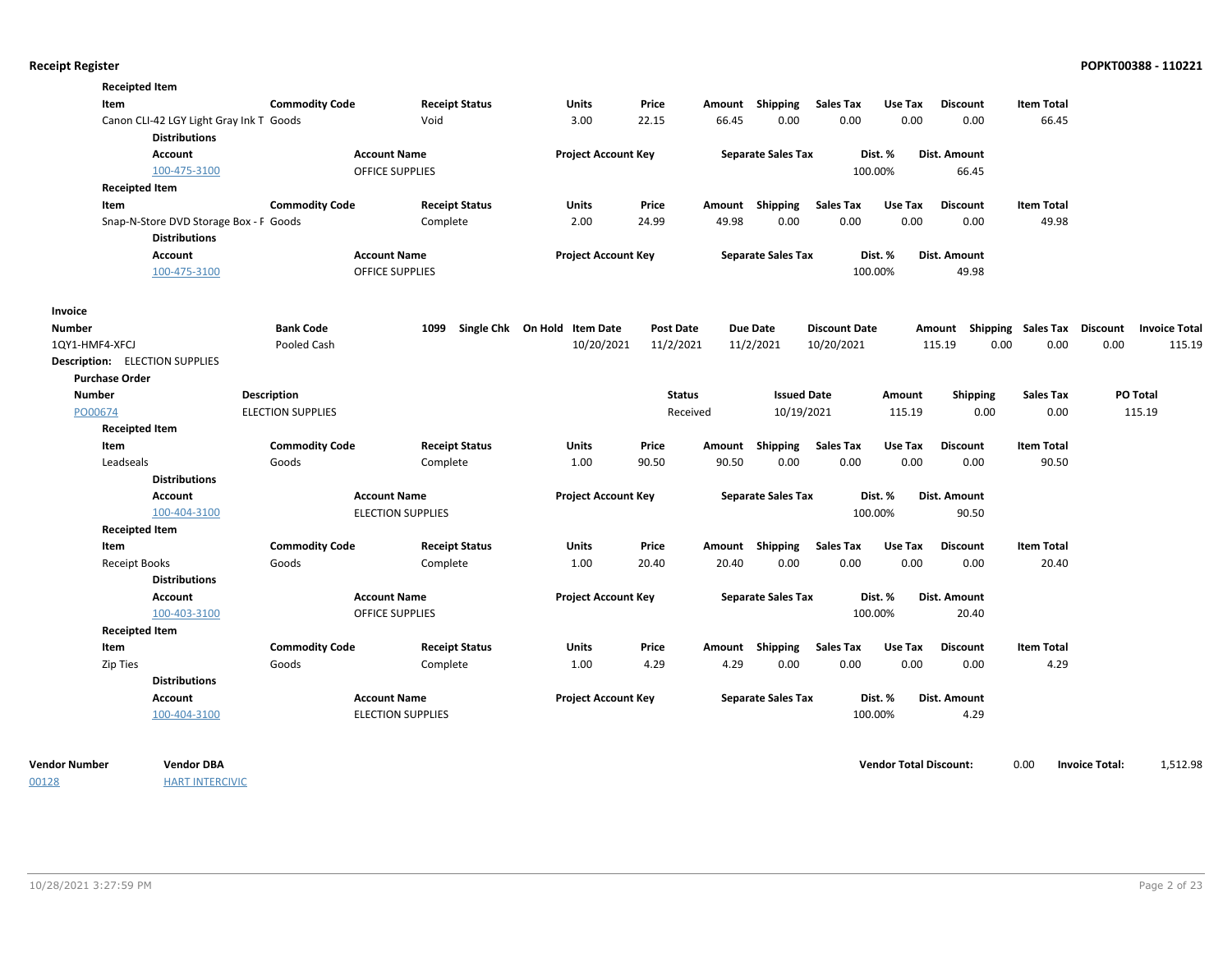| Invoice                          |                                            |                        |                                |                              |                            |                  |                           |                           |                      |                               |                           |                    |                       |                      |
|----------------------------------|--------------------------------------------|------------------------|--------------------------------|------------------------------|----------------------------|------------------|---------------------------|---------------------------|----------------------|-------------------------------|---------------------------|--------------------|-----------------------|----------------------|
| Number                           |                                            | <b>Bank Code</b>       | 1099                           | Single Chk On Hold Item Date |                            | <b>Post Date</b> |                           | <b>Due Date</b>           | <b>Discount Date</b> |                               | Amount Shipping Sales Tax |                    | <b>Discount</b>       | <b>Invoice Total</b> |
| 85409                            |                                            | Pooled Cash            |                                |                              | 10/7/2021                  | 11/2/2021        |                           | 10/7/2021                 | 10/7/2021            |                               | 12.98<br>1,500.00         | 0.00               | 0.00                  | 1,512.98             |
|                                  | <b>Description: MOBILE VOTING MACHINES</b> |                        |                                |                              |                            |                  |                           |                           |                      |                               |                           |                    |                       |                      |
| <b>Purchase Order</b>            |                                            |                        |                                |                              |                            |                  |                           |                           |                      |                               |                           |                    |                       |                      |
| <b>Number</b>                    |                                            | Description            |                                |                              |                            | <b>Status</b>    |                           | <b>Issued Date</b>        |                      | Amount                        | <b>Shipping</b>           | <b>Sales Tax</b>   |                       | PO Total             |
| PO00633                          |                                            | MOBILE VOTING MACHINES |                                |                              |                            |                  | <b>Partially Received</b> | 10/1/2021                 |                      | 1,500.00                      | 12.98                     | 0.00               |                       | 1,512.98             |
|                                  | <b>Receipted Item</b>                      |                        |                                |                              |                            |                  |                           |                           |                      |                               |                           |                    |                       |                      |
| Item                             |                                            | <b>Commodity Code</b>  | <b>Receipt Status</b>          |                              | <b>Units</b>               | Price            | Amount                    | <b>Shipping</b>           | <b>Sales Tax</b>     | Use Tax                       | <b>Discount</b>           | <b>Item Total</b>  |                       |                      |
|                                  | PORTABLE CARRIER FOR MOBILE ' Goods        |                        |                                | Partially Received           | 1.00                       | 1,500.00         | 1,500.00                  | 12.98                     | 0.00                 | 0.00                          | 0.00                      | 1,512.98           |                       |                      |
|                                  | <b>Distributions</b>                       |                        |                                |                              |                            |                  |                           |                           |                      |                               |                           |                    |                       |                      |
|                                  | <b>Account</b>                             |                        | <b>Account Name</b>            |                              | <b>Project Account Key</b> |                  |                           | <b>Separate Sales Tax</b> |                      | Dist. %                       | Dist. Amount              |                    |                       |                      |
|                                  | 413-413-3981                               |                        | PUBLIC HEALTH EXPENSES         |                              |                            |                  |                           |                           | 100.00%              |                               | 1,512.98                  |                    |                       |                      |
|                                  |                                            |                        |                                |                              |                            |                  |                           |                           |                      |                               |                           |                    |                       |                      |
| <b>Vendor Number</b>             | <b>Vendor DBA</b>                          |                        |                                |                              |                            |                  |                           |                           |                      | <b>Vendor Total Discount:</b> |                           | 0.00               | <b>Invoice Total:</b> | 647.50               |
| <b>VEN02201</b>                  | <b>Hydrotex</b>                            |                        |                                |                              |                            |                  |                           |                           |                      |                               |                           |                    |                       |                      |
| Invoice                          |                                            |                        |                                |                              |                            |                  |                           |                           |                      |                               |                           |                    |                       |                      |
| <b>Number</b>                    |                                            | <b>Bank Code</b>       | 1099                           | Single Chk On Hold Item Date |                            | <b>Post Date</b> |                           | <b>Due Date</b>           | <b>Discount Date</b> |                               | Amount                    | Shipping Sales Tax | <b>Discount</b>       | <b>Invoice Total</b> |
| 462819                           |                                            | Pooled Cash            | Y                              |                              | 10/8/2021                  | 11/2/2021        |                           | 11/2/2021                 | 10/8/2021            |                               | 383.39<br>0.00            | 0.00               | 0.00                  | 383.39               |
|                                  | Description: Pct 2 Power Kleen 6/1 Gal     |                        |                                |                              |                            |                  |                           |                           |                      |                               |                           |                    |                       |                      |
| <b>Purchase Order</b>            |                                            |                        |                                |                              |                            |                  |                           |                           |                      |                               |                           |                    |                       |                      |
| <b>Number</b>                    |                                            | <b>Description</b>     |                                |                              |                            | <b>Status</b>    |                           | <b>Issued Date</b>        |                      | Amount                        | <b>Shipping</b>           | Sales Tax          |                       | PO Total             |
| PO00695                          |                                            | Power Kleen 6/1 Gal    |                                |                              |                            | Received         |                           | 10/27/2021                |                      | 383.39                        | 0.00                      | 0.00               |                       | 383.39               |
|                                  | <b>Receipted Item</b>                      |                        |                                |                              |                            |                  |                           |                           |                      |                               |                           |                    |                       |                      |
| Item                             |                                            | <b>Commodity Code</b>  | <b>Receipt Status</b>          |                              | Units                      | Price            |                           | Amount Shipping           | <b>Sales Tax</b>     | Use Tax                       | <b>Discount</b>           | <b>Item Total</b>  |                       |                      |
|                                  | Power Kleen                                | Goods                  | Complete                       |                              | 1.00                       | 383.39           | 383.39                    | 0.00                      | 0.00                 | 0.00                          | 0.00                      | 383.39             |                       |                      |
|                                  | <b>Distributions</b>                       |                        |                                |                              |                            |                  |                           |                           |                      |                               |                           |                    |                       |                      |
|                                  | Account                                    |                        | <b>Account Name</b>            |                              | <b>Project Account Key</b> |                  |                           | <b>Separate Sales Tax</b> |                      | Dist. %                       | <b>Dist. Amount</b>       |                    |                       |                      |
|                                  | 220-622-3400                               |                        | <b>SHOP SUPPLIES</b>           |                              |                            |                  |                           |                           | 100.00%              |                               | 383.39                    |                    |                       |                      |
| Invoice                          |                                            |                        |                                |                              |                            |                  |                           |                           |                      |                               |                           |                    |                       |                      |
| <b>Number</b>                    |                                            | <b>Bank Code</b>       | 1099                           | Single Chk On Hold Item Date |                            | <b>Post Date</b> |                           | <b>Due Date</b>           | <b>Discount Date</b> |                               | Amount                    | Shipping Sales Tax | <b>Discount</b>       | <b>Invoice Total</b> |
| 463701                           |                                            | Pooled Cash            | Y                              |                              | 10/20/2021                 | 11/2/2021        |                           | 11/2/2021                 | 10/20/2021           |                               | 0.00<br>264.11            | 0.00               | 0.00                  | 264.11               |
| <b>Description:</b> Pct 3 Grease |                                            |                        |                                |                              |                            |                  |                           |                           |                      |                               |                           |                    |                       |                      |
| <b>Purchase Order</b>            |                                            |                        |                                |                              |                            |                  |                           |                           |                      |                               |                           |                    |                       |                      |
| <b>Number</b>                    |                                            | Description            |                                |                              |                            | <b>Status</b>    |                           | <b>Issued Date</b>        |                      | Amount                        | Shipping                  | <b>Sales Tax</b>   |                       | PO Total             |
| PO00696                          |                                            | Grease                 |                                |                              |                            | Received         |                           | 10/27/2021                |                      | 264.11                        | 0.00                      | 0.00               |                       | 264.11               |
|                                  | <b>Receipted Item</b>                      |                        |                                |                              |                            |                  |                           |                           |                      |                               |                           |                    |                       |                      |
| Item                             |                                            | <b>Commodity Code</b>  | <b>Receipt Status</b>          |                              | Units                      | Price            | Amount                    | Shipping                  | Sales Tax            | Use Tax                       | <b>Discount</b>           | <b>Item Total</b>  |                       |                      |
| Ultra #2                         |                                            | Goods                  | Complete                       |                              | 1.00                       | 264.11           | 264.11                    | 0.00                      | 0.00                 | 0.00                          | 0.00                      | 264.11             |                       |                      |
|                                  | <b>Distributions</b>                       |                        |                                |                              |                            |                  |                           |                           |                      |                               |                           |                    |                       |                      |
|                                  | <b>Account</b>                             |                        | <b>Account Name</b>            |                              | <b>Project Account Key</b> |                  |                           | <b>Separate Sales Tax</b> |                      | Dist. %                       | <b>Dist. Amount</b>       |                    |                       |                      |
|                                  | 230-623-4580                               |                        | <b>R&amp;M MACHINERY PARTS</b> |                              |                            |                  |                           |                           | 100.00%              |                               | 264.11                    |                    |                       |                      |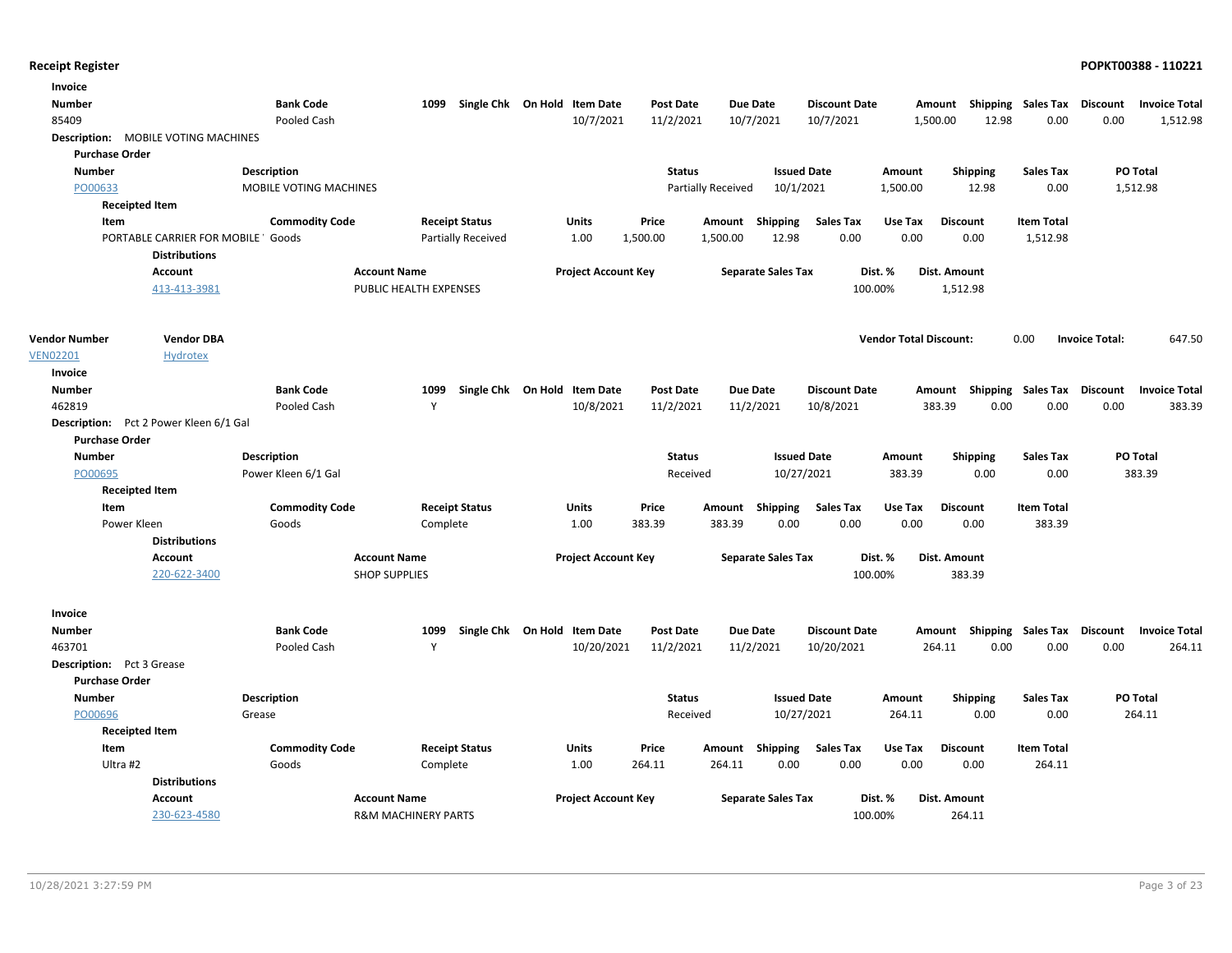| <b>Vendor Number</b>                | <b>Vendor DBA</b>              |                        |                                    |                              |                            |                  |        |                           |                      | <b>Vendor Total Discount:</b> |              |                 | 0.00                      | <b>Invoice Total:</b> | 881.00               |
|-------------------------------------|--------------------------------|------------------------|------------------------------------|------------------------------|----------------------------|------------------|--------|---------------------------|----------------------|-------------------------------|--------------|-----------------|---------------------------|-----------------------|----------------------|
| 00542                               | <b>LUMIQUICK DIAGNOSTICS,.</b> |                        |                                    |                              |                            |                  |        |                           |                      |                               |              |                 |                           |                       |                      |
| Invoice                             |                                |                        |                                    |                              |                            |                  |        |                           |                      |                               |              |                 |                           |                       |                      |
| <b>Number</b>                       |                                | <b>Bank Code</b>       | 1099                               | Single Chk On Hold Item Date |                            | <b>Post Date</b> |        | Due Date                  | <b>Discount Date</b> |                               |              |                 | Amount Shipping Sales Tax | <b>Discount</b>       | <b>Invoice Total</b> |
| 92102                               |                                | Pooled Cash            |                                    |                              | 10/11/2021                 | 9/30/2021        |        | 9/30/2021                 | 10/11/2021           |                               | 820.00       | 61.00           | 0.00                      | 0.00                  | 881.00               |
| <b>Description: DRUG TESTS</b>      |                                |                        |                                    |                              |                            |                  |        |                           |                      |                               |              |                 |                           |                       |                      |
| <b>Purchase Order</b>               |                                |                        |                                    |                              |                            |                  |        |                           |                      |                               |              |                 |                           |                       |                      |
| <b>Number</b>                       |                                | <b>Description</b>     |                                    |                              |                            | <b>Status</b>    |        | <b>Issued Date</b>        |                      | Amount                        |              | <b>Shipping</b> | <b>Sales Tax</b>          |                       | PO Total             |
| PO00605                             |                                | <b>DRUG TESTS</b>      |                                    |                              |                            | Received         |        | 9/8/2021                  |                      | 820.00                        |              | 61.00           | 0.00                      |                       | 881.00               |
| <b>Receipted Item</b>               |                                |                        |                                    |                              |                            |                  |        |                           |                      |                               |              |                 |                           |                       |                      |
| Item                                |                                | <b>Commodity Code</b>  | <b>Receipt Status</b>              |                              | <b>Units</b>               | Price            | Amount | Shipping                  | <b>Sales Tax</b>     | Use Tax                       |              | <b>Discount</b> | <b>Item Total</b>         |                       |                      |
|                                     | <b>SALIVA DRUG TESTS</b>       | Goods                  | Complete                           |                              | 200.00                     | 4.10             | 820.00 | 61.00                     | 0.00                 | 0.00                          |              | 0.00            | 881.00                    |                       |                      |
|                                     | <b>Distributions</b>           |                        |                                    |                              |                            |                  |        |                           |                      |                               |              |                 |                           |                       |                      |
|                                     | <b>Account</b>                 |                        | <b>Account Name</b>                |                              | <b>Project Account Key</b> |                  |        | <b>Separate Sales Tax</b> |                      | Dist. %                       | Dist. Amount |                 |                           |                       |                      |
|                                     | 100-573-3130                   |                        | <b>DRUG TESTING SUPPLIES</b>       |                              |                            |                  |        |                           |                      | 100.00%                       |              | 881.00          |                           |                       |                      |
|                                     |                                |                        |                                    |                              |                            |                  |        |                           |                      |                               |              |                 |                           |                       |                      |
|                                     |                                |                        |                                    |                              |                            |                  |        |                           |                      |                               |              |                 |                           |                       |                      |
| <b>Vendor Number</b>                | <b>Vendor DBA</b>              |                        |                                    |                              |                            |                  |        |                           |                      | <b>Vendor Total Discount:</b> |              |                 | 0.00                      | <b>Invoice Total:</b> | 3,266.33             |
| 00216                               | <b>OFFICE DEPOT</b>            |                        |                                    |                              |                            |                  |        |                           |                      |                               |              |                 |                           |                       |                      |
| Invoice                             |                                |                        |                                    |                              |                            |                  |        |                           |                      |                               |              |                 |                           |                       |                      |
| <b>Number</b>                       |                                | <b>Bank Code</b>       | 1099                               | Single Chk On Hold Item Date |                            | <b>Post Date</b> |        | Due Date                  | <b>Discount Date</b> |                               | Amount       | Shipping        | Sales Tax                 | <b>Discount</b>       | <b>Invoice Total</b> |
| 203437902001                        |                                | Pooled Cash            |                                    |                              | 10/14/2021                 | 11/2/2021        |        | 11/2/2021                 | 10/14/2021           |                               | 56.40        | 0.00            | 0.00                      | 0.00                  | 56.40                |
| <b>Description: OFFICE SUPPLIES</b> |                                |                        |                                    |                              |                            |                  |        |                           |                      |                               |              |                 |                           |                       |                      |
| <b>Purchase Order</b>               |                                |                        |                                    |                              |                            |                  |        |                           |                      |                               |              |                 |                           |                       |                      |
| <b>Number</b>                       |                                | <b>Description</b>     |                                    |                              |                            | <b>Status</b>    |        | <b>Issued Date</b>        |                      | Amount                        |              | <b>Shipping</b> | <b>Sales Tax</b>          |                       | PO Total             |
| PO00665                             |                                | <b>OFFICE SUPPLIES</b> |                                    |                              |                            | Received         |        | 10/13/2021                |                      | 56.40                         |              | 0.00            | 0.00                      |                       | 56.40                |
| <b>Receipted Item</b>               |                                |                        |                                    |                              |                            |                  |        |                           |                      |                               |              |                 |                           |                       |                      |
| Item                                |                                | <b>Commodity Code</b>  | <b>Receipt Status</b>              |                              | <b>Units</b>               | Price            | Amount | Shipping                  | <b>Sales Tax</b>     | Use Tax                       |              | <b>Discount</b> | <b>Item Total</b>         |                       |                      |
| Copier Paper                        |                                | Goods                  | Complete                           |                              | 1.00                       | 41.18            | 41.18  | 0.00                      | 0.00                 | 0.00                          |              | 0.00            | 41.18                     |                       |                      |
|                                     | <b>Distributions</b>           |                        |                                    |                              |                            |                  |        |                           |                      |                               |              |                 |                           |                       |                      |
|                                     | Account                        |                        | <b>Account Name</b>                |                              | <b>Project Account Key</b> |                  |        | <b>Separate Sales Tax</b> |                      | Dist. %                       | Dist. Amount |                 |                           |                       |                      |
|                                     | 100-425-4350                   |                        | PRINTING-DISTRICT COURT JUROR CARD |                              |                            |                  |        |                           |                      | 100.00%                       |              | 41.18           |                           |                       |                      |
| <b>Receipted Item</b>               |                                |                        |                                    |                              |                            |                  |        |                           |                      |                               |              |                 |                           |                       |                      |
| Item                                |                                | <b>Commodity Code</b>  | <b>Receipt Status</b>              |                              | <b>Units</b>               | Price            |        | Amount Shipping           | <b>Sales Tax</b>     | Use Tax                       |              | <b>Discount</b> | <b>Item Total</b>         |                       |                      |
| Envelopes                           |                                | Goods                  | Complete                           |                              | 1.00                       | 15.22            | 15.22  | 0.00                      | 0.00                 | 0.00                          |              | 0.00            | 15.22                     |                       |                      |
|                                     | <b>Distributions</b>           |                        |                                    |                              |                            |                  |        |                           |                      |                               |              |                 |                           |                       |                      |
|                                     | <b>Account</b>                 |                        | <b>Account Name</b>                |                              | <b>Project Account Key</b> |                  |        | <b>Separate Sales Tax</b> |                      | Dist. %                       | Dist. Amount |                 |                           |                       |                      |
|                                     | 100-425-4350                   |                        | PRINTING-DISTRICT COURT JUROR CARD |                              |                            |                  |        |                           |                      | 100.00%                       |              | 15.22           |                           |                       |                      |
|                                     |                                |                        |                                    |                              |                            |                  |        |                           |                      |                               |              |                 |                           |                       |                      |
| Invoice                             |                                |                        |                                    |                              |                            |                  |        |                           |                      |                               |              |                 |                           |                       |                      |
| <b>Number</b>                       |                                | <b>Bank Code</b>       | 1099                               | Single Chk On Hold Item Date |                            | <b>Post Date</b> |        | <b>Due Date</b>           | <b>Discount Date</b> |                               | Amount       |                 | <b>Shipping Sales Tax</b> | Discount              | <b>Invoice Total</b> |
| 203438775001                        |                                | Pooled Cash            |                                    |                              | 10/14/2021                 | 11/2/2021        |        | 11/2/2021                 | 10/14/2021           |                               | 89.98        | 0.00            | 0.00                      | 0.00                  | 89.98                |
| <b>Description: OFFICE SUPPLIES</b> |                                |                        |                                    |                              |                            |                  |        |                           |                      |                               |              |                 |                           |                       |                      |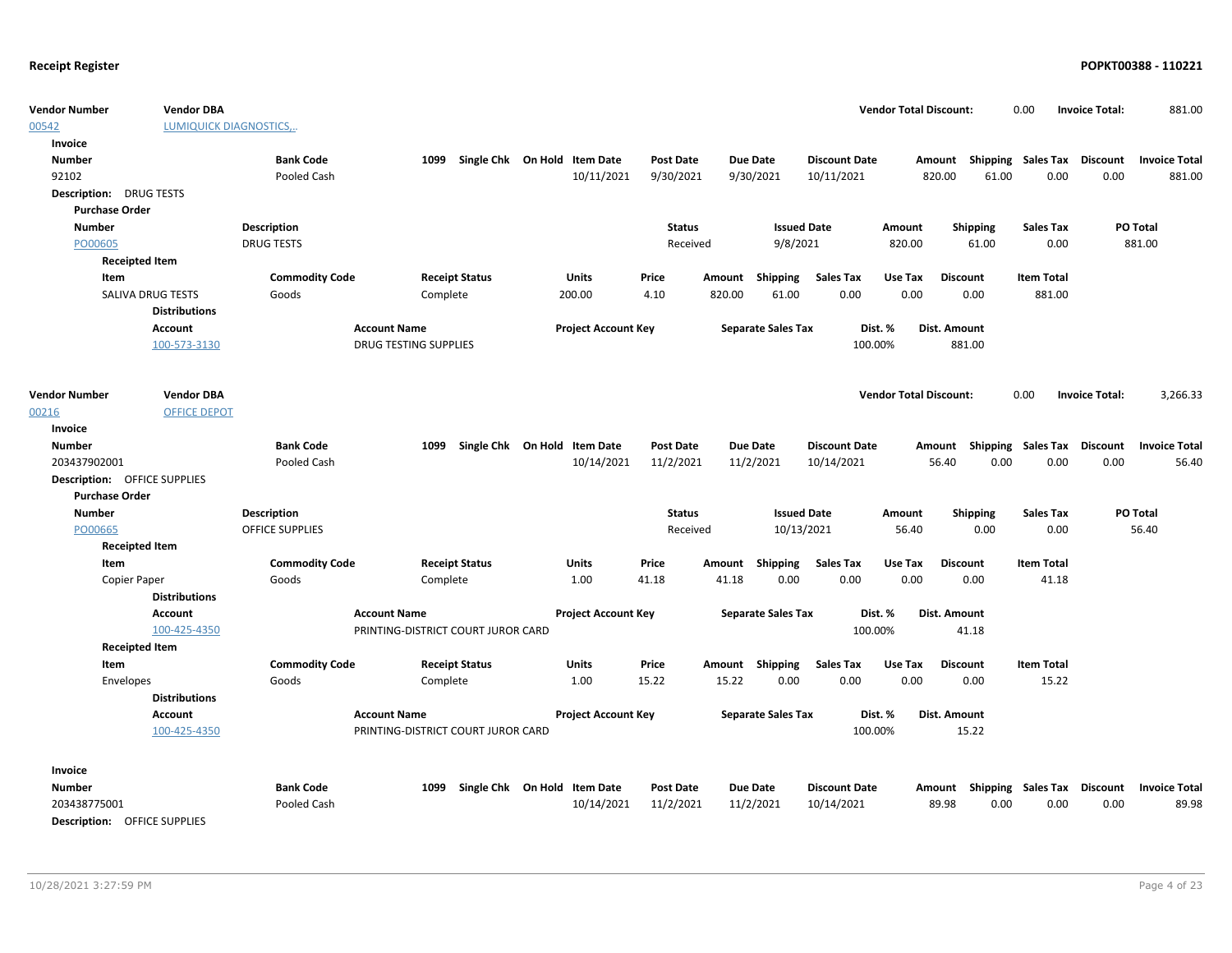| <b>Purchase Order</b>                   |                        |                        |                                       |                  |        |                           |                      |         |                                    |                   |      |                      |
|-----------------------------------------|------------------------|------------------------|---------------------------------------|------------------|--------|---------------------------|----------------------|---------|------------------------------------|-------------------|------|----------------------|
| <b>Number</b>                           | <b>Description</b>     |                        |                                       | <b>Status</b>    |        | <b>Issued Date</b>        |                      | Amount  | <b>Shipping</b>                    | <b>Sales Tax</b>  |      | <b>PO Total</b>      |
| PO00666                                 | OFFICE SUPPLIES        |                        |                                       | Received         |        | 10/13/2021                |                      | 89.98   | 0.00                               | 0.00              |      | 89.98                |
| <b>Receipted Item</b>                   |                        |                        |                                       |                  |        |                           |                      |         |                                    |                   |      |                      |
| Item                                    | <b>Commodity Code</b>  | <b>Receipt Status</b>  | Units                                 | Price            | Amount | Shipping                  | <b>Sales Tax</b>     | Use Tax | <b>Discount</b>                    | <b>Item Total</b> |      |                      |
| <b>CHECK ENVELOPES</b>                  | Goods                  | Complete               | 2.00                                  | 44.99            | 89.98  | 0.00                      | 0.00                 | 0.00    | 0.00                               | 89.98             |      |                      |
| <b>Distributions</b>                    |                        |                        |                                       |                  |        |                           |                      |         |                                    |                   |      |                      |
| Account                                 |                        | <b>Account Name</b>    | <b>Project Account Key</b>            |                  |        | <b>Separate Sales Tax</b> |                      | Dist. % | Dist. Amount                       |                   |      |                      |
| 100-510-3100                            |                        | <b>OFFICE SUPPLIES</b> |                                       |                  |        |                           |                      | 100.00% | 89.98                              |                   |      |                      |
| Invoice                                 |                        |                        |                                       |                  |        |                           |                      |         |                                    |                   |      |                      |
| <b>Number</b>                           | <b>Bank Code</b>       | 1099                   | Single Chk On Hold Item Date          | <b>Post Date</b> |        | <b>Due Date</b>           | <b>Discount Date</b> |         | Amount Shipping Sales Tax Discount |                   |      | <b>Invoice Total</b> |
| 203456531001                            | Pooled Cash            |                        | 10/14/2021                            | 11/2/2021        |        | 11/2/2021                 | 10/14/2021           |         | 0.00<br>666.33                     | 0.00              | 0.00 | 666.33               |
| <b>Description:</b> Office Supplies     |                        |                        |                                       |                  |        |                           |                      |         |                                    |                   |      |                      |
| <b>Purchase Order</b>                   |                        |                        |                                       |                  |        |                           |                      |         |                                    |                   |      |                      |
| <b>Number</b>                           | <b>Description</b>     |                        |                                       | <b>Status</b>    |        | <b>Issued Date</b>        |                      | Amount  | <b>Shipping</b>                    | <b>Sales Tax</b>  |      | PO Total             |
| PO00661                                 | <b>Office Supplies</b> |                        |                                       | Received         |        | 10/12/2021                |                      | 666.33  | 0.00                               | 0.00              |      | 666.33               |
| <b>Receipted Item</b>                   |                        |                        |                                       |                  |        |                           |                      |         |                                    |                   |      |                      |
| Item                                    | <b>Commodity Code</b>  | <b>Receipt Status</b>  | Units                                 | Price            | Amount | Shipping                  | <b>Sales Tax</b>     | Use Tax | <b>Discount</b>                    | <b>Item Total</b> |      |                      |
| 508X Cyan Original LaserJet Tone Goods  |                        | Complete               | 1.00                                  | 268.54           | 268.54 | 0.00                      | 0.00                 | 0.00    | 0.00                               | 268.54            |      |                      |
|                                         |                        |                        | <b>Vendor Part Number:</b><br>508953  |                  |        |                           |                      |         |                                    |                   |      |                      |
| <b>Distributions</b>                    |                        |                        |                                       |                  |        |                           |                      |         |                                    |                   |      |                      |
| <b>Account</b>                          |                        | <b>Account Name</b>    | <b>Project Account Key</b>            |                  |        | <b>Separate Sales Tax</b> |                      | Dist. % | Dist. Amount                       |                   |      |                      |
| 100-475-3100                            |                        | <b>OFFICE SUPPLIES</b> |                                       |                  |        |                           |                      | 100.00% | 268.54                             |                   |      |                      |
| <b>Receipted Item</b>                   |                        |                        |                                       |                  |        |                           |                      |         |                                    |                   |      |                      |
| Item                                    | <b>Commodity Code</b>  | <b>Receipt Status</b>  | Units                                 | Price            | Amount | <b>Shipping</b>           | <b>Sales Tax</b>     | Use Tax | <b>Discount</b>                    | <b>Item Total</b> |      |                      |
| Boise® X-9® Multi-Use Copy Pape⊨ Goods  |                        | Complete               | 3.00                                  | 41.18            | 123.54 | 0.00                      | 0.00                 | 0.00    | 0.00                               | 123.54            |      |                      |
|                                         |                        |                        | <b>Vendor Part Number:</b><br>196517  |                  |        |                           |                      |         |                                    |                   |      |                      |
| <b>Distributions</b>                    |                        |                        |                                       |                  |        |                           |                      |         |                                    |                   |      |                      |
| <b>Account</b>                          |                        | <b>Account Name</b>    | <b>Project Account Key</b>            |                  |        | <b>Separate Sales Tax</b> |                      | Dist. % | Dist. Amount                       |                   |      |                      |
| 100-475-3100                            |                        | <b>OFFICE SUPPLIES</b> |                                       |                  |        |                           |                      | 100.00% | 123.54                             |                   |      |                      |
| <b>Receipted Item</b>                   |                        |                        |                                       |                  |        |                           |                      |         |                                    |                   |      |                      |
| Item                                    | <b>Commodity Code</b>  | <b>Receipt Status</b>  | <b>Units</b>                          | Price            | Amount | Shipping                  | <b>Sales Tax</b>     | Use Tax | <b>Discount</b>                    | <b>Item Total</b> |      |                      |
| Dell™ M11XH Return Program Bla Goods    |                        | Complete               | 1.00                                  | 153.69           | 153.69 | 0.00                      | 0.00                 | 0.00    | 0.00                               | 153.69            |      |                      |
|                                         |                        |                        | Vendor Part Number: 500609            |                  |        |                           |                      |         |                                    |                   |      |                      |
| <b>Distributions</b>                    |                        |                        |                                       |                  |        |                           |                      |         |                                    |                   |      |                      |
| <b>Account</b>                          |                        | <b>Account Name</b>    | <b>Project Account Key</b>            |                  |        | <b>Separate Sales Tax</b> |                      | Dist. % | Dist. Amount                       |                   |      |                      |
| 100-475-3100                            |                        | OFFICE SUPPLIES        |                                       |                  |        |                           |                      | 100.00% | 153.69                             |                   |      |                      |
| <b>Receipted Item</b>                   |                        |                        |                                       |                  |        |                           |                      |         |                                    |                   |      |                      |
| Item                                    | <b>Commodity Code</b>  | <b>Receipt Status</b>  | <b>Units</b>                          | Price            |        | Amount Shipping           | <b>Sales Tax</b>     | Use Tax | <b>Discount</b>                    | <b>Item Total</b> |      |                      |
| HP LaserJet 58A Black Toner Cartr Goods |                        | Complete               | 1.00                                  | 105.99           | 105.99 | 0.00                      | 0.00                 | 0.00    | 0.00                               | 105.99            |      |                      |
|                                         |                        |                        | <b>Vendor Part Number:</b><br>7093346 |                  |        |                           |                      |         |                                    |                   |      |                      |
| <b>Distributions</b>                    |                        |                        |                                       |                  |        |                           |                      |         |                                    |                   |      |                      |
| <b>Account</b>                          |                        | <b>Account Name</b>    | <b>Project Account Key</b>            |                  |        | <b>Separate Sales Tax</b> |                      | Dist. % | Dist. Amount                       |                   |      |                      |
| 100-475-3100                            |                        | <b>OFFICE SUPPLIES</b> |                                       |                  |        |                           |                      | 100.00% | 105.99                             |                   |      |                      |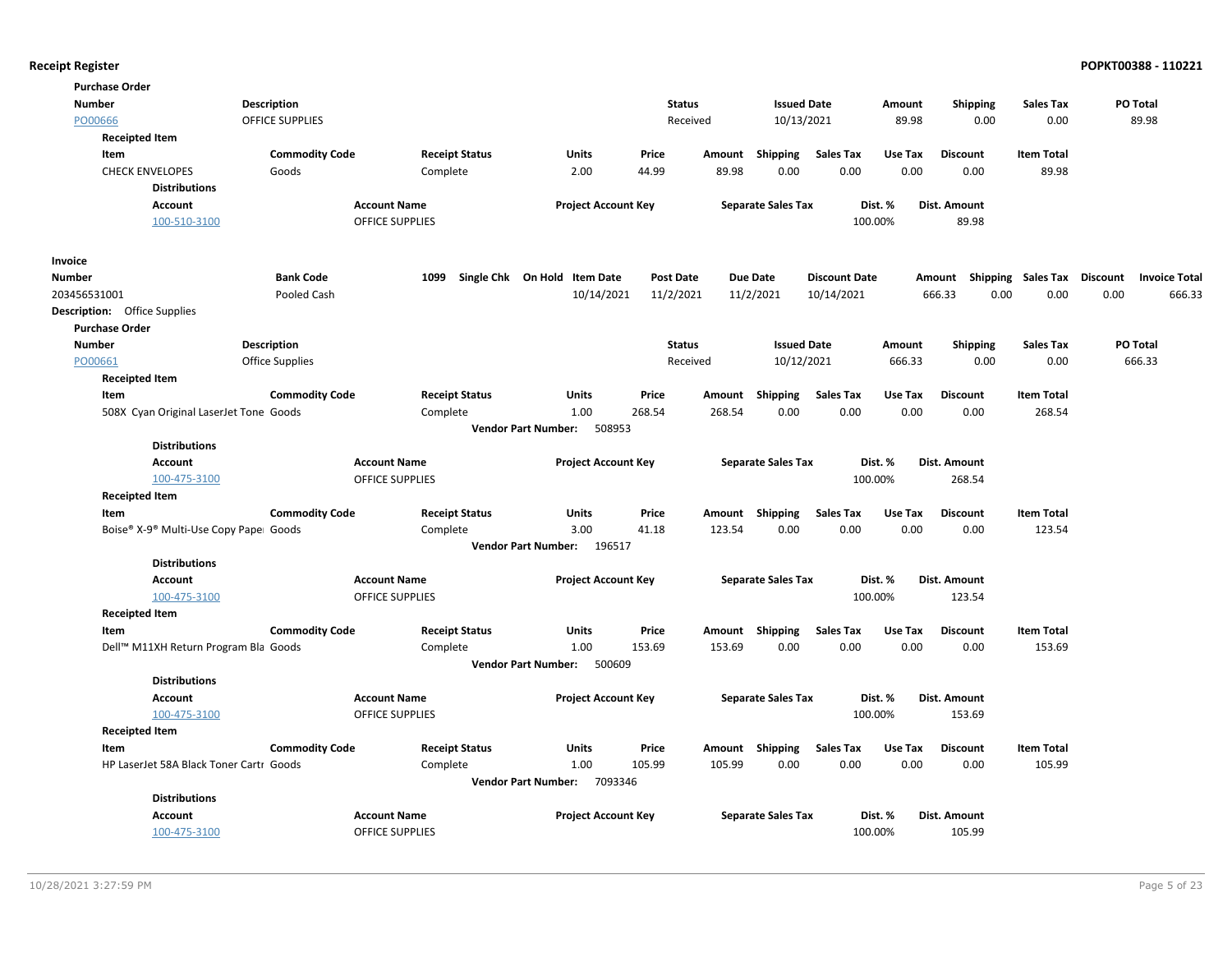| <b>Receipted Item</b>               |                                            |                       |                        |                                      |                            |                            |                  |                 |                           |                      |         |                    |                           |                 |                      |
|-------------------------------------|--------------------------------------------|-----------------------|------------------------|--------------------------------------|----------------------------|----------------------------|------------------|-----------------|---------------------------|----------------------|---------|--------------------|---------------------------|-----------------|----------------------|
| Item                                |                                            | <b>Commodity Code</b> |                        | <b>Receipt Status</b>                |                            | Units                      | Price            | Amount          | Shipping                  | <b>Sales Tax</b>     | Use Tax | <b>Discount</b>    | <b>Item Total</b>         |                 |                      |
|                                     | Swiffer Refills, Duster, , Box Of 10 Goods |                       |                        | Complete                             |                            | 1.00                       | 10.53            | 10.53           | 0.00                      | 0.00                 | 0.00    | 0.00               | 10.53                     |                 |                      |
|                                     |                                            |                       |                        |                                      | <b>Vendor Part Number:</b> | 641583                     |                  |                 |                           |                      |         |                    |                           |                 |                      |
| <b>Distributions</b>                |                                            |                       |                        |                                      |                            |                            |                  |                 |                           |                      |         |                    |                           |                 |                      |
| Account                             |                                            |                       | <b>Account Name</b>    |                                      |                            | <b>Project Account Key</b> |                  |                 | <b>Separate Sales Tax</b> | Dist. %              |         | Dist. Amount       |                           |                 |                      |
| 100-475-3100                        |                                            |                       | <b>OFFICE SUPPLIES</b> |                                      |                            |                            |                  |                 |                           | 100.00%              |         | 10.53              |                           |                 |                      |
| <b>Receipted Item</b>               |                                            |                       |                        |                                      |                            |                            |                  |                 |                           |                      |         |                    |                           |                 |                      |
| Item                                |                                            | <b>Commodity Code</b> |                        | <b>Receipt Status</b>                |                            | Units                      | Price            | Amount          | Shipping                  | <b>Sales Tax</b>     | Use Tax | <b>Discount</b>    | <b>Item Total</b>         |                 |                      |
|                                     | Swiffer® Disposable Wet Cloths, P Goods    |                       |                        | Complete                             |                            | 1.00                       | 4.04             | 4.04            | 0.00                      | 0.00                 | 0.00    | 0.00               | 4.04                      |                 |                      |
|                                     |                                            |                       |                        |                                      | Vendor Part Number: 758278 |                            |                  |                 |                           |                      |         |                    |                           |                 |                      |
| <b>Distributions</b>                |                                            |                       |                        |                                      |                            |                            |                  |                 |                           |                      |         |                    |                           |                 |                      |
| <b>Account</b>                      |                                            |                       | <b>Account Name</b>    |                                      |                            | <b>Project Account Key</b> |                  |                 | <b>Separate Sales Tax</b> | Dist. %              |         | Dist. Amount       |                           |                 |                      |
| 100-475-3100                        |                                            |                       | OFFICE SUPPLIES        |                                      |                            |                            |                  |                 |                           | 100.00%              |         | 4.04               |                           |                 |                      |
|                                     |                                            |                       |                        |                                      |                            |                            |                  |                 |                           |                      |         |                    |                           |                 |                      |
| <b>Invoice</b>                      |                                            |                       |                        |                                      |                            |                            |                  |                 |                           |                      |         |                    |                           |                 |                      |
| <b>Number</b>                       |                                            | <b>Bank Code</b>      |                        | Single Chk On Hold Item Date<br>1099 |                            |                            | <b>Post Date</b> | <b>Due Date</b> |                           | <b>Discount Date</b> |         | Shipping<br>Amount | <b>Sales Tax Discount</b> |                 | <b>Invoice Total</b> |
| 203457327001                        |                                            | Pooled Cash           |                        |                                      |                            | 10/14/2021                 | 11/2/2021        |                 | 11/2/2021                 | 10/14/2021           |         | 0.00<br>259.99     | 0.00                      | 0.00            | 259.99               |
| <b>Description:</b> Office Supplies |                                            |                       |                        |                                      |                            |                            |                  |                 |                           |                      |         |                    |                           |                 |                      |
| <b>Purchase Order</b>               |                                            |                       |                        |                                      |                            |                            |                  |                 |                           |                      |         |                    |                           |                 |                      |
| Number                              | <b>Description</b>                         |                       |                        |                                      |                            |                            | <b>Status</b>    |                 | <b>Issued Date</b>        |                      | Amount  | <b>Shipping</b>    | <b>Sales Tax</b>          | PO Total        |                      |
| PO00661                             | <b>Office Supplies</b>                     |                       |                        |                                      |                            |                            | Received         |                 | 10/12/2021                |                      | 259.99  | 0.00               | 0.00                      |                 | 259.99               |
| <b>Receipted Item</b>               |                                            |                       |                        |                                      |                            |                            |                  |                 |                           |                      |         |                    |                           |                 |                      |
| Item                                |                                            | <b>Commodity Code</b> |                        | <b>Receipt Status</b>                |                            | Units                      | Price            | Amount          | Shipping                  | <b>Sales Tax</b>     | Use Tax | <b>Discount</b>    | <b>Item Total</b>         |                 |                      |
|                                     | Dell™ 1M4KP High-Yield Cyan Ton Goods      |                       |                        | Complete                             |                            | 1.00                       | 259.99           | 259.99          | 0.00                      | 0.00                 | 0.00    | 0.00               | 259.99                    |                 |                      |
|                                     |                                            |                       |                        |                                      | Vendor Part Number: 877534 |                            |                  |                 |                           |                      |         |                    |                           |                 |                      |
| <b>Distributions</b>                |                                            |                       |                        |                                      |                            |                            |                  |                 |                           |                      |         |                    |                           |                 |                      |
| Account                             |                                            |                       | <b>Account Name</b>    |                                      |                            | <b>Project Account Key</b> |                  |                 | <b>Separate Sales Tax</b> | Dist. %              |         | Dist. Amount       |                           |                 |                      |
| 100-475-3100                        |                                            |                       | OFFICE SUPPLIES        |                                      |                            |                            |                  |                 |                           | 100.00%              |         | 259.99             |                           |                 |                      |
|                                     |                                            |                       |                        |                                      |                            |                            |                  |                 |                           |                      |         |                    |                           |                 |                      |
|                                     |                                            |                       |                        |                                      |                            |                            |                  |                 |                           |                      |         |                    |                           |                 |                      |
| Invoice                             |                                            |                       |                        |                                      |                            |                            |                  |                 |                           |                      |         |                    |                           |                 |                      |
| Number                              |                                            | <b>Bank Code</b>      |                        | 1099<br>Single Chk On Hold Item Date |                            |                            | <b>Post Date</b> | <b>Due Date</b> |                           | <b>Discount Date</b> |         | Shipping<br>Amount | Sales Tax                 | <b>Discount</b> | <b>Invoice Total</b> |
| 203457332001                        |                                            | Pooled Cash           |                        |                                      |                            | 10/14/2021                 | 11/2/2021        |                 | 11/2/2021                 | 10/14/2021           |         | 30.49<br>0.00      | 0.00                      | 0.00            | 30.49                |
| <b>Description:</b> Office Supplies |                                            |                       |                        |                                      |                            |                            |                  |                 |                           |                      |         |                    |                           |                 |                      |
| <b>Purchase Order</b>               |                                            |                       |                        |                                      |                            |                            |                  |                 |                           |                      |         |                    |                           |                 |                      |
| <b>Number</b>                       | <b>Description</b>                         |                       |                        |                                      |                            |                            | <b>Status</b>    |                 | <b>Issued Date</b>        |                      | Amount  | <b>Shipping</b>    | <b>Sales Tax</b>          | <b>PO Total</b> |                      |
| PO00661                             | Office Supplies                            |                       |                        |                                      |                            |                            | Received         |                 | 10/12/2021                |                      | 30.49   | 0.00               | 0.00                      |                 | 30.49                |
| <b>Receipted Item</b>               |                                            |                       |                        |                                      |                            |                            |                  |                 |                           |                      |         |                    |                           |                 |                      |
| Item                                |                                            | <b>Commodity Code</b> |                        | <b>Receipt Status</b>                |                            | <b>Units</b>               | Price            | Amount          | Shipping                  | <b>Sales Tax</b>     | Use Tax | <b>Discount</b>    | <b>Item Total</b>         |                 |                      |
|                                     | Centon DataStick Pro USB Flash D Goods     |                       |                        | Complete                             |                            | 1.00                       | 30.49            | 30.49           | 0.00                      | 0.00                 | 0.00    | 0.00               | 30.49                     |                 |                      |
|                                     |                                            |                       |                        |                                      | <b>Vendor Part Number:</b> | 174887                     |                  |                 |                           |                      |         |                    |                           |                 |                      |
| <b>Distributions</b>                |                                            |                       |                        |                                      |                            |                            |                  |                 |                           |                      |         |                    |                           |                 |                      |
| <b>Account</b>                      |                                            |                       | <b>Account Name</b>    |                                      |                            | <b>Project Account Key</b> |                  |                 | <b>Separate Sales Tax</b> | Dist. %              |         | Dist. Amount       |                           |                 |                      |
| 100-475-3100                        |                                            |                       | OFFICE SUPPLIES        |                                      |                            |                            |                  |                 |                           | 100.00%              |         | 30.49              |                           |                 |                      |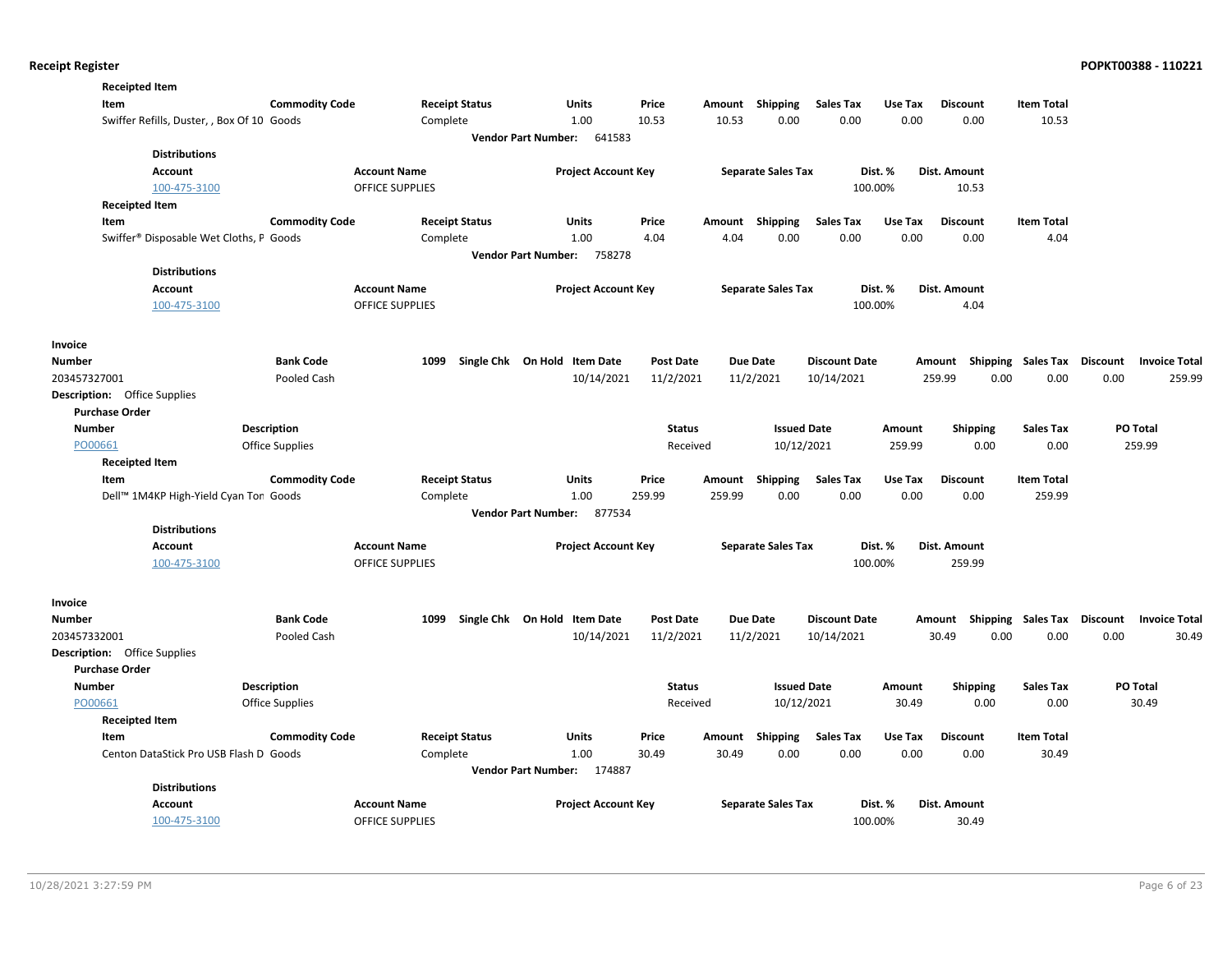| Invoice                                  |                        |                        |                              |                            |                            |                  |                    |                           |                      |          |                           |                   |                 |                      |
|------------------------------------------|------------------------|------------------------|------------------------------|----------------------------|----------------------------|------------------|--------------------|---------------------------|----------------------|----------|---------------------------|-------------------|-----------------|----------------------|
| <b>Number</b>                            | <b>Bank Code</b>       | 1099                   | Single Chk On Hold Item Date |                            |                            | <b>Post Date</b> | <b>Due Date</b>    |                           | <b>Discount Date</b> |          | Amount Shipping Sales Tax |                   | Discount        | <b>Invoice Total</b> |
| 203457337001                             | Pooled Cash            |                        |                              |                            | 10/14/2021                 | 11/2/2021        | 11/2/2021          |                           | 10/14/2021           |          | 4.29<br>0.00              | 0.00              | 0.00            | 4.29                 |
| <b>Description:</b> Office Supplies      |                        |                        |                              |                            |                            |                  |                    |                           |                      |          |                           |                   |                 |                      |
| <b>Purchase Order</b>                    |                        |                        |                              |                            |                            |                  |                    |                           |                      |          |                           |                   |                 |                      |
| <b>Number</b>                            | <b>Description</b>     |                        |                              |                            |                            | <b>Status</b>    |                    | <b>Issued Date</b>        |                      | Amount   | <b>Shipping</b>           | <b>Sales Tax</b>  |                 | PO Total             |
| PO00661                                  | <b>Office Supplies</b> |                        |                              |                            |                            | Received         |                    | 10/12/2021                |                      | 4.29     | 0.00                      | 0.00              |                 | 4.29                 |
| <b>Receipted Item</b>                    |                        |                        |                              |                            |                            |                  |                    |                           |                      |          |                           |                   |                 |                      |
| Item                                     | <b>Commodity Code</b>  | <b>Receipt Status</b>  |                              |                            | Units                      | Price            | Amount             | Shipping                  | <b>Sales Tax</b>     | Use Tax  | <b>Discount</b>           | <b>Item Total</b> |                 |                      |
| Pentel® Felt Tip White Marker, Fir Goods |                        | Complete               |                              |                            | 1.00                       | 4.29             | 4.29               | 0.00                      | 0.00                 | 0.00     | 0.00                      | 4.29              |                 |                      |
|                                          |                        |                        |                              | <b>Vendor Part Number:</b> | 927673                     |                  |                    |                           |                      |          |                           |                   |                 |                      |
| <b>Distributions</b>                     |                        |                        |                              |                            |                            |                  |                    |                           |                      |          |                           |                   |                 |                      |
| <b>Account</b>                           |                        | <b>Account Name</b>    |                              |                            | <b>Project Account Key</b> |                  |                    | <b>Separate Sales Tax</b> | Dist. %              |          | Dist. Amount              |                   |                 |                      |
| 100-475-3100                             |                        | <b>OFFICE SUPPLIES</b> |                              |                            |                            |                  |                    |                           | 100.00%              |          | 4.29                      |                   |                 |                      |
|                                          |                        |                        |                              |                            |                            |                  |                    |                           |                      |          |                           |                   |                 |                      |
| Invoice                                  |                        |                        |                              |                            |                            |                  |                    |                           |                      |          |                           |                   |                 |                      |
| <b>Number</b>                            | <b>Bank Code</b>       | 1099                   | Single Chk On Hold Item Date |                            |                            | Post Date        | <b>Due Date</b>    |                           | <b>Discount Date</b> |          | Amount Shipping Sales Tax |                   | Discount        | <b>Invoice Total</b> |
| 203479681001                             | Pooled Cash            |                        |                              |                            | 10/14/2021                 | 11/2/2021        | 11/2/2021          |                           | 10/14/2021           |          | 0.00<br>16.44             | 0.00              | 0.00            | 16.44                |
| <b>Description:</b> Office supplies      |                        |                        |                              |                            |                            |                  |                    |                           |                      |          |                           |                   |                 |                      |
| <b>Purchase Order</b>                    |                        |                        |                              |                            |                            |                  |                    |                           |                      |          |                           |                   |                 |                      |
| <b>Number</b>                            | Description            |                        |                              |                            |                            | <b>Status</b>    |                    | <b>Issued Date</b>        |                      | Amount   | <b>Shipping</b>           | <b>Sales Tax</b>  |                 | PO Total             |
| PO00660                                  | Office supplies        |                        |                              |                            |                            |                  | Partially Received | 10/7/2021                 |                      | 16.44    | 0.00                      | 0.00              |                 | 16.44                |
| <b>Receipted Item</b>                    |                        |                        |                              |                            |                            |                  |                    |                           |                      |          |                           |                   |                 |                      |
| Item                                     | <b>Commodity Code</b>  | <b>Receipt Status</b>  |                              |                            | <b>Units</b>               | Price            | Amount             | Shipping                  | <b>Sales Tax</b>     | Use Tax  | <b>Discount</b>           | <b>Item Total</b> |                 |                      |
| #553769 BIC Gelocity Black Pens: Goods   |                        | Complete               |                              |                            | 1.00                       | 16.44            | 16.44              | 0.00                      | 0.00                 | 0.00     | 0.00                      | 16.44             |                 |                      |
| <b>Distributions</b>                     |                        |                        |                              |                            |                            |                  |                    |                           |                      |          |                           |                   |                 |                      |
| <b>Account</b>                           |                        | <b>Account Name</b>    |                              |                            | <b>Project Account Key</b> |                  |                    | <b>Separate Sales Tax</b> | Dist. %              |          | Dist. Amount              |                   |                 |                      |
| 100-560-3100                             |                        | <b>OFFICE SUPPLIES</b> |                              |                            |                            |                  |                    |                           | 100.00%              |          | 16.44                     |                   |                 |                      |
|                                          |                        |                        |                              |                            |                            |                  |                    |                           |                      |          |                           |                   |                 |                      |
| Invoice                                  |                        |                        |                              |                            |                            |                  |                    |                           |                      |          |                           |                   |                 |                      |
| Number                                   | <b>Bank Code</b>       | 1099                   | Single Chk On Hold Item Date |                            |                            | <b>Post Date</b> | <b>Due Date</b>    |                           | <b>Discount Date</b> |          | Amount Shipping Sales Tax |                   | <b>Discount</b> | <b>Invoice Total</b> |
| 203481052001                             | Pooled Cash            |                        |                              |                            | 10/14/2021                 | 11/2/2021        | 11/2/2021          |                           | 10/14/2021           |          | 1,197.67<br>0.00          | 0.00              | 0.00            | 1,197.67             |
| <b>Description:</b> Office supplies      |                        |                        |                              |                            |                            |                  |                    |                           |                      |          |                           |                   |                 |                      |
| <b>Purchase Order</b>                    |                        |                        |                              |                            |                            |                  |                    |                           |                      |          |                           |                   |                 |                      |
| <b>Number</b>                            | <b>Description</b>     |                        |                              |                            |                            | <b>Status</b>    |                    | <b>Issued Date</b>        |                      | Amount   | <b>Shipping</b>           | <b>Sales Tax</b>  |                 | PO Total             |
| PO00660                                  | Office supplies        |                        |                              |                            |                            |                  | Partially Received | 10/7/2021                 |                      | 1,197.67 | 0.00                      | 0.00              |                 | 1,197.67             |
| <b>Receipted Item</b>                    |                        |                        |                              |                            |                            |                  |                    |                           |                      |          |                           |                   |                 |                      |
| Item                                     | <b>Commodity Code</b>  | <b>Receipt Status</b>  |                              |                            | Units                      | Price            | Amount             | Shipping                  | <b>Sales Tax</b>     | Use Tax  | <b>Discount</b>           | <b>Item Total</b> |                 |                      |
| 1385290 Duracell AA Batteries 36 Goods   |                        | Complete               |                              |                            | 6.00                       | 20.97            | 125.82             | 0.00                      | 0.00                 | 0.00     | 0.00                      | 125.82            |                 |                      |
| <b>Distributions</b>                     |                        |                        |                              |                            |                            |                  |                    |                           |                      |          |                           |                   |                 |                      |
| <b>Account</b>                           |                        | <b>Account Name</b>    |                              |                            | <b>Project Account Key</b> |                  |                    | <b>Separate Sales Tax</b> | Dist. %              |          | Dist. Amount              |                   |                 |                      |
| 100-560-3100                             |                        | <b>OFFICE SUPPLIES</b> |                              |                            |                            |                  |                    |                           | 100.00%              |          | 125.82                    |                   |                 |                      |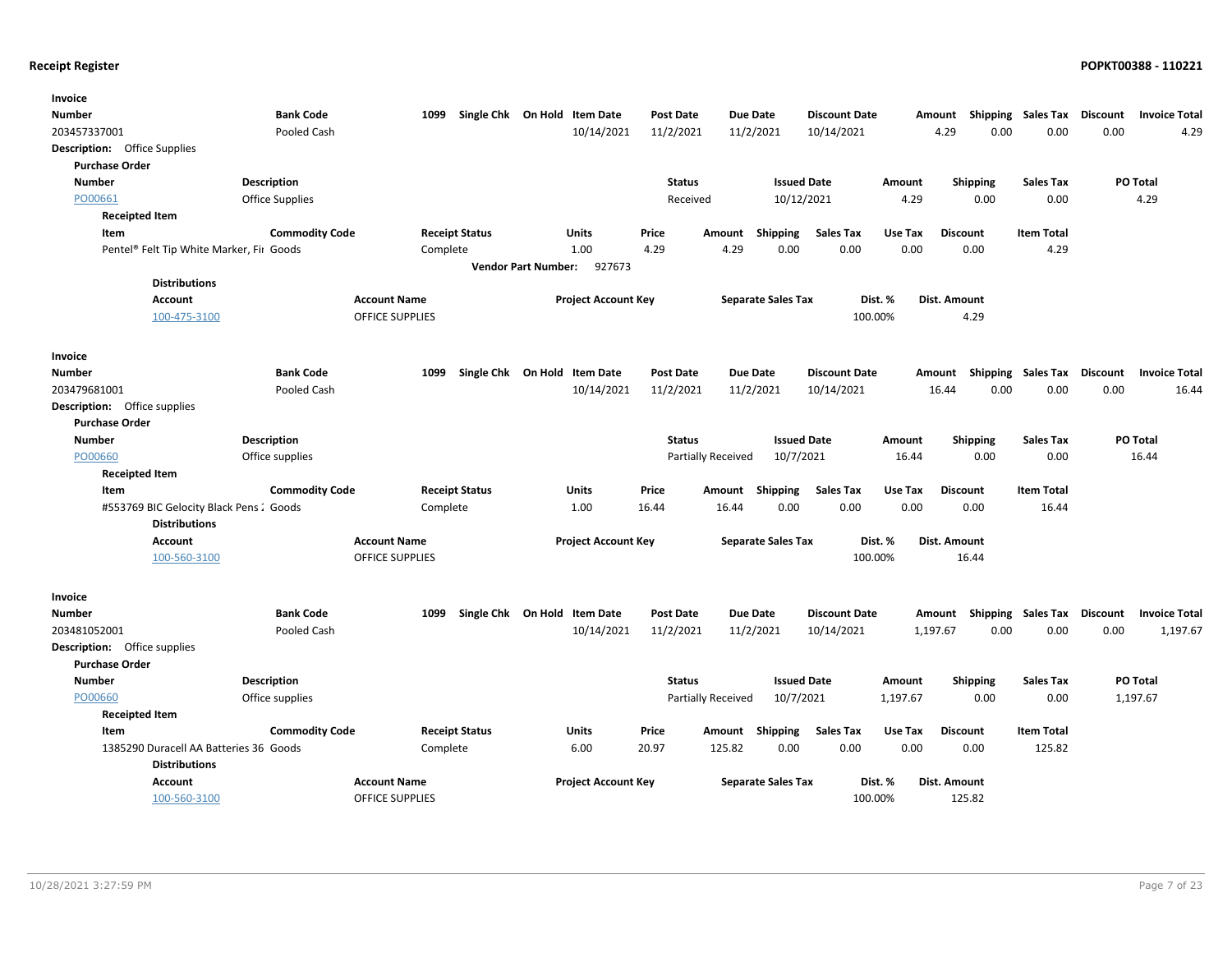| <b>Receipted Item</b>                                         |                       |                        |                       |                            |       |        |                           |                  |         |                 |                   |
|---------------------------------------------------------------|-----------------------|------------------------|-----------------------|----------------------------|-------|--------|---------------------------|------------------|---------|-----------------|-------------------|
| Item                                                          | <b>Commodity Code</b> |                        | <b>Receipt Status</b> | <b>Units</b>               | Price | Amount | Shipping                  | <b>Sales Tax</b> | Use Tax | <b>Discount</b> | <b>Item Total</b> |
| 221720 Small Paperclips 100 cnt Goods<br><b>Distributions</b> |                       |                        | Complete              | 3.00                       | 3.29  | 9.87   | 0.00                      | 0.00             | 0.00    | 0.00            | 9.87              |
| <b>Account</b>                                                |                       | <b>Account Name</b>    |                       | <b>Project Account Key</b> |       |        | <b>Separate Sales Tax</b> |                  | Dist. % | Dist. Amount    |                   |
| 100-560-3100                                                  |                       | <b>OFFICE SUPPLIES</b> |                       |                            |       |        |                           |                  | 100.00% | 9.87            |                   |
| <b>Receipted Item</b>                                         |                       |                        |                       |                            |       |        |                           |                  |         |                 |                   |
| Item                                                          | <b>Commodity Code</b> |                        | <b>Receipt Status</b> | Units                      | Price | Amount | Shipping                  | <b>Sales Tax</b> | Use Tax | <b>Discount</b> | <b>Item Total</b> |
| 305466 Office Depot 8.5x11.75 le Goods                        |                       |                        | Complete              | 4.00                       | 5.58  | 22.32  | 0.00                      | 0.00             | 0.00    | 0.00            | 22.32             |
| <b>Distributions</b>                                          |                       |                        |                       |                            |       |        |                           |                  |         |                 |                   |
| <b>Account</b>                                                |                       | <b>Account Name</b>    |                       | <b>Project Account Key</b> |       |        | <b>Separate Sales Tax</b> |                  | Dist. % | Dist. Amount    |                   |
| 100-560-3100                                                  |                       | <b>OFFICE SUPPLIES</b> |                       |                            |       |        |                           |                  | 100.00% | 22.32           |                   |
| <b>Receipted Item</b>                                         |                       |                        |                       |                            |       |        |                           |                  |         |                 |                   |
| Item                                                          | <b>Commodity Code</b> |                        | <b>Receipt Status</b> | <b>Units</b>               | Price | Amount | <b>Shipping</b>           | <b>Sales Tax</b> | Use Tax | <b>Discount</b> | <b>Item Total</b> |
| 330808 9x12 Envelopes                                         | Goods                 |                        | Complete              | 3.00                       | 7.00  | 21.00  | 0.00                      | 0.00             | 0.00    | 0.00            | 21.00             |
| <b>Distributions</b>                                          |                       |                        |                       |                            |       |        |                           |                  |         |                 |                   |
| Account                                                       |                       | <b>Account Name</b>    |                       | <b>Project Account Key</b> |       |        | <b>Separate Sales Tax</b> |                  | Dist. % | Dist. Amount    |                   |
| 100-560-3100                                                  |                       | <b>OFFICE SUPPLIES</b> |                       |                            |       |        |                           |                  | 100.00% | 21.00           |                   |
| <b>Receipted Item</b>                                         |                       |                        |                       |                            |       |        |                           |                  |         |                 |                   |
| Item                                                          | <b>Commodity Code</b> |                        | <b>Receipt Status</b> | Units                      | Price |        | Amount Shipping           | <b>Sales Tax</b> | Use Tax | <b>Discount</b> | <b>Item Total</b> |
| 488018 Office Depot® White Copy Goods                         |                       |                        | Complete              | 25.00                      | 34.99 | 874.75 | 0.00                      | 0.00             | 0.00    | 0.00            | 874.75            |
| <b>Distributions</b>                                          |                       |                        |                       |                            |       |        |                           |                  |         |                 |                   |
| <b>Account</b>                                                |                       | <b>Account Name</b>    |                       | <b>Project Account Key</b> |       |        | <b>Separate Sales Tax</b> |                  | Dist. % | Dist. Amount    |                   |
| 100-560-3100                                                  |                       | <b>OFFICE SUPPLIES</b> |                       |                            |       |        |                           |                  | 100.00% | 874.75          |                   |
| <b>Receipted Item</b>                                         |                       |                        |                       |                            |       |        |                           |                  |         |                 |                   |
| Item                                                          | <b>Commodity Code</b> |                        | <b>Receipt Status</b> | Units                      | Price | Amount | <b>Shipping</b>           | <b>Sales Tax</b> | Use Tax | <b>Discount</b> | <b>Item Total</b> |
| 605004 Scotch Shipping Tape 6 cc Goods                        |                       |                        | Complete              | 2.00                       | 11.92 | 23.84  | 0.00                      | 0.00             | 0.00    | 0.00            | 23.84             |
| <b>Distributions</b>                                          |                       |                        |                       |                            |       |        |                           |                  |         |                 |                   |
| Account                                                       |                       | <b>Account Name</b>    |                       | <b>Project Account Key</b> |       |        | <b>Separate Sales Tax</b> |                  | Dist. % | Dist. Amount    |                   |
| 100-560-3100                                                  |                       | OFFICE SUPPLIES        |                       |                            |       |        |                           |                  | 100.00% | 23.84           |                   |
| <b>Receipted Item</b>                                         |                       |                        |                       |                            |       |        |                           |                  |         |                 |                   |
| Item                                                          | <b>Commodity Code</b> |                        | <b>Receipt Status</b> | <b>Units</b>               | Price | Amount | <b>Shipping</b>           | <b>Sales Tax</b> | Use Tax | <b>Discount</b> | <b>Item Total</b> |
| 913174 #10 Security Envelopes 5( Goods                        |                       |                        | Complete              | 3.00                       | 26.17 | 78.51  | 0.00                      | 0.00             | 0.00    | 0.00            | 78.51             |
| <b>Distributions</b>                                          |                       |                        |                       |                            |       |        |                           |                  |         |                 |                   |
| <b>Account</b>                                                |                       | <b>Account Name</b>    |                       | <b>Project Account Key</b> |       |        | <b>Separate Sales Tax</b> |                  | Dist. % | Dist. Amount    |                   |
| 100-560-3100                                                  |                       | <b>OFFICE SUPPLIES</b> |                       |                            |       |        |                           |                  | 100.00% | 78.51           |                   |
| <b>Receipted Item</b>                                         |                       |                        |                       |                            |       |        |                           |                  |         |                 |                   |
| Item                                                          | <b>Commodity Code</b> |                        | <b>Receipt Status</b> | <b>Units</b>               | Price |        | Amount Shipping           | <b>Sales Tax</b> | Use Tax | <b>Discount</b> | <b>Item Total</b> |
| 991152 Duracell AAA Batteries 36 Goods                        |                       |                        | Complete              | 2.00                       | 20.78 | 41.56  | 0.00                      | 0.00             | 0.00    | 0.00            | 41.56             |
| <b>Distributions</b>                                          |                       |                        |                       |                            |       |        |                           |                  |         |                 |                   |
| Account                                                       |                       | <b>Account Name</b>    |                       | <b>Project Account Key</b> |       |        | <b>Separate Sales Tax</b> |                  | Dist. % | Dist. Amount    |                   |
| 100-560-3100                                                  |                       | <b>OFFICE SUPPLIES</b> |                       |                            |       |        |                           |                  | 100.00% | 41.56           |                   |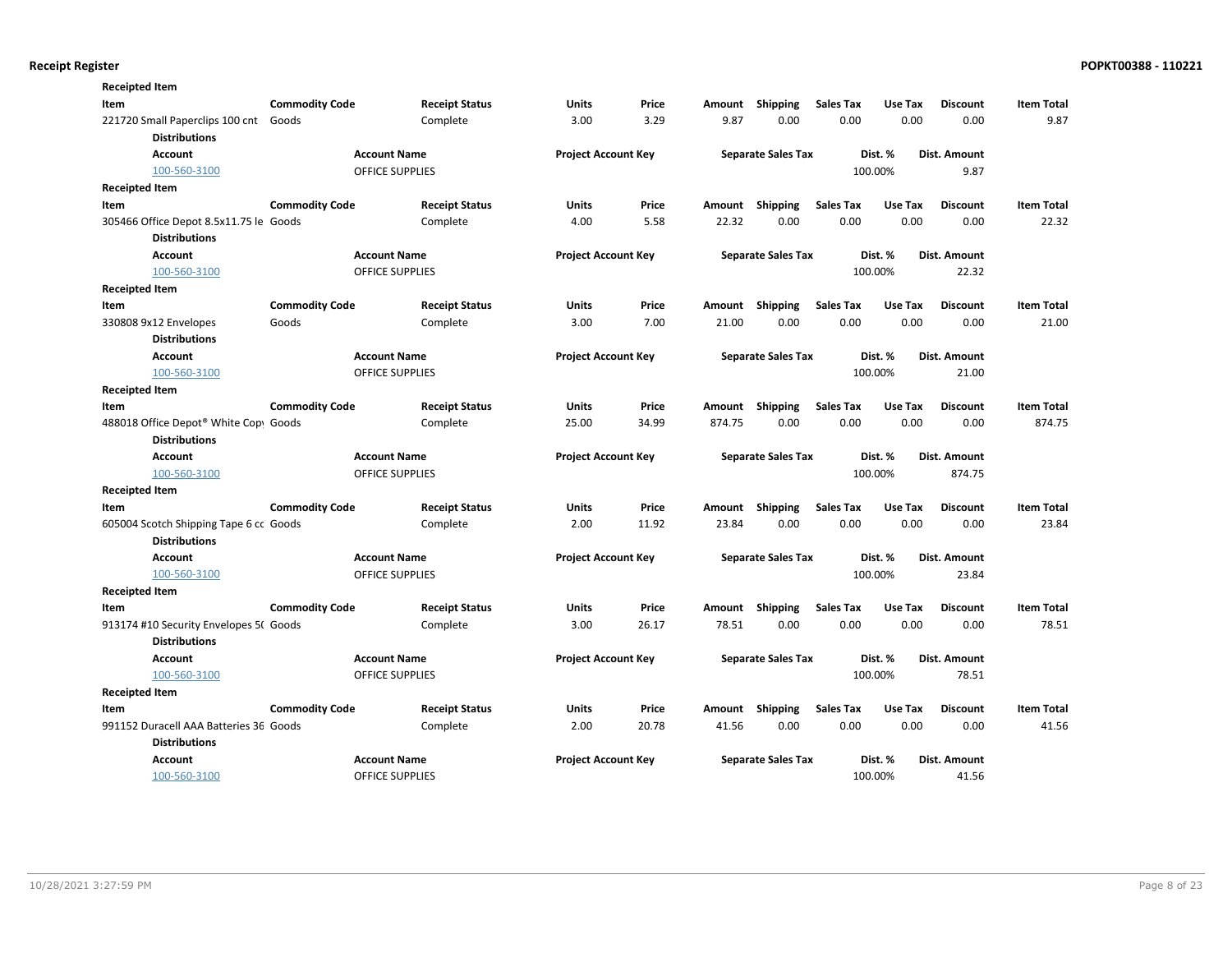| Invoice                                                        |                           |                        |                              |                  |                           |                      |              |                 |                             |                 |                      |
|----------------------------------------------------------------|---------------------------|------------------------|------------------------------|------------------|---------------------------|----------------------|--------------|-----------------|-----------------------------|-----------------|----------------------|
| Number                                                         | <b>Bank Code</b>          | 1099                   | Single Chk On Hold Item Date | <b>Post Date</b> | Due Date                  | <b>Discount Date</b> | Amount       | Shipping        | Sales Tax                   | <b>Discount</b> | <b>Invoice Total</b> |
| 203481055001                                                   | Pooled Cash               |                        | 10/14/2021                   | 11/2/2021        | 11/2/2021                 | 10/14/2021           | 65.52        | 0.00            | 0.00                        | 0.00            | 65.52                |
| <b>Description:</b> Office supplies                            |                           |                        |                              |                  |                           |                      |              |                 |                             |                 |                      |
| <b>Purchase Order</b>                                          |                           |                        |                              |                  |                           |                      |              |                 |                             |                 |                      |
| <b>Number</b>                                                  | <b>Description</b>        |                        |                              | <b>Status</b>    |                           | <b>Issued Date</b>   | Amount       | <b>Shipping</b> | Sales Tax                   |                 | <b>PO Total</b>      |
| PO00660                                                        | Office supplies           |                        |                              |                  | <b>Partially Received</b> | 10/7/2021            | 65.52        | 0.00            | 0.00                        |                 | 65.52                |
| <b>Receipted Item</b>                                          |                           |                        |                              |                  |                           |                      |              |                 |                             |                 |                      |
| Item                                                           | <b>Commodity Code</b>     | <b>Receipt Status</b>  | <b>Units</b>                 | Price            | Shipping<br>Amount        | <b>Sales Tax</b>     | Use Tax      | <b>Discount</b> | <b>Item Total</b>           |                 |                      |
| 249602 #10 Policy Envelopes 25 c Goods                         |                           | Complete               | 8.00                         | 8.19             | 65.52                     | 0.00<br>0.00         | 0.00         | 0.00            | 65.52                       |                 |                      |
| <b>Distributions</b>                                           |                           |                        |                              |                  |                           |                      |              |                 |                             |                 |                      |
| <b>Account</b>                                                 |                           | <b>Account Name</b>    | <b>Project Account Key</b>   |                  | <b>Separate Sales Tax</b> | Dist. %              | Dist. Amount |                 |                             |                 |                      |
| 100-560-3100                                                   |                           | <b>OFFICE SUPPLIES</b> |                              |                  |                           | 100.00%              |              | 65.52           |                             |                 |                      |
| Invoice                                                        |                           |                        |                              |                  |                           |                      |              |                 |                             |                 |                      |
| <b>Number</b>                                                  | <b>Bank Code</b>          | 1099                   | Single Chk On Hold Item Date | <b>Post Date</b> | <b>Due Date</b>           | <b>Discount Date</b> | Amount       |                 | Shipping Sales Tax Discount |                 | <b>Invoice Total</b> |
| 203864459001                                                   | Pooled Cash               |                        | 10/15/2021                   | 11/2/2021        | 11/2/2021                 | 10/15/2021           | 42.12        | 0.00            | 0.00                        | 0.00            | 42.12                |
| Description: Ship to 800 E. 2nd Street                         |                           |                        |                              |                  |                           |                      |              |                 |                             |                 |                      |
| <b>Purchase Order</b>                                          |                           |                        |                              |                  |                           |                      |              |                 |                             |                 |                      |
| <b>Number</b>                                                  | <b>Description</b>        |                        |                              | <b>Status</b>    |                           | <b>Issued Date</b>   | Amount       | <b>Shipping</b> | <b>Sales Tax</b>            |                 | PO Total             |
| PO00669                                                        | Ship to 800 E. 2nd Street |                        |                              | Received         |                           | 10/14/2021           | 42.12        | 0.00            | 0.00                        |                 | 42.12                |
| <b>Receipted Item</b>                                          |                           |                        |                              |                  |                           |                      |              |                 |                             |                 |                      |
| Item                                                           | <b>Commodity Code</b>     | <b>Receipt Status</b>  | Units                        | Price            | Shipping<br>Amount        | <b>Sales Tax</b>     | Use Tax      | <b>Discount</b> | <b>Item Total</b>           |                 |                      |
| #310030 Mechanical Pencil                                      | Goods                     | Complete               | 4.00                         | 1.78             | 7.12                      | 0.00<br>0.00         | 0.00         | 0.00            | 7.12                        |                 |                      |
| <b>Distributions</b>                                           |                           |                        |                              |                  |                           |                      |              |                 |                             |                 |                      |
| <b>Account</b>                                                 |                           | <b>Account Name</b>    | <b>Project Account Key</b>   |                  | <b>Separate Sales Tax</b> | Dist. %              | Dist. Amount |                 |                             |                 |                      |
| 100-403-3100                                                   |                           | <b>OFFICE SUPPLIES</b> |                              |                  |                           | 100.00%              |              | 7.12            |                             |                 |                      |
| <b>Receipted Item</b>                                          |                           |                        |                              |                  |                           |                      |              |                 |                             |                 |                      |
| Item                                                           | <b>Commodity Code</b>     | <b>Receipt Status</b>  | Units                        | Price            | Amount<br>Shipping        | <b>Sales Tax</b>     | Use Tax      | <b>Discount</b> | <b>Item Total</b>           |                 |                      |
| 527750 Epson black print ribbon (Goods<br><b>Distributions</b> |                           | Complete               | 6.00                         | 2.99             | 17.94                     | 0.00<br>0.00         | 0.00         | 0.00            | 17.94                       |                 |                      |
| <b>Account</b>                                                 |                           | <b>Account Name</b>    | <b>Project Account Key</b>   |                  | <b>Separate Sales Tax</b> | Dist. %              | Dist. Amount |                 |                             |                 |                      |
| 100-403-3100                                                   |                           | <b>OFFICE SUPPLIES</b> |                              |                  |                           | 100.00%              |              | 17.94           |                             |                 |                      |
| <b>Receipted Item</b>                                          |                           |                        |                              |                  |                           |                      |              |                 |                             |                 |                      |
| Item                                                           | <b>Commodity Code</b>     | <b>Receipt Status</b>  | Units                        | Price            | Shipping<br>Amount        | <b>Sales Tax</b>     | Use Tax      | <b>Discount</b> | <b>Item Total</b>           |                 |                      |
| 987172 Paper Mate Liquid Paper Goods<br><b>Distributions</b>   |                           | Complete               | 3.00                         | 2.49             | 7.47                      | 0.00<br>0.00         | 0.00         | 0.00            | 7.47                        |                 |                      |
| Account                                                        |                           | <b>Account Name</b>    | <b>Project Account Key</b>   |                  | <b>Separate Sales Tax</b> | Dist. %              | Dist. Amount |                 |                             |                 |                      |
| 100-403-3100                                                   |                           | <b>OFFICE SUPPLIES</b> |                              |                  |                           | 100.00%              |              | 7.47            |                             |                 |                      |
| <b>Receipted Item</b>                                          |                           |                        |                              |                  |                           |                      |              |                 |                             |                 |                      |
| Item                                                           | <b>Commodity Code</b>     | <b>Receipt Status</b>  | Units                        | Price            | Amount Shipping           | <b>Sales Tax</b>     | Use Tax      | <b>Discount</b> | <b>Item Total</b>           |                 |                      |
| D batteries #280156                                            | Goods                     | Complete               | 1.00                         | 9.59             | 9.59                      | 0.00<br>0.00         | 0.00         | 0.00            | 9.59                        |                 |                      |
| <b>Distributions</b>                                           |                           |                        |                              |                  |                           |                      |              |                 |                             |                 |                      |
| <b>Account</b>                                                 |                           | <b>Account Name</b>    | <b>Project Account Key</b>   |                  | <b>Separate Sales Tax</b> | Dist. %              | Dist. Amount |                 |                             |                 |                      |
| 100-403-3100                                                   |                           | <b>OFFICE SUPPLIES</b> |                              |                  |                           | 100.00%              |              | 9.59            |                             |                 |                      |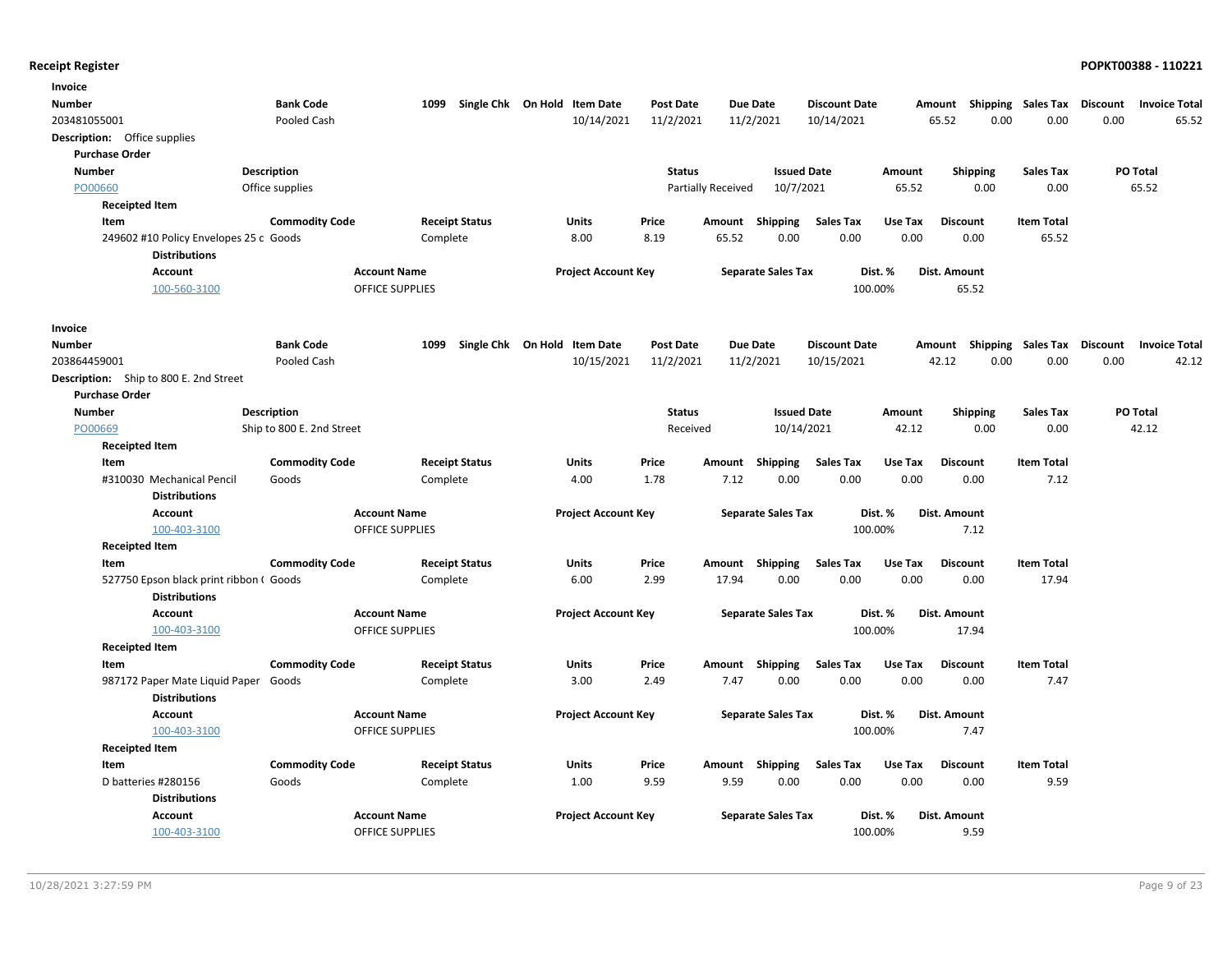| Invoice                                |                           |                        |                                   |                  |        |                           |                      |         |                                    |                   |          |                      |
|----------------------------------------|---------------------------|------------------------|-----------------------------------|------------------|--------|---------------------------|----------------------|---------|------------------------------------|-------------------|----------|----------------------|
| Number                                 | <b>Bank Code</b>          |                        | 1099 Single Chk On Hold Item Date | <b>Post Date</b> |        | <b>Due Date</b>           | <b>Discount Date</b> |         | Amount Shipping Sales Tax Discount |                   |          | <b>Invoice Total</b> |
| 203864459002                           | Pooled Cash               |                        | 10/15/2021                        | 11/2/2021        |        | 11/2/2021                 | 10/15/2021           |         | 0.00<br>13.58                      | 0.00              | 0.00     | 13.58                |
| Description: Ship to 800 E. 2nd Street |                           |                        |                                   |                  |        |                           |                      |         |                                    |                   |          |                      |
| <b>Purchase Order</b>                  |                           |                        |                                   |                  |        |                           |                      |         |                                    |                   |          |                      |
| <b>Number</b>                          | <b>Description</b>        |                        |                                   | <b>Status</b>    |        | <b>Issued Date</b>        |                      | Amount  | <b>Shipping</b>                    | <b>Sales Tax</b>  |          | PO Total             |
| PO00669                                | Ship to 800 E. 2nd Street |                        |                                   | Received         |        | 10/14/2021                |                      | 32.95   | 0.00                               | 0.00              |          | 32.95                |
| Receipted Item                         |                           |                        |                                   |                  |        |                           |                      |         |                                    |                   |          |                      |
| Item                                   | <b>Commodity Code</b>     | <b>Receipt Status</b>  | Units                             | Price            | Amount | Shipping                  | <b>Sales Tax</b>     | Use Tax | <b>Discount</b>                    | <b>Item Total</b> |          |                      |
| 254532 Mead Plain White Envelo Goods   |                           | Void                   | 2.00                              | 3.29             | 6.58   | 0.00                      | 0.00                 | 0.00    | 0.00                               | 6.58              |          |                      |
| <b>Distributions</b>                   |                           |                        |                                   |                  |        |                           |                      |         |                                    |                   |          |                      |
| Account                                | <b>Account Name</b>       |                        | <b>Project Account Key</b>        |                  |        | <b>Separate Sales Tax</b> |                      | Dist. % | Dist. Amount                       |                   |          |                      |
| 100-403-3100                           |                           | <b>OFFICE SUPPLIES</b> |                                   |                  |        |                           | 100.00%              |         | 6.58                               |                   |          |                      |
| <b>Receipted Item</b>                  |                           |                        |                                   |                  |        |                           |                      |         |                                    |                   |          |                      |
| Item                                   | <b>Commodity Code</b>     | <b>Receipt Status</b>  | Units                             | Price            |        | Amount Shipping           | <b>Sales Tax</b>     | Use Tax | <b>Discount</b>                    | <b>Item Total</b> |          |                      |
| 558308 T Pad, 8 1/2" x 11" White Goods |                           | Complete               | 2.00                              | 6.79             | 13.58  | 0.00                      | 0.00                 | 0.00    | 0.00                               | 13.58             |          |                      |
| <b>Distributions</b>                   |                           |                        |                                   |                  |        |                           |                      |         |                                    |                   |          |                      |
| Account                                | <b>Account Name</b>       |                        | <b>Project Account Key</b>        |                  |        | <b>Separate Sales Tax</b> |                      | Dist. % | Dist. Amount                       |                   |          |                      |
| 100-403-3100                           |                           | <b>OFFICE SUPPLIES</b> |                                   |                  |        |                           | 100.00%              |         | 13.58                              |                   |          |                      |
| <b>Receipted Item</b>                  |                           |                        |                                   |                  |        |                           |                      |         |                                    |                   |          |                      |
| Item                                   | <b>Commodity Code</b>     | <b>Receipt Status</b>  | Units                             | Price            |        | Amount Shipping           | <b>Sales Tax</b>     | Use Tax | <b>Discount</b>                    | <b>Item Total</b> |          |                      |
| D batteries #280156                    | Goods                     | Void                   | 1.00                              | 12.79            | 12.79  | 0.00                      | 0.00                 | 0.00    | 0.00                               | 12.79             |          |                      |
| <b>Distributions</b>                   |                           |                        |                                   |                  |        |                           |                      |         |                                    |                   |          |                      |
| Account                                | <b>Account Name</b>       |                        | <b>Project Account Key</b>        |                  |        | <b>Separate Sales Tax</b> |                      | Dist. % | Dist. Amount                       |                   |          |                      |
| 100-403-3100                           |                           | OFFICE SUPPLIES        |                                   |                  |        |                           | 100.00%              |         | 12.79                              |                   |          |                      |
| Invoice                                |                           |                        |                                   |                  |        |                           |                      |         |                                    |                   |          |                      |
| Number                                 | <b>Bank Code</b>          |                        | 1099 Single Chk On Hold Item Date | <b>Post Date</b> |        | <b>Due Date</b>           | <b>Discount Date</b> |         | Amount Shipping Sales Tax          |                   | Discount | <b>Invoice Total</b> |
| 203879620001                           | Pooled Cash               |                        | 10/15/2021                        | 11/2/2021        |        | 11/2/2021                 | 10/15/2021           |         | 6.58<br>0.00                       | 0.00              | 0.00     | 6.58                 |
| Description: Ship to 800 E. 2nd Street |                           |                        |                                   |                  |        |                           |                      |         |                                    |                   |          |                      |
| <b>Purchase Order</b>                  |                           |                        |                                   |                  |        |                           |                      |         |                                    |                   |          |                      |
| <b>Number</b>                          | <b>Description</b>        |                        |                                   | <b>Status</b>    |        | <b>Issued Date</b>        |                      | Amount  | <b>Shipping</b>                    | <b>Sales Tax</b>  | PO Total |                      |
| PO00669                                | Ship to 800 E. 2nd Street |                        |                                   | Received         |        | 10/14/2021                |                      | 6.58    | 0.00                               | 0.00              |          | 6.58                 |
| <b>Receipted Item</b>                  |                           |                        |                                   |                  |        |                           |                      |         |                                    |                   |          |                      |
| Item                                   | <b>Commodity Code</b>     | <b>Receipt Status</b>  | Units                             | Price            | Amount | Shipping                  | <b>Sales Tax</b>     | Use Tax | <b>Discount</b>                    | <b>Item Total</b> |          |                      |
| 254532 Mead Plain White Envelo Goods   |                           | Complete               | 2.00                              | 3.29             | 6.58   | 0.00                      | 0.00                 | 0.00    | 0.00                               | 6.58              |          |                      |
| <b>Distributions</b>                   |                           |                        |                                   |                  |        |                           |                      |         |                                    |                   |          |                      |
| <b>Account</b>                         | <b>Account Name</b>       |                        | <b>Project Account Key</b>        |                  |        | <b>Separate Sales Tax</b> |                      | Dist. % | <b>Dist. Amount</b>                |                   |          |                      |
| 100-403-3100                           |                           | <b>OFFICE SUPPLIES</b> |                                   |                  |        |                           | 100.00%              |         | 6.58                               |                   |          |                      |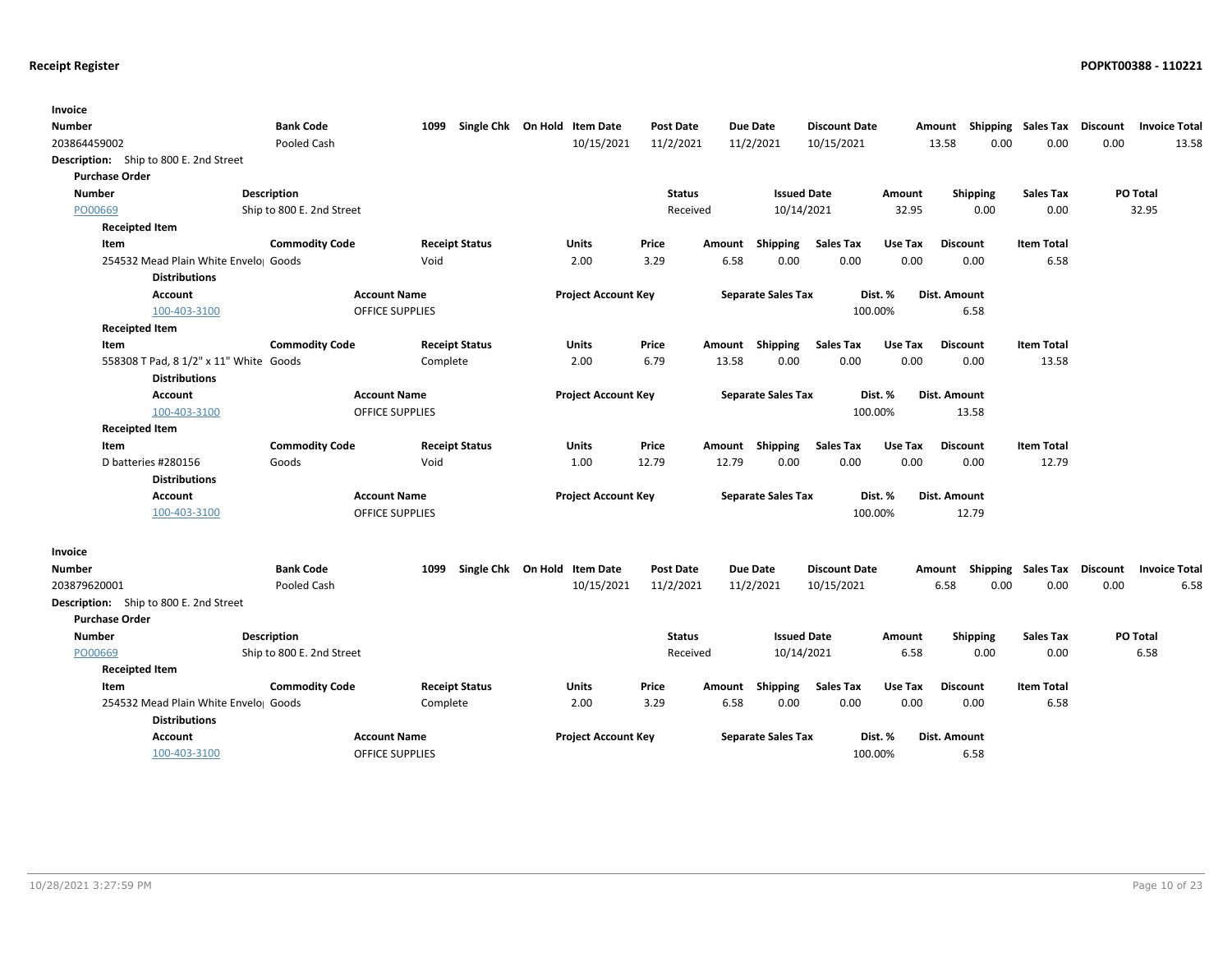| Invoice                               |                       |                        |                              |                  |        |                           |                      |         |                           |                   |                 |                      |
|---------------------------------------|-----------------------|------------------------|------------------------------|------------------|--------|---------------------------|----------------------|---------|---------------------------|-------------------|-----------------|----------------------|
| <b>Number</b>                         | <b>Bank Code</b>      | 1099                   | Single Chk On Hold Item Date | <b>Post Date</b> |        | <b>Due Date</b>           | <b>Discount Date</b> |         | Amount Shipping Sales Tax |                   | <b>Discount</b> | <b>Invoice Total</b> |
| 204089808001                          | Pooled Cash           |                        | 10/14/2021                   | 11/2/2021        |        | 11/2/2021                 | 10/14/2021           |         | 0.00<br>41.43             | 0.00              | 0.00            | 41.43                |
| <b>Description:</b> OFFICE SUPPLIES   |                       |                        |                              |                  |        |                           |                      |         |                           |                   |                 |                      |
| <b>Purchase Order</b>                 |                       |                        |                              |                  |        |                           |                      |         |                           |                   |                 |                      |
| <b>Number</b>                         | <b>Description</b>    |                        |                              | <b>Status</b>    |        | <b>Issued Date</b>        |                      | Amount  | Shipping                  | <b>Sales Tax</b>  | PO Total        |                      |
| PO00659                               | OFFICE SUPPLIES       |                        |                              | Received         |        | 10/7/2021                 |                      | 65.40   | 0.00                      | 0.00              |                 | 65.40                |
| <b>Receipted Item</b>                 |                       |                        |                              |                  |        |                           |                      |         |                           |                   |                 |                      |
| Item                                  | <b>Commodity Code</b> | <b>Receipt Status</b>  | Units                        | Price            | Amount | Shipping                  | <b>Sales Tax</b>     | Use Tax | <b>Discount</b>           | <b>Item Total</b> |                 |                      |
| #801826 Thermal Laminating Pou Goods  |                       | Complete               | 1.00                         | 12.42            | 12.42  | 0.00                      | 0.00                 | 0.00    | 0.00                      | 12.42             |                 |                      |
| <b>Distributions</b>                  |                       |                        |                              |                  |        |                           |                      |         |                           |                   |                 |                      |
| Account                               |                       | <b>Account Name</b>    | <b>Project Account Key</b>   |                  |        | <b>Separate Sales Tax</b> | Dist. %              |         | Dist. Amount              |                   |                 |                      |
| 100-455-3100                          |                       | OFFICE SUPPLIES        |                              |                  |        |                           | 100.00%              |         | 12.42                     |                   |                 |                      |
| <b>Receipted Item</b>                 |                       |                        |                              |                  |        |                           |                      |         |                           |                   |                 |                      |
| Item                                  | <b>Commodity Code</b> | <b>Receipt Status</b>  | Units                        | Price            | Amount | Shipping                  | <b>Sales Tax</b>     | Use Tax | <b>Discount</b>           | <b>Item Total</b> |                 |                      |
| 1385290 AA Batteries                  | Goods                 | Complete               | 1.00                         | 20.97            | 20.97  | 0.00                      | 0.00                 | 0.00    | 0.00                      | 20.97             |                 |                      |
| <b>Distributions</b>                  |                       |                        |                              |                  |        |                           |                      |         |                           |                   |                 |                      |
| Account                               |                       | <b>Account Name</b>    | <b>Project Account Key</b>   |                  |        | <b>Separate Sales Tax</b> | Dist. %              |         | Dist. Amount              |                   |                 |                      |
| 100-455-3100                          |                       | <b>OFFICE SUPPLIES</b> |                              |                  |        |                           | 100.00%              |         | 20.97                     |                   |                 |                      |
| <b>Receipted Item</b>                 |                       |                        |                              |                  |        |                           |                      |         |                           |                   |                 |                      |
| Item                                  | <b>Commodity Code</b> | <b>Receipt Status</b>  | <b>Units</b>                 | Price            |        | Amount Shipping           | <b>Sales Tax</b>     | Use Tax | <b>Discount</b>           | <b>Item Total</b> |                 |                      |
| 6231695 ear buds with microphol Goods |                       | Void                   | 3.00                         | 7.99             | 23.97  | 0.00                      | 0.00                 | 0.00    | 0.00                      | 23.97             |                 |                      |
| <b>Distributions</b>                  |                       |                        |                              |                  |        |                           |                      |         |                           |                   |                 |                      |
| <b>Account</b>                        |                       | <b>Account Name</b>    | <b>Project Account Key</b>   |                  |        | <b>Separate Sales Tax</b> | Dist. %              |         | <b>Dist. Amount</b>       |                   |                 |                      |
| 100-455-3100                          |                       | OFFICE SUPPLIES        |                              |                  |        |                           | 100.00%              |         | 23.97                     |                   |                 |                      |
| <b>Receipted Item</b>                 |                       |                        |                              |                  |        |                           |                      |         |                           |                   |                 |                      |
| Item                                  | <b>Commodity Code</b> | <b>Receipt Status</b>  | <b>Units</b>                 | Price            | Amount | Shipping                  | <b>Sales Tax</b>     | Use Tax | <b>Discount</b>           | <b>Item Total</b> |                 |                      |
| 65047 packing tape                    | Goods                 | Complete               | 3.00                         | 2.68             | 8.04   | 0.00                      | 0.00                 | 0.00    | 0.00                      | 8.04              |                 |                      |
| <b>Distributions</b>                  |                       |                        |                              |                  |        |                           |                      |         |                           |                   |                 |                      |
| <b>Account</b>                        |                       | <b>Account Name</b>    | <b>Project Account Key</b>   |                  |        | <b>Separate Sales Tax</b> | Dist. %              |         | <b>Dist. Amount</b>       |                   |                 |                      |
| 100-455-3100                          |                       | OFFICE SUPPLIES        |                              |                  |        |                           | 100.00%              |         | 8.04                      |                   |                 |                      |
|                                       |                       |                        |                              |                  |        |                           |                      |         |                           |                   |                 |                      |
| Invoice                               |                       |                        |                              |                  |        |                           |                      |         |                           |                   |                 |                      |
| <b>Number</b>                         | <b>Bank Code</b>      | 1099                   | Single Chk On Hold Item Date | <b>Post Date</b> |        | <b>Due Date</b>           | <b>Discount Date</b> |         | Amount Shipping Sales Tax |                   | Discount        | <b>Invoice Total</b> |
| 204091566001                          | Pooled Cash           |                        | 10/14/2021                   | 11/2/2021        |        | 11/2/2021                 | 10/14/2021           |         | 67.64<br>0.00             | 0.00              | 0.00            | 67.64                |
| Description: OFFICE SUPPLIES          |                       |                        |                              |                  |        |                           |                      |         |                           |                   |                 |                      |
| <b>Purchase Order</b>                 |                       |                        |                              |                  |        |                           |                      |         |                           |                   |                 |                      |
| <b>Number</b>                         | <b>Description</b>    |                        |                              | <b>Status</b>    |        | <b>Issued Date</b>        |                      | Amount  | Shipping                  | <b>Sales Tax</b>  | PO Total        |                      |
| PO00659                               | OFFICE SUPPLIES       |                        |                              | Received         |        | 10/7/2021                 |                      | 67.64   | 0.00                      | 0.00              |                 | 67.64                |
| <b>Receipted Item</b>                 |                       |                        |                              |                  |        |                           |                      |         |                           |                   |                 |                      |
| Item                                  | <b>Commodity Code</b> | <b>Receipt Status</b>  | <b>Units</b>                 | Price            | Amount | Shipping                  | <b>Sales Tax</b>     | Use Tax | <b>Discount</b>           | <b>Item Total</b> |                 |                      |
| #118361 plastic binding combs         | Goods                 | Complete               | 1.00                         | 12.59            | 12.59  | 0.00                      | 0.00                 | 0.00    | 0.00                      | 12.59             |                 |                      |
| <b>Distributions</b>                  |                       |                        |                              |                  |        |                           |                      |         |                           |                   |                 |                      |
| <b>Account</b>                        |                       | <b>Account Name</b>    | <b>Project Account Key</b>   |                  |        | <b>Separate Sales Tax</b> | Dist. %              |         | Dist. Amount              |                   |                 |                      |
| 100-455-3100                          |                       | <b>OFFICE SUPPLIES</b> |                              |                  |        |                           | 100.00%              |         | 12.59                     |                   |                 |                      |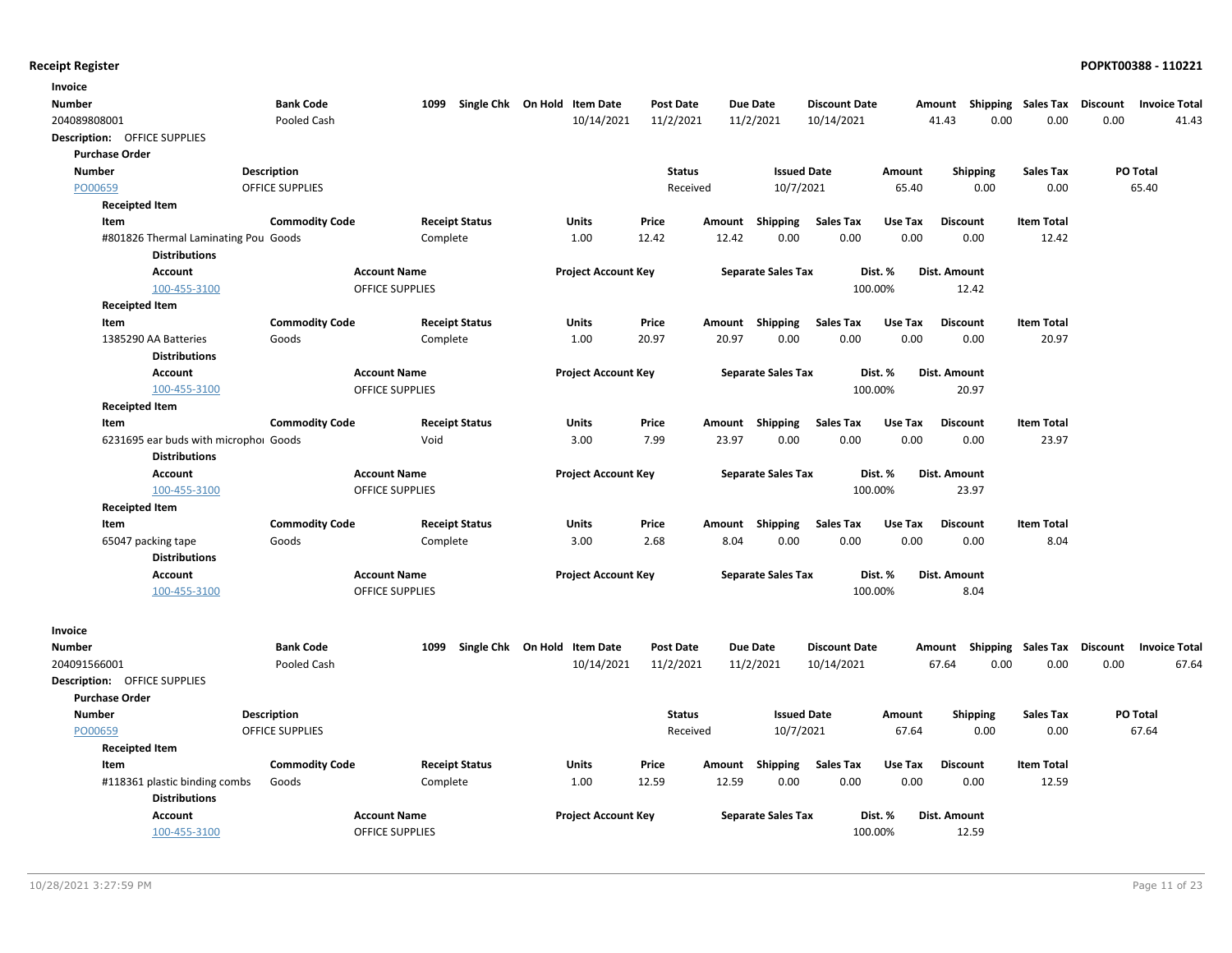|                       | <b>Receipted Item</b>                                           |                       |                               |                              |                  |                    |                           |                      |         |                     |                             |          |                      |
|-----------------------|-----------------------------------------------------------------|-----------------------|-------------------------------|------------------------------|------------------|--------------------|---------------------------|----------------------|---------|---------------------|-----------------------------|----------|----------------------|
|                       | Item                                                            | <b>Commodity Code</b> | <b>Receipt Status</b>         | <b>Units</b>                 | Price            | Amount             | Shipping                  | <b>Sales Tax</b>     | Use Tax | <b>Discount</b>     | <b>Item Total</b>           |          |                      |
|                       | 118111 plastic binding combs , 12 Goods<br><b>Distributions</b> |                       | Complete                      | 1.00                         | 21.29            | 21.29              | 0.00                      | 0.00                 | 0.00    | 0.00                | 21.29                       |          |                      |
|                       | <b>Account</b>                                                  |                       | <b>Account Name</b>           | <b>Project Account Key</b>   |                  |                    | <b>Separate Sales Tax</b> |                      | Dist. % | Dist. Amount        |                             |          |                      |
|                       | 100-455-3100                                                    |                       | <b>OFFICE SUPPLIES</b>        |                              |                  |                    |                           |                      | 100.00% | 21.29               |                             |          |                      |
|                       | <b>Receipted Item</b>                                           |                       |                               |                              |                  |                    |                           |                      |         |                     |                             |          |                      |
| Item                  |                                                                 | <b>Commodity Code</b> | <b>Receipt Status</b>         | <b>Units</b>                 | Price            | Amount             | Shipping                  | <b>Sales Tax</b>     | Use Tax | <b>Discount</b>     | <b>Item Total</b>           |          |                      |
|                       | 592853 Lysol Spray                                              | Goods                 | Complete                      | 3.00                         | 9.49             | 28.47              | 0.00                      | 0.00                 | 0.00    | 0.00                | 28.47                       |          |                      |
|                       | <b>Distributions</b>                                            |                       |                               |                              |                  |                    |                           |                      |         |                     |                             |          |                      |
|                       | <b>Account</b>                                                  |                       | <b>Account Name</b>           | <b>Project Account Key</b>   |                  |                    | <b>Separate Sales Tax</b> |                      | Dist. % | Dist. Amount        |                             |          |                      |
|                       | 100-455-3100                                                    |                       | <b>OFFICE SUPPLIES</b>        |                              |                  |                    |                           |                      | 100.00% | 28.47               |                             |          |                      |
|                       | <b>Receipted Item</b>                                           |                       |                               |                              |                  |                    |                           |                      |         |                     |                             |          |                      |
| Item                  |                                                                 | <b>Commodity Code</b> | <b>Receipt Status</b>         | <b>Units</b>                 | Price            | Amount             | Shipping                  | <b>Sales Tax</b>     | Use Tax | <b>Discount</b>     | <b>Item Total</b>           |          |                      |
|                       | 877752 self inking stamp refills<br><b>Distributions</b>        | Goods                 | Complete                      | 1.00                         | 5.29             | 5.29               | 0.00                      | 0.00                 | 0.00    | 0.00                | 5.29                        |          |                      |
|                       | <b>Account</b>                                                  |                       | <b>Account Name</b>           | <b>Project Account Key</b>   |                  |                    | <b>Separate Sales Tax</b> |                      | Dist. % | Dist. Amount        |                             |          |                      |
|                       | 100-455-3100                                                    |                       | <b>OFFICE SUPPLIES</b>        |                              |                  |                    |                           |                      | 100.00% | 5.29                |                             |          |                      |
|                       |                                                                 |                       |                               |                              |                  |                    |                           |                      |         |                     |                             |          |                      |
| Invoice               |                                                                 |                       |                               |                              |                  |                    |                           |                      |         |                     |                             |          |                      |
| <b>Number</b>         |                                                                 | <b>Bank Code</b>      | 1099                          | Single Chk On Hold Item Date | <b>Post Date</b> |                    | <b>Due Date</b>           | <b>Discount Date</b> |         | Amount              | Shipping Sales Tax Discount |          | <b>Invoice Total</b> |
| 204106928001          |                                                                 | Pooled Cash           |                               | 10/14/2021                   | 11/2/2021        |                    | 11/2/2021                 | 10/14/2021           |         | 62.39<br>0.00       | 0.00                        | 0.00     | 62.39                |
|                       | <b>Description:</b> Jury Supplies                               |                       |                               |                              |                  |                    |                           |                      |         |                     |                             |          |                      |
| <b>Purchase Order</b> |                                                                 |                       |                               |                              |                  |                    |                           |                      |         |                     |                             |          |                      |
| <b>Number</b>         |                                                                 | <b>Description</b>    |                               |                              | <b>Status</b>    |                    | <b>Issued Date</b>        |                      | Amount  | Shipping            | <b>Sales Tax</b>            | PO Total |                      |
| PO00658               |                                                                 | <b>Jury Supplies</b>  |                               |                              |                  | Partially Received | 10/12/2021                |                      | 38.35   | 0.00                | 0.00                        | 38.35    |                      |
|                       | <b>Receipted Item</b>                                           |                       |                               |                              |                  |                    |                           |                      |         |                     |                             |          |                      |
| Item                  |                                                                 | <b>Commodity Code</b> | <b>Receipt Status</b>         | <b>Units</b>                 | Price            | Amount             | Shipping                  | <b>Sales Tax</b>     | Use Tax | <b>Discount</b>     | <b>Item Total</b>           |          |                      |
|                       | #196988-Ozarka Spring Water<br><b>Distributions</b>             | Goods                 | Complete                      | 5.00                         | 6.73             | 33.65              | 0.00                      | 0.00                 | 0.00    | 0.00                | 33.65                       |          |                      |
|                       | <b>Account</b>                                                  |                       | <b>Account Name</b>           | <b>Project Account Key</b>   |                  |                    | <b>Separate Sales Tax</b> |                      | Dist. % | <b>Dist. Amount</b> |                             |          |                      |
|                       | 100-435-3120                                                    |                       | <b>DISTRICT JURY SUPPLIES</b> |                              |                  |                    |                           |                      | 100.00% | 33.65               |                             |          |                      |
|                       | <b>Receipted Item</b>                                           |                       |                               |                              |                  |                    |                           |                      |         |                     |                             |          |                      |
|                       | Item                                                            | <b>Commodity Code</b> | <b>Receipt Status</b>         | Units                        | Price            |                    | Amount Shipping           | <b>Sales Tax</b>     | Use Tax | <b>Discount</b>     | <b>Item Total</b>           |          |                      |
|                       | #508338-Napkins                                                 | Goods                 | Complete                      | 2.00                         | 2.35             | 4.70               | 0.00                      | 0.00                 | 0.00    | 0.00                | 4.70                        |          |                      |
|                       | <b>Distributions</b>                                            |                       |                               |                              |                  |                    |                           |                      |         |                     |                             |          |                      |
|                       | <b>Account</b>                                                  |                       | <b>Account Name</b>           | <b>Project Account Key</b>   |                  |                    | <b>Separate Sales Tax</b> |                      | Dist. % | Dist. Amount        |                             |          |                      |
|                       | 100-435-3120                                                    |                       | <b>DISTRICT JURY SUPPLIES</b> |                              |                  |                    |                           |                      | 100.00% | 4.70                |                             |          |                      |
| <b>Purchase Order</b> |                                                                 |                       |                               |                              |                  |                    |                           |                      |         |                     |                             |          |                      |
| <b>Number</b>         |                                                                 | Description           |                               |                              | <b>Status</b>    |                    | <b>Issued Date</b>        |                      | Amount  | <b>Shipping</b>     | <b>Sales Tax</b>            | PO Total |                      |
| PO00663               | Order                                                           |                       |                               |                              | Received         |                    | 10/12/2021                |                      | 5.86    | 0.00                | 0.00                        |          | 5.86                 |
|                       | <b>Receipted Item</b>                                           |                       |                               |                              |                  |                    |                           |                      |         |                     |                             |          |                      |
| Item                  |                                                                 | <b>Commodity Code</b> | <b>Receipt Status</b>         | <b>Units</b>                 | Price            | Amount             | Shipping                  | <b>Sales Tax</b>     | Use Tax | <b>Discount</b>     | <b>Item Total</b>           |          |                      |
|                       | #520824-Ziplock Bags                                            | Goods                 | Complete                      | 1.00                         | 5.86             | 5.86               | 0.00                      | 0.00                 | 0.00    | 0.00                | 5.86                        |          |                      |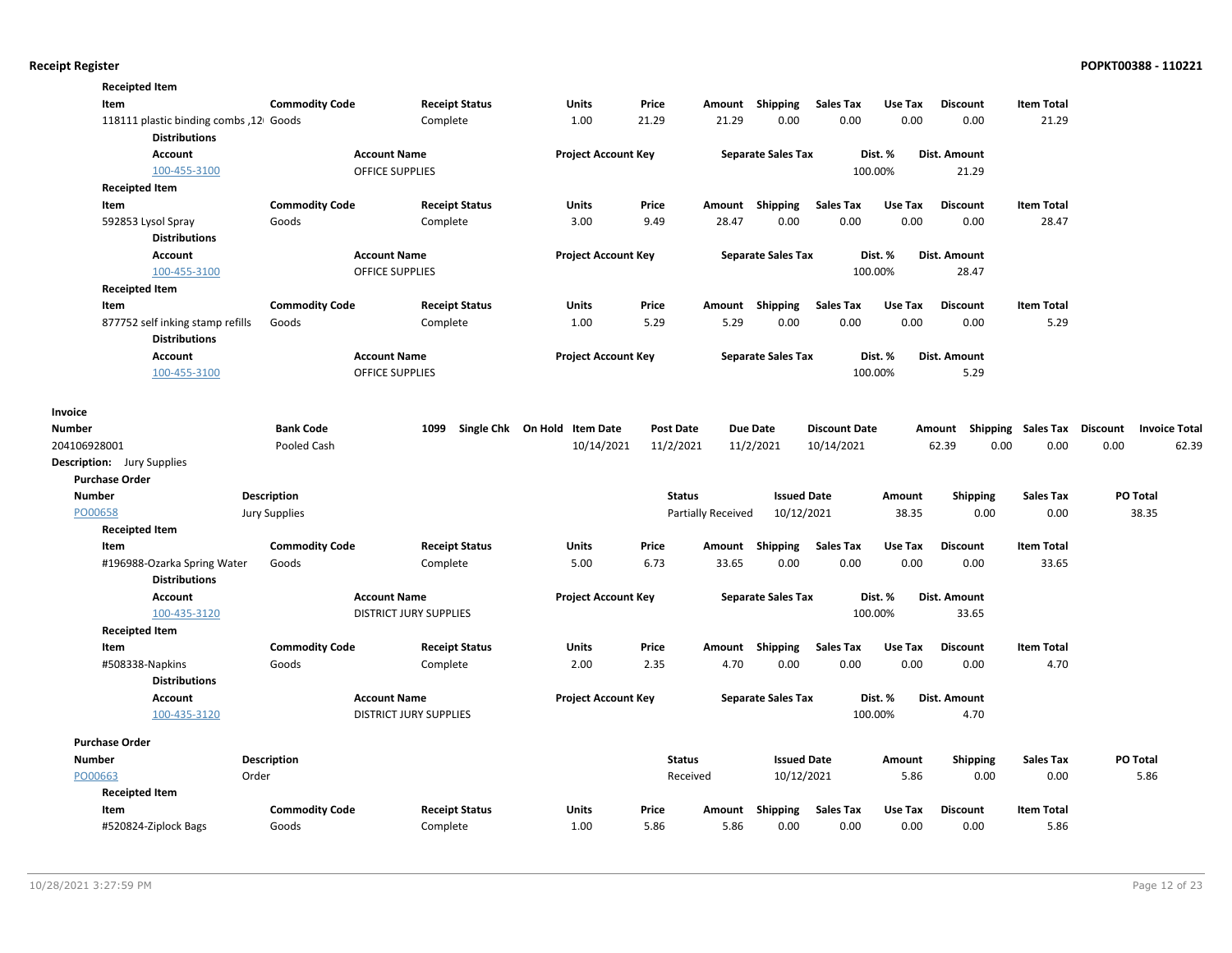| <b>Distributions</b>                     |                       |                               |                                   |                  |                           |                           |                      |         |                     |                   |                                         |
|------------------------------------------|-----------------------|-------------------------------|-----------------------------------|------------------|---------------------------|---------------------------|----------------------|---------|---------------------|-------------------|-----------------------------------------|
| <b>Account</b>                           |                       | <b>Account Name</b>           | <b>Project Account Key</b>        |                  |                           | <b>Separate Sales Tax</b> |                      | Dist. % | <b>Dist. Amount</b> |                   |                                         |
| 100-435-3100                             |                       | <b>OFFICE SUPPLIES</b>        |                                   |                  |                           |                           |                      | 100.00% | 5.86                |                   |                                         |
| <b>Purchase Order</b>                    |                       |                               |                                   |                  |                           |                           |                      |         |                     |                   |                                         |
| <b>Number</b>                            | <b>Description</b>    |                               |                                   | <b>Status</b>    |                           | <b>Issued Date</b>        |                      | Amount  | <b>Shipping</b>     | <b>Sales Tax</b>  | PO Total                                |
| PO00658                                  | Jury Supplies         |                               |                                   |                  | <b>Partially Received</b> | 10/12/2021                |                      | 18.18   | 0.00                | 0.00              | 18.18                                   |
| <b>Receipted Item</b>                    |                       |                               |                                   |                  |                           |                           |                      |         |                     |                   |                                         |
| Item                                     | <b>Commodity Code</b> | <b>Receipt Status</b>         | Units                             | Price            | Amount Shipping           |                           | <b>Sales Tax</b>     | Use Tax | <b>Discount</b>     | <b>Item Total</b> |                                         |
| #9108360 Kleenex<br><b>Distributions</b> | Goods                 | Complete                      | 2.00                              | 9.09             | 18.18                     | 0.00                      | 0.00                 | 0.00    | 0.00                | 18.18             |                                         |
| <b>Account</b>                           |                       | <b>Account Name</b>           | <b>Project Account Key</b>        |                  |                           | <b>Separate Sales Tax</b> |                      | Dist. % | Dist. Amount        |                   |                                         |
| 100-435-3120                             |                       | <b>DISTRICT JURY SUPPLIES</b> |                                   |                  |                           |                           |                      | 100.00% | 18.18               |                   |                                         |
| Invoice                                  |                       |                               |                                   |                  |                           |                           |                      |         |                     |                   |                                         |
| Number                                   | <b>Bank Code</b>      |                               | 1099 Single Chk On Hold Item Date | <b>Post Date</b> | <b>Due Date</b>           |                           | <b>Discount Date</b> |         | Shipping<br>Amount  | Sales Tax         | Discount<br><b>Invoice Total</b>        |
| 204106928002                             | Pooled Cash           |                               | 10/20/2021                        | 11/2/2021        | 11/2/2021                 |                           | 10/20/2021           |         | 0.00<br>5.48        | 0.00              | 0.00<br>5.48                            |
| Description: Jury Supplies               |                       |                               |                                   |                  |                           |                           |                      |         |                     |                   |                                         |
| <b>Purchase Order</b>                    |                       |                               |                                   |                  |                           |                           |                      |         |                     |                   |                                         |
| <b>Number</b>                            | <b>Description</b>    |                               |                                   | <b>Status</b>    |                           | <b>Issued Date</b>        |                      | Amount  | <b>Shipping</b>     | <b>Sales Tax</b>  | PO Total                                |
| PO00658                                  | <b>Jury Supplies</b>  |                               |                                   |                  | Partially Received        | 10/12/2021                |                      | 5.48    | 0.00                | 0.00              | 5.48                                    |
| <b>Receipted Item</b>                    |                       |                               |                                   |                  |                           |                           |                      |         |                     |                   |                                         |
| Item                                     | <b>Commodity Code</b> | <b>Receipt Status</b>         | Units                             | Price            | Amount Shipping           |                           | <b>Sales Tax</b>     | Use Tax | <b>Discount</b>     | <b>Item Total</b> |                                         |
| #306902-Writing Pads                     | Goods                 | Complete                      | 2.00                              | 2.74             | 5.48                      | 0.00                      | 0.00                 | 0.00    | 0.00                | 5.48              |                                         |
| <b>Distributions</b>                     |                       |                               |                                   |                  |                           |                           |                      |         |                     |                   |                                         |
| <b>Account</b>                           |                       | <b>Account Name</b>           | <b>Project Account Key</b>        |                  |                           | <b>Separate Sales Tax</b> |                      | Dist. % | Dist. Amount        |                   |                                         |
| 100-435-3120                             |                       | <b>DISTRICT JURY SUPPLIES</b> |                                   |                  |                           |                           |                      | 100.00% | 5.48                |                   |                                         |
| Invoice                                  |                       |                               |                                   |                  |                           |                           |                      |         |                     |                   |                                         |
| Number                                   | <b>Bank Code</b>      |                               | 1099 Single Chk On Hold Item Date | <b>Post Date</b> | <b>Due Date</b>           |                           | <b>Discount Date</b> |         | Shipping<br>Amount  | Sales Tax         | <b>Discount</b><br><b>Invoice Total</b> |
| 204435263001                             | Pooled Cash           |                               | 10/20/2021                        | 11/2/2021        | 11/2/2021                 |                           | 10/20/2021           |         | 83.01<br>0.00       | 0.00              | 0.00<br>83.01                           |
| Description: TONER                       |                       |                               |                                   |                  |                           |                           |                      |         |                     |                   |                                         |
| <b>Purchase Order</b>                    |                       |                               |                                   |                  |                           |                           |                      |         |                     |                   |                                         |
| <b>Number</b>                            | <b>Description</b>    |                               |                                   | <b>Status</b>    |                           | <b>Issued Date</b>        |                      | Amount  | <b>Shipping</b>     | <b>Sales Tax</b>  | PO Total                                |
| PO00679                                  | <b>TONER</b>          |                               |                                   | Received         |                           | 10/20/2021                |                      | 83.01   | 0.00                | 0.00              | 83.01                                   |
| <b>Receipted Item</b>                    |                       |                               |                                   |                  |                           |                           |                      |         |                     |                   |                                         |
| Item                                     | <b>Commodity Code</b> | <b>Receipt Status</b>         | Units                             | Price            | Amount Shipping           |                           | <b>Sales Tax</b>     | Use Tax | <b>Discount</b>     | <b>Item Total</b> |                                         |
| 26A Toner                                | Goods                 | Complete                      | 1.00                              | 83.01            | 83.01                     | 0.00                      | 0.00                 | 0.00    | 0.00                | 83.01             |                                         |
| <b>Distributions</b>                     |                       |                               |                                   |                  |                           |                           |                      |         |                     |                   |                                         |
| <b>Account</b>                           |                       | <b>Account Name</b>           | <b>Project Account Key</b>        |                  |                           | <b>Separate Sales Tax</b> |                      | Dist. % | Dist. Amount        |                   |                                         |
| 100-456-3100                             |                       | <b>OFFICE SUPPLIES</b>        |                                   |                  |                           |                           |                      | 100.00% | 83.01               |                   |                                         |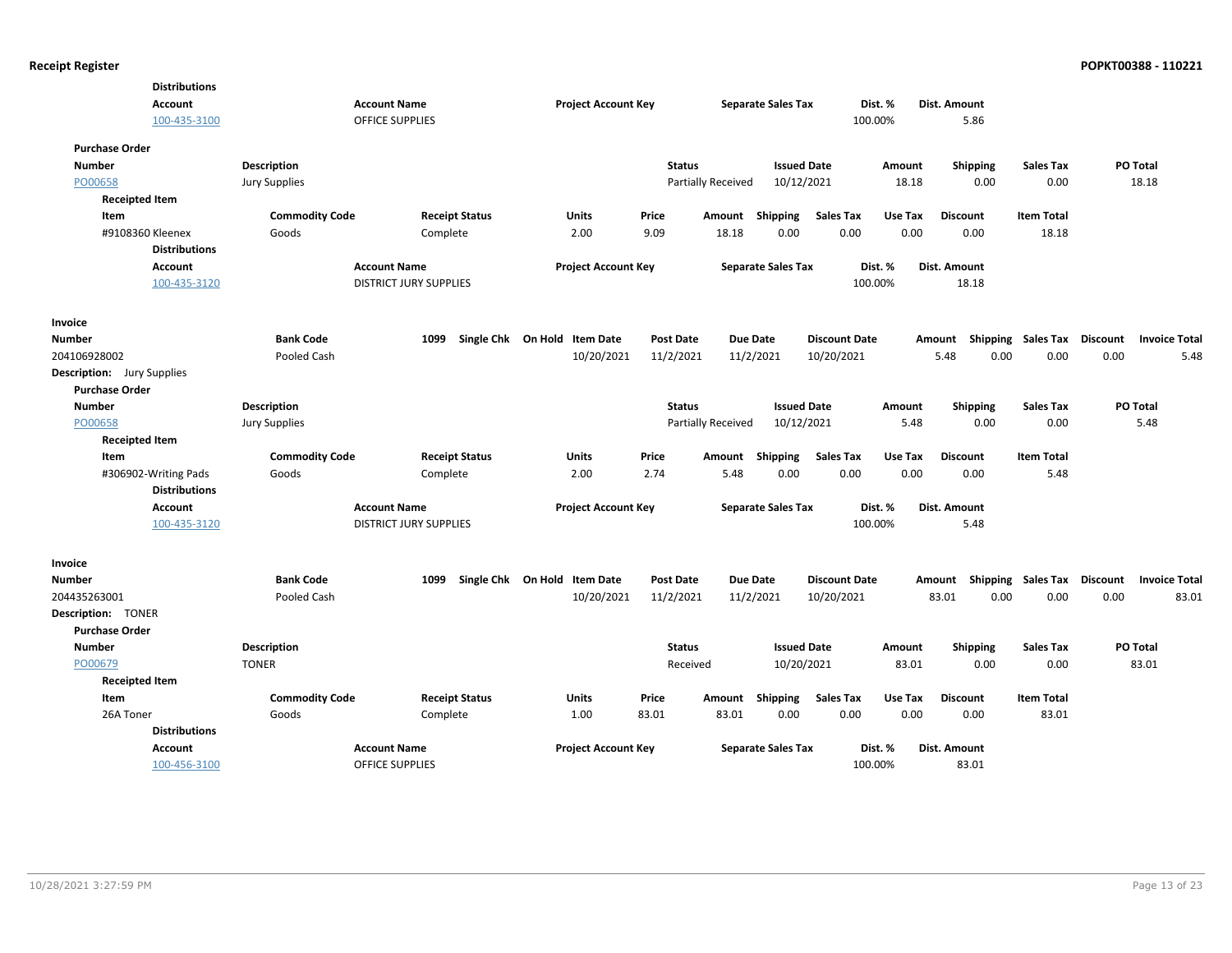| Invoice                             |                        |                            |                              |                  |                 |                           |                      |         |                                    |                   |          |                      |
|-------------------------------------|------------------------|----------------------------|------------------------------|------------------|-----------------|---------------------------|----------------------|---------|------------------------------------|-------------------|----------|----------------------|
| <b>Number</b>                       | <b>Bank Code</b>       | 1099                       | Single Chk On Hold Item Date | <b>Post Date</b> | <b>Due Date</b> |                           | <b>Discount Date</b> |         | Amount Shipping Sales Tax          |                   | Discount | <b>Invoice Total</b> |
| 204447966001                        | Pooled Cash            |                            | 10/20/2021                   | 11/2/2021        |                 | 11/2/2021                 | 10/20/2021           |         | 59.31<br>0.00                      | 0.00              | 0.00     | 59.31                |
| <b>Description:</b> folding table   |                        |                            |                              |                  |                 |                           |                      |         |                                    |                   |          |                      |
| <b>Purchase Order</b>               |                        |                            |                              |                  |                 |                           |                      |         |                                    |                   |          |                      |
| <b>Number</b>                       | <b>Description</b>     |                            |                              | <b>Status</b>    |                 | <b>Issued Date</b>        |                      | Amount  | <b>Shipping</b>                    | <b>Sales Tax</b>  |          | PO Total             |
| PO00677                             | folding table          |                            |                              | Received         |                 | 10/19/2021                |                      | 59.31   | 0.00                               | 0.00              |          | 59.31                |
| <b>Receipted Item</b>               |                        |                            |                              |                  |                 |                           |                      |         |                                    |                   |          |                      |
| Item                                | <b>Commodity Code</b>  | <b>Receipt Status</b>      | Units                        | Price            | Amount          | <b>Shipping</b>           | <b>Sales Tax</b>     | Use Tax | <b>Discount</b>                    | <b>Item Total</b> |          |                      |
| folding table                       | Goods                  | Complete                   | 1.00                         | 59.31            | 59.31           | 0.00                      | 0.00                 | 0.00    | 0.00                               | 59.31             |          |                      |
| <b>Distributions</b>                |                        |                            |                              |                  |                 |                           |                      |         |                                    |                   |          |                      |
| Account                             |                        | <b>Account Name</b>        | <b>Project Account Key</b>   |                  |                 | <b>Separate Sales Tax</b> | Dist. %              |         | Dist. Amount                       |                   |          |                      |
| 190-450-5720                        |                        | OFFICE EQUIPMENT           |                              |                  |                 |                           | 100.00%              |         | 59.31                              |                   |          |                      |
|                                     |                        |                            |                              |                  |                 |                           |                      |         |                                    |                   |          |                      |
| <b>Invoice</b>                      |                        |                            |                              |                  |                 |                           |                      |         |                                    |                   |          |                      |
| <b>Number</b>                       | <b>Bank Code</b>       | 1099<br>Single Chk On Hold | <b>Item Date</b>             | <b>Post Date</b> | <b>Due Date</b> |                           | <b>Discount Date</b> |         | Amount Shipping Sales Tax          |                   | Discount | <b>Invoice Total</b> |
| 204456153001                        | Pooled Cash            |                            | 10/20/2021                   | 11/2/2021        |                 | 11/2/2021                 | 10/20/2021           |         | 117.71<br>0.00                     | 0.00              | 0.00     | 117.71               |
| Description: OFFICE SUPPLIES        |                        |                            |                              |                  |                 |                           |                      |         |                                    |                   |          |                      |
| <b>Purchase Order</b>               |                        |                            |                              |                  |                 |                           |                      |         |                                    |                   |          |                      |
| <b>Number</b>                       | <b>Description</b>     |                            |                              | <b>Status</b>    |                 | <b>Issued Date</b>        |                      | Amount  | <b>Shipping</b>                    | <b>Sales Tax</b>  |          | PO Total             |
| PO00680                             | <b>OFFICE SUPPLIES</b> |                            |                              | Received         |                 | 10/20/2021                |                      | 117.71  | 0.00                               | 0.00              |          | 117.71               |
| <b>Receipted Item</b>               |                        |                            |                              |                  |                 |                           |                      |         |                                    |                   |          |                      |
| Item                                | <b>Commodity Code</b>  | <b>Receipt Status</b>      | Units                        | Price            | Amount          | <b>Shipping</b>           | <b>Sales Tax</b>     | Use Tax | <b>Discount</b>                    | <b>Item Total</b> |          |                      |
| Ink Tri Color                       | Goods                  | Complete                   | 1.00                         | 97.66            | 97.66           | 0.00                      | 0.00                 | 0.00    | 0.00                               | 97.66             |          |                      |
| <b>Distributions</b>                |                        |                            |                              |                  |                 |                           |                      |         |                                    |                   |          |                      |
| <b>Account</b>                      |                        | <b>Account Name</b>        | <b>Project Account Key</b>   |                  |                 | <b>Separate Sales Tax</b> | Dist. %              |         | Dist. Amount                       |                   |          |                      |
| 100-590-3100                        |                        | <b>OFFICE SUPPLIES</b>     |                              |                  |                 |                           | 100.00%              |         | 97.66                              |                   |          |                      |
| <b>Receipted Item</b>               |                        |                            |                              |                  |                 |                           |                      |         |                                    |                   |          |                      |
| Item                                | <b>Commodity Code</b>  | <b>Receipt Status</b>      | Units                        | Price            | Amount          | Shipping                  | <b>Sales Tax</b>     | Use Tax | <b>Discount</b>                    | <b>Item Total</b> |          |                      |
| Labels                              | Goods                  | Complete                   | 1.00                         | 18.53            | 18.53           | 0.00                      | 0.00                 | 0.00    | 0.00                               | 18.53             |          |                      |
| <b>Distributions</b>                |                        |                            |                              |                  |                 |                           |                      |         |                                    |                   |          |                      |
| <b>Account</b>                      |                        | <b>Account Name</b>        | <b>Project Account Key</b>   |                  |                 | <b>Separate Sales Tax</b> | Dist. %              |         | Dist. Amount                       |                   |          |                      |
| 100-590-3100                        |                        | OFFICE SUPPLIES            |                              |                  |                 |                           | 100.00%              |         | 18.53                              |                   |          |                      |
| <b>Receipted Item</b>               |                        |                            |                              |                  |                 |                           |                      |         |                                    |                   |          |                      |
| Item                                | <b>Commodity Code</b>  | <b>Receipt Status</b>      | Units                        | Price            | Amount          | Shipping                  | <b>Sales Tax</b>     | Use Tax | <b>Discount</b>                    | <b>Item Total</b> |          |                      |
| Staple Puller                       | Goods                  | Complete                   | 1.00                         | 1.52             | 1.52            | 0.00                      | 0.00                 | 0.00    | 0.00                               | 1.52              |          |                      |
| <b>Distributions</b>                |                        |                            |                              |                  |                 |                           |                      |         |                                    |                   |          |                      |
| <b>Account</b>                      |                        | <b>Account Name</b>        | <b>Project Account Key</b>   |                  |                 | <b>Separate Sales Tax</b> | Dist. %              |         | <b>Dist. Amount</b>                |                   |          |                      |
| 100-590-3100                        |                        | <b>OFFICE SUPPLIES</b>     |                              |                  |                 |                           | 100.00%              |         | 1.52                               |                   |          |                      |
|                                     |                        |                            |                              |                  |                 |                           |                      |         |                                    |                   |          |                      |
| Invoice                             |                        |                            |                              |                  |                 |                           |                      |         |                                    |                   |          |                      |
| Number                              | <b>Bank Code</b>       | 1099                       | Single Chk On Hold Item Date | <b>Post Date</b> |                 | Due Date                  | <b>Discount Date</b> |         | Amount Shipping Sales Tax Discount |                   |          | <b>Invoice Total</b> |
| 204461533001                        | Pooled Cash            |                            | 10/20/2021                   | 11/2/2021        |                 | 11/2/2021                 | 10/20/2021           |         | 31.89<br>0.00                      | 0.00              | 0.00     | 31.89                |
| <b>Description: OFFICE SUPPLIES</b> |                        |                            |                              |                  |                 |                           |                      |         |                                    |                   |          |                      |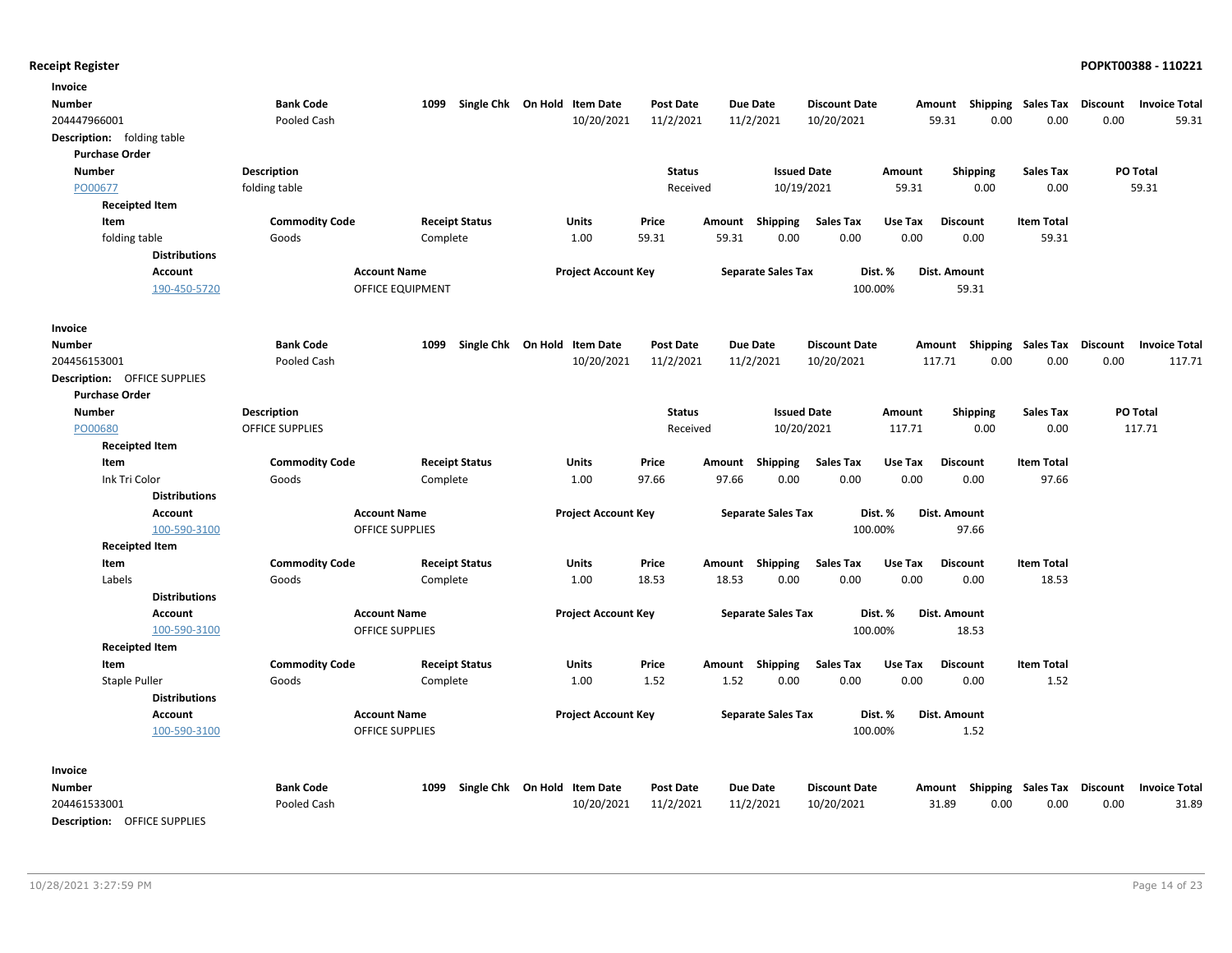| <b>Purchase Order</b>                              |                                      |                        |                              |                  |                    |                           |                      |         |                           |                   |                 |                      |
|----------------------------------------------------|--------------------------------------|------------------------|------------------------------|------------------|--------------------|---------------------------|----------------------|---------|---------------------------|-------------------|-----------------|----------------------|
| <b>Number</b>                                      | <b>Description</b>                   |                        |                              | <b>Status</b>    |                    | <b>Issued Date</b>        |                      | Amount  | <b>Shipping</b>           | Sales Tax         | PO Total        |                      |
| PO00680                                            | OFFICE SUPPLIES                      |                        |                              | Received         |                    | 10/20/2021                |                      | 31.89   | 0.00                      | 0.00              |                 | 31.89                |
| <b>Receipted Item</b>                              |                                      |                        |                              |                  |                    |                           |                      |         |                           |                   |                 |                      |
| Item                                               | <b>Commodity Code</b>                | <b>Receipt Status</b>  | <b>Units</b>                 | Price            | Amount             | Shipping                  | Sales Tax            | Use Tax | <b>Discount</b>           | <b>Item Total</b> |                 |                      |
| Ink                                                | Goods                                | Complete               | 1.00                         | 31.89            | 31.89              | 0.00                      | 0.00                 | 0.00    | 0.00                      | 31.89             |                 |                      |
| <b>Distributions</b>                               |                                      |                        |                              |                  |                    |                           |                      |         |                           |                   |                 |                      |
| <b>Account</b>                                     |                                      | <b>Account Name</b>    | <b>Project Account Key</b>   |                  |                    | <b>Separate Sales Tax</b> |                      | Dist. % | <b>Dist. Amount</b>       |                   |                 |                      |
| 100-590-3100                                       |                                      | <b>OFFICE SUPPLIES</b> |                              |                  |                    |                           | 100.00%              |         | 31.89                     |                   |                 |                      |
| Invoice                                            |                                      |                        |                              |                  |                    |                           |                      |         |                           |                   |                 |                      |
| Number                                             | <b>Bank Code</b>                     | 1099                   | Single Chk On Hold Item Date | <b>Post Date</b> |                    | <b>Due Date</b>           | <b>Discount Date</b> |         | Shipping<br>Amount        | Sales Tax         | Discount        | <b>Invoice Total</b> |
| 204690785001                                       | Pooled Cash                          |                        | 10/20/2021                   | 11/2/2021        |                    | 11/2/2021                 | 10/20/2021           |         | 71.96<br>0.00             | 0.00              | 0.00            | 71.96                |
| Description: Office supplies                       |                                      |                        |                              |                  |                    |                           |                      |         |                           |                   |                 |                      |
| <b>Purchase Order</b>                              |                                      |                        |                              |                  |                    |                           |                      |         |                           |                   |                 |                      |
| <b>Number</b>                                      | <b>Description</b>                   |                        |                              | <b>Status</b>    |                    | <b>Issued Date</b>        |                      | Amount  | Shipping                  | <b>Sales Tax</b>  | PO Total        |                      |
| PO00660                                            | Office supplies                      |                        |                              |                  | Partially Received | 10/7/2021                 |                      | 71.96   | 0.00                      | 0.00              |                 | 71.96                |
| <b>Receipted Item</b>                              |                                      |                        |                              |                  |                    |                           |                      |         |                           |                   |                 |                      |
| Item                                               | <b>Commodity Code</b>                | <b>Receipt Status</b>  | <b>Units</b>                 | Price            | Amount             | Shipping                  | <b>Sales Tax</b>     | Use Tax | <b>Discount</b>           | <b>Item Total</b> |                 |                      |
|                                                    | 538923 CD/DVD Envelopes 100 CI Goods | Complete               | 4.00                         | 17.99            | 71.96              | 0.00                      | 0.00                 | 0.00    | 0.00                      | 71.96             |                 |                      |
| <b>Distributions</b>                               |                                      |                        |                              |                  |                    |                           |                      |         |                           |                   |                 |                      |
| Account                                            |                                      | <b>Account Name</b>    | <b>Project Account Key</b>   |                  |                    | <b>Separate Sales Tax</b> |                      | Dist. % | <b>Dist. Amount</b>       |                   |                 |                      |
| 100-560-3100                                       |                                      | <b>OFFICE SUPPLIES</b> |                              |                  |                    |                           | 100.00%              |         | 71.96                     |                   |                 |                      |
| Invoice                                            |                                      |                        |                              |                  |                    |                           |                      |         |                           |                   |                 |                      |
| Number                                             | <b>Bank Code</b>                     | 1099                   | Single Chk On Hold Item Date | <b>Post Date</b> |                    | <b>Due Date</b>           | <b>Discount Date</b> |         | Amount Shipping Sales Tax |                   | <b>Discount</b> | <b>Invoice Total</b> |
| 204987927001                                       | Pooled Cash                          |                        | 10/19/2021                   | 11/2/2021        |                    | 11/2/2021                 | 10/19/2021           |         | 0.00<br>122.01            | 0.00              | 0.00            | 122.01               |
| <b>Description:</b> Office Supplies                |                                      |                        |                              |                  |                    |                           |                      |         |                           |                   |                 |                      |
| <b>Purchase Order</b>                              |                                      |                        |                              |                  |                    |                           |                      |         |                           |                   |                 |                      |
| <b>Number</b>                                      | <b>Description</b>                   |                        |                              | <b>Status</b>    |                    | <b>Issued Date</b>        |                      | Amount  | <b>Shipping</b>           | <b>Sales Tax</b>  | <b>PO Total</b> |                      |
| PO00672                                            | <b>Office Supplies</b>               |                        |                              |                  | Partially Received | 10/18/2021                |                      | 122.01  | 0.00                      | 0.00              |                 | 122.01               |
| <b>Receipted Item</b>                              |                                      |                        |                              |                  |                    |                           |                      |         |                           |                   |                 |                      |
| Item                                               | <b>Commodity Code</b>                | <b>Receipt Status</b>  | Units                        | Price            | Amount             | Shipping                  | Sales Tax            | Use Tax | <b>Discount</b>           | <b>Item Total</b> |                 |                      |
| #108862 - Calculator rolls<br><b>Distributions</b> | Goods                                | Complete               | 2.00                         | 5.31             | 10.62              | 0.00                      | 0.00                 | 0.00    | 0.00                      | 10.62             |                 |                      |
| <b>Account</b>                                     |                                      | <b>Account Name</b>    | <b>Project Account Key</b>   |                  |                    | <b>Separate Sales Tax</b> |                      | Dist. % | Dist. Amount              |                   |                 |                      |
| 100-499-3100                                       |                                      | <b>OFFICE SUPPLIES</b> |                              |                  |                    |                           | 100.00%              |         | 10.62                     |                   |                 |                      |
| <b>Receipted Item</b>                              |                                      |                        |                              |                  |                    |                           |                      |         |                           |                   |                 |                      |
| Item                                               | <b>Commodity Code</b>                | <b>Receipt Status</b>  | Units                        | Price            | Amount             | Shipping                  | <b>Sales Tax</b>     | Use Tax | <b>Discount</b>           | <b>Item Total</b> |                 |                      |
| #444970 - Packing Tape                             | Goods                                | Complete               | 1.00                         | 12.09            | 12.09              | 0.00                      | 0.00                 | 0.00    | 0.00                      | 12.09             |                 |                      |
| <b>Distributions</b>                               |                                      |                        |                              |                  |                    |                           |                      |         |                           |                   |                 |                      |
| <b>Account</b>                                     |                                      | <b>Account Name</b>    | <b>Project Account Key</b>   |                  |                    | <b>Separate Sales Tax</b> |                      | Dist. % | <b>Dist. Amount</b>       |                   |                 |                      |
| 100-499-3100                                       |                                      | <b>OFFICE SUPPLIES</b> |                              |                  |                    |                           | 100.00%              |         | 12.09                     |                   |                 |                      |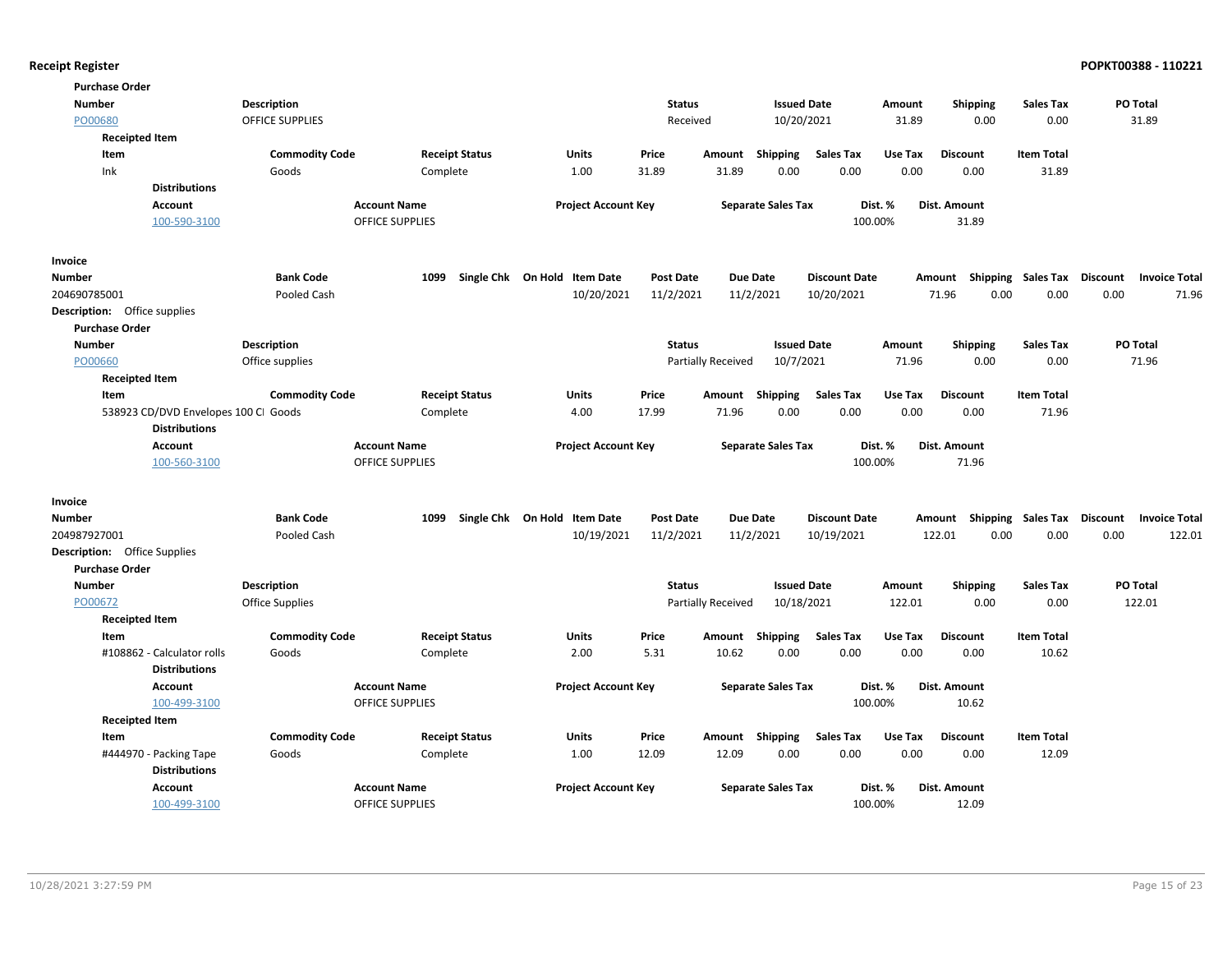| <b>Receipted Item</b>               |                                                    |                        |                        |                              |                  |                    |                           |                      |         |                 |                           |                                         |
|-------------------------------------|----------------------------------------------------|------------------------|------------------------|------------------------------|------------------|--------------------|---------------------------|----------------------|---------|-----------------|---------------------------|-----------------------------------------|
| Item                                |                                                    | <b>Commodity Code</b>  | <b>Receipt Status</b>  | Units                        | Price            | Amount             | Shipping                  | <b>Sales Tax</b>     | Use Tax | <b>Discount</b> | <b>Item Total</b>         |                                         |
|                                     | #5263221 - Calendar Refill<br><b>Distributions</b> | Goods                  | Complete               | 3.00                         | 10.95            | 32.85              | 0.00                      | 0.00                 | 0.00    | 0.00            | 32.85                     |                                         |
|                                     | <b>Account</b>                                     |                        | <b>Account Name</b>    | <b>Project Account Key</b>   |                  |                    | <b>Separate Sales Tax</b> |                      | Dist. % | Dist. Amount    |                           |                                         |
|                                     | 100-499-3100                                       |                        | OFFICE SUPPLIES        |                              |                  |                    |                           |                      | 100.00% | 32.85           |                           |                                         |
| <b>Receipted Item</b>               |                                                    |                        |                        |                              |                  |                    |                           |                      |         |                 |                           |                                         |
| Item                                |                                                    | <b>Commodity Code</b>  | <b>Receipt Status</b>  | <b>Units</b>                 | Price            | Amount             | Shipping                  | <b>Sales Tax</b>     | Use Tax | <b>Discount</b> | <b>Item Total</b>         |                                         |
|                                     | #633984 - #10 Envelopes                            | Goods                  | Complete               | 3.00                         | 15.22            | 45.66              | 0.00                      | 0.00                 | 0.00    | 0.00            | 45.66                     |                                         |
|                                     | <b>Distributions</b>                               |                        |                        |                              |                  |                    |                           |                      |         |                 |                           |                                         |
|                                     | <b>Account</b>                                     |                        | <b>Account Name</b>    | <b>Project Account Key</b>   |                  |                    | <b>Separate Sales Tax</b> |                      | Dist. % | Dist. Amount    |                           |                                         |
|                                     | 100-499-3100                                       |                        | <b>OFFICE SUPPLIES</b> |                              |                  |                    |                           |                      | 100.00% | 45.66           |                           |                                         |
| <b>Receipted Item</b>               |                                                    |                        |                        |                              |                  |                    |                           |                      |         |                 |                           |                                         |
| Item                                |                                                    | <b>Commodity Code</b>  | <b>Receipt Status</b>  | Units                        | Price            |                    | Amount Shipping           | <b>Sales Tax</b>     | Use Tax | <b>Discount</b> | <b>Item Total</b>         |                                         |
|                                     | #8841698 - Monthly Calendar                        | Goods                  | Complete               | 1.00                         | 20.79            | 20.79              | 0.00                      | 0.00                 | 0.00    | 0.00            | 20.79                     |                                         |
|                                     | <b>Distributions</b>                               |                        |                        |                              |                  |                    |                           |                      |         |                 |                           |                                         |
|                                     | <b>Account</b>                                     |                        | <b>Account Name</b>    | <b>Project Account Key</b>   |                  |                    | <b>Separate Sales Tax</b> |                      | Dist. % | Dist. Amount    |                           |                                         |
|                                     | 100-499-3100                                       |                        | <b>OFFICE SUPPLIES</b> |                              |                  |                    |                           |                      | 100.00% | 20.79           |                           |                                         |
| Invoice                             |                                                    |                        |                        |                              |                  |                    |                           |                      |         |                 |                           |                                         |
| Number                              |                                                    | <b>Bank Code</b>       | 1099                   | Single Chk On Hold Item Date | <b>Post Date</b> |                    | <b>Due Date</b>           | <b>Discount Date</b> |         | Amount          | Shipping Sales Tax        | Discount<br><b>Invoice Total</b>        |
| 204991938001                        |                                                    | Pooled Cash            |                        | 10/19/2021                   | 11/2/2021        |                    | 11/2/2021                 | 10/19/2021           |         | 3.38            | 0.00<br>0.00              | 0.00<br>3.38                            |
| <b>Description:</b> Office Supplies |                                                    |                        |                        |                              |                  |                    |                           |                      |         |                 |                           |                                         |
| <b>Purchase Order</b>               |                                                    |                        |                        |                              |                  |                    |                           |                      |         |                 |                           |                                         |
| <b>Number</b>                       |                                                    | <b>Description</b>     |                        |                              | <b>Status</b>    |                    | <b>Issued Date</b>        |                      | Amount  | <b>Shipping</b> | <b>Sales Tax</b>          | PO Total                                |
| PO00672                             |                                                    | <b>Office Supplies</b> |                        |                              |                  | Partially Received | 10/18/2021                |                      | 3.38    | 0.00            | 0.00                      | 3.38                                    |
| <b>Receipted Item</b>               |                                                    |                        |                        |                              |                  |                    |                           |                      |         |                 |                           |                                         |
| Item                                |                                                    | <b>Commodity Code</b>  | <b>Receipt Status</b>  | Units                        | Price            | Amount             | Shipping                  | <b>Sales Tax</b>     | Use Tax | <b>Discount</b> | <b>Item Total</b>         |                                         |
|                                     | #223487 - Receipt Book                             | Goods                  | Complete               | 1.00                         | 3.38             | 3.38               | 0.00                      | 0.00                 | 0.00    | 0.00            | 3.38                      |                                         |
|                                     | <b>Distributions</b>                               |                        |                        |                              |                  |                    |                           |                      |         |                 |                           |                                         |
|                                     | Account                                            |                        | <b>Account Name</b>    | <b>Project Account Key</b>   |                  |                    | <b>Separate Sales Tax</b> |                      | Dist. % | Dist. Amount    |                           |                                         |
|                                     | 100-499-3100                                       |                        | <b>OFFICE SUPPLIES</b> |                              |                  |                    |                           |                      | 100.00% | 3.38            |                           |                                         |
| Invoice                             |                                                    |                        |                        |                              |                  |                    |                           |                      |         |                 |                           |                                         |
| <b>Number</b>                       |                                                    | <b>Bank Code</b>       | 1099                   | Single Chk On Hold Item Date | <b>Post Date</b> |                    | <b>Due Date</b>           | <b>Discount Date</b> |         |                 | Amount Shipping Sales Tax | <b>Discount</b><br><b>Invoice Total</b> |
| 204991939001                        |                                                    | Pooled Cash            |                        | 10/19/2021                   | 11/2/2021        |                    | 11/2/2021                 | 10/19/2021           |         | 18.29           | 0.00<br>0.00              | 18.29<br>0.00                           |
| <b>Description:</b> Office Supplies |                                                    |                        |                        |                              |                  |                    |                           |                      |         |                 |                           |                                         |
| <b>Purchase Order</b>               |                                                    |                        |                        |                              |                  |                    |                           |                      |         |                 |                           |                                         |
| <b>Number</b>                       |                                                    | <b>Description</b>     |                        |                              | <b>Status</b>    |                    | <b>Issued Date</b>        |                      | Amount  | <b>Shipping</b> | <b>Sales Tax</b>          | PO Total                                |
| PO00672                             |                                                    | Office Supplies        |                        |                              |                  | Partially Received | 10/18/2021                |                      | 18.29   | 0.00            | 0.00                      | 18.29                                   |
| <b>Receipted Item</b>               |                                                    |                        |                        |                              |                  |                    |                           |                      |         |                 |                           |                                         |
| Item                                |                                                    | <b>Commodity Code</b>  | <b>Receipt Status</b>  | Units                        | Price            |                    | Amount Shipping           | <b>Sales Tax</b>     | Use Tax | <b>Discount</b> | <b>Item Total</b>         |                                         |
|                                     | #5120684 - Jumbo Paper Clips                       | Goods                  | Complete               | 1.00                         | 18.29            | 18.29              | 0.00                      | 0.00                 | 0.00    | 0.00            | 18.29                     |                                         |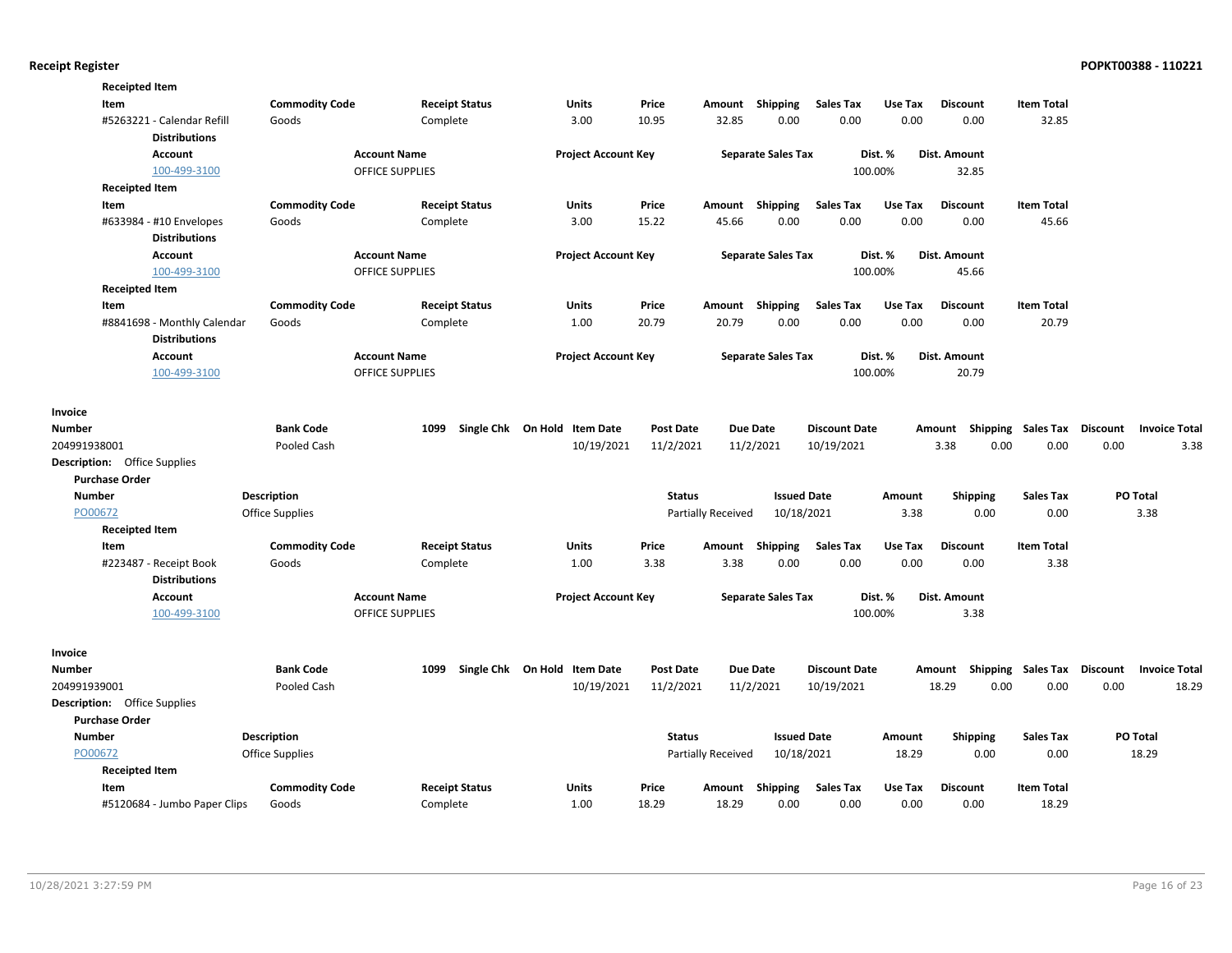| <b>Distributions</b><br><b>Account</b><br>100-499-3100 | <b>Account Name</b>    | <b>OFFICE SUPPLIES</b>   | <b>Project Account Key</b>   |                  |           | <b>Separate Sales Tax</b> | 100.00%              | Dist. % | Dist. Amount<br>18.29              |                    |          |                      |
|--------------------------------------------------------|------------------------|--------------------------|------------------------------|------------------|-----------|---------------------------|----------------------|---------|------------------------------------|--------------------|----------|----------------------|
| Invoice<br><b>Number</b>                               | <b>Bank Code</b>       | 1099                     | Single Chk On Hold Item Date | <b>Post Date</b> | Due Date  |                           | <b>Discount Date</b> |         | Amount Shipping Sales Tax Discount |                    |          | <b>Invoice Total</b> |
| 205153036001                                           | Pooled Cash            |                          | 10/19/2021                   | 11/2/2021        | 11/2/2021 |                           | 10/19/2021           |         | 0.00<br>105.25                     | 0.00               | 0.00     | 105.25               |
| <b>Description:</b> Office Supplies                    |                        |                          |                              |                  |           |                           |                      |         |                                    |                    |          |                      |
| <b>Purchase Order</b><br><b>Number</b>                 | <b>Description</b>     |                          |                              | <b>Status</b>    |           | <b>Issued Date</b>        |                      | Amount  |                                    | <b>Sales Tax</b>   | PO Total |                      |
| PO00675                                                | <b>Office Supplies</b> |                          |                              | Received         |           | 10/19/2021                |                      | 105.25  | <b>Shipping</b><br>0.00            | 0.00               |          | 105.25               |
| <b>Receipted Item</b>                                  |                        |                          |                              |                  |           |                           |                      |         |                                    |                    |          |                      |
| Item                                                   | <b>Commodity Code</b>  | <b>Receipt Status</b>    | Units                        | Price            | Amount    | Shipping                  | Sales Tax            | Use Tax | <b>Discount</b>                    | <b>Item Total</b>  |          |                      |
| Misc Office SUpplies                                   | Goods                  | Complete                 | 1.00                         | 105.25           | 105.25    | 0.00                      | 0.00                 | 0.00    | 0.00                               | 105.25             |          |                      |
| <b>Distributions</b>                                   |                        |                          |                              |                  |           |                           |                      |         |                                    |                    |          |                      |
| <b>Account</b>                                         | <b>Account Name</b>    |                          | <b>Project Account Key</b>   |                  |           | <b>Separate Sales Tax</b> |                      | Dist. % | Dist. Amount                       |                    |          |                      |
| 100-404-3100                                           |                        | <b>ELECTION SUPPLIES</b> |                              |                  |           |                           | 100.00%              |         | 105.25                             |                    |          |                      |
| Invoice                                                |                        |                          |                              |                  |           |                           |                      |         |                                    |                    |          |                      |
| <b>Number</b>                                          | <b>Bank Code</b>       | 1099                     | Single Chk On Hold Item Date | <b>Post Date</b> | Due Date  |                           | <b>Discount Date</b> |         | Amount Shipping                    | Sales Tax Discount |          | <b>Invoice Total</b> |
| 205153036002                                           | Pooled Cash            |                          | 10/15/2021                   | 11/2/2021        | 11/2/2021 |                           | 10/15/2021           |         | 17.54<br>0.00                      | 0.00               | 0.00     | 17.54                |
| <b>Description:</b> Office Supplies                    |                        |                          |                              |                  |           |                           |                      |         |                                    |                    |          |                      |
| <b>Purchase Order</b>                                  |                        |                          |                              |                  |           |                           |                      |         |                                    |                    |          |                      |
| <b>Number</b>                                          | <b>Description</b>     |                          |                              | <b>Status</b>    |           | <b>Issued Date</b>        |                      | Amount  | <b>Shipping</b>                    | <b>Sales Tax</b>   | PO Total |                      |
| PO00675                                                | <b>Office Supplies</b> |                          |                              | Received         |           | 10/19/2021                |                      | 17.54   | 0.00                               | 0.00               |          | 17.54                |
| <b>Receipted Item</b>                                  |                        |                          |                              |                  |           |                           |                      |         |                                    |                    |          |                      |
| Item                                                   | <b>Commodity Code</b>  | <b>Receipt Status</b>    | Units                        | Price            | Amount    | <b>Shipping</b>           | <b>Sales Tax</b>     | Use Tax | <b>Discount</b>                    | <b>Item Total</b>  |          |                      |
| <b>Sheet Protectors</b>                                | Goods                  | Complete                 | 1.00                         | 17.54            | 17.54     | 0.00                      | 0.00                 | 0.00    | 0.00                               | 17.54              |          |                      |
| <b>Distributions</b><br><b>Account</b>                 | <b>Account Name</b>    |                          | <b>Project Account Key</b>   |                  |           | <b>Separate Sales Tax</b> |                      | Dist. % | Dist. Amount                       |                    |          |                      |
| 100-404-3100                                           |                        | <b>ELECTION SUPPLIES</b> |                              |                  |           |                           | 100.00%              |         | 17.54                              |                    |          |                      |
| Invoice                                                |                        |                          |                              |                  |           |                           |                      |         |                                    |                    |          |                      |
| Number                                                 | <b>Bank Code</b>       | 1099                     | Single Chk On Hold Item Date | <b>Post Date</b> | Due Date  |                           | <b>Discount Date</b> |         | Amount Shipping                    | <b>Sales Tax</b>   | Discount | <b>Invoice Total</b> |
| 206444420001                                           | Pooled Cash            |                          | 10/15/2021                   | 11/2/2021        | 11/2/2021 |                           | 10/15/2021           |         | 9.65<br>0.00                       | 0.00               | 0.00     | 9.65                 |
| <b>Description:</b> Office Supplies                    |                        |                          |                              |                  |           |                           |                      |         |                                    |                    |          |                      |
| <b>Purchase Order</b>                                  |                        |                          |                              |                  |           |                           |                      |         |                                    |                    |          |                      |
| <b>Number</b>                                          | <b>Description</b>     |                          |                              | <b>Status</b>    |           | <b>Issued Date</b>        |                      | Amount  | <b>Shipping</b>                    | <b>Sales Tax</b>   | PO Total |                      |
| PO00675                                                | Office Supplies        |                          |                              | Received         |           | 10/19/2021                |                      | 9.65    | 0.00                               | 0.00               |          | 9.65                 |
| <b>Receipted Item</b>                                  |                        |                          |                              |                  |           |                           |                      |         |                                    |                    |          |                      |
| Item                                                   | <b>Commodity Code</b>  | <b>Receipt Status</b>    | Units                        | Price            | Amount    | <b>Shipping</b>           | Sales Tax            | Use Tax | <b>Discount</b>                    | <b>Item Total</b>  |          |                      |
| <b>Yellow Paper</b>                                    | Goods                  | Complete                 | 1.00                         | 9.65             | 9.65      | 0.00                      | 0.00                 | 0.00    | 0.00                               | 9.65               |          |                      |
| <b>Distributions</b>                                   |                        |                          |                              |                  |           |                           |                      |         |                                    |                    |          |                      |
| <b>Account</b>                                         | <b>Account Name</b>    |                          | <b>Project Account Key</b>   |                  |           | <b>Separate Sales Tax</b> |                      | Dist. % | <b>Dist. Amount</b>                |                    |          |                      |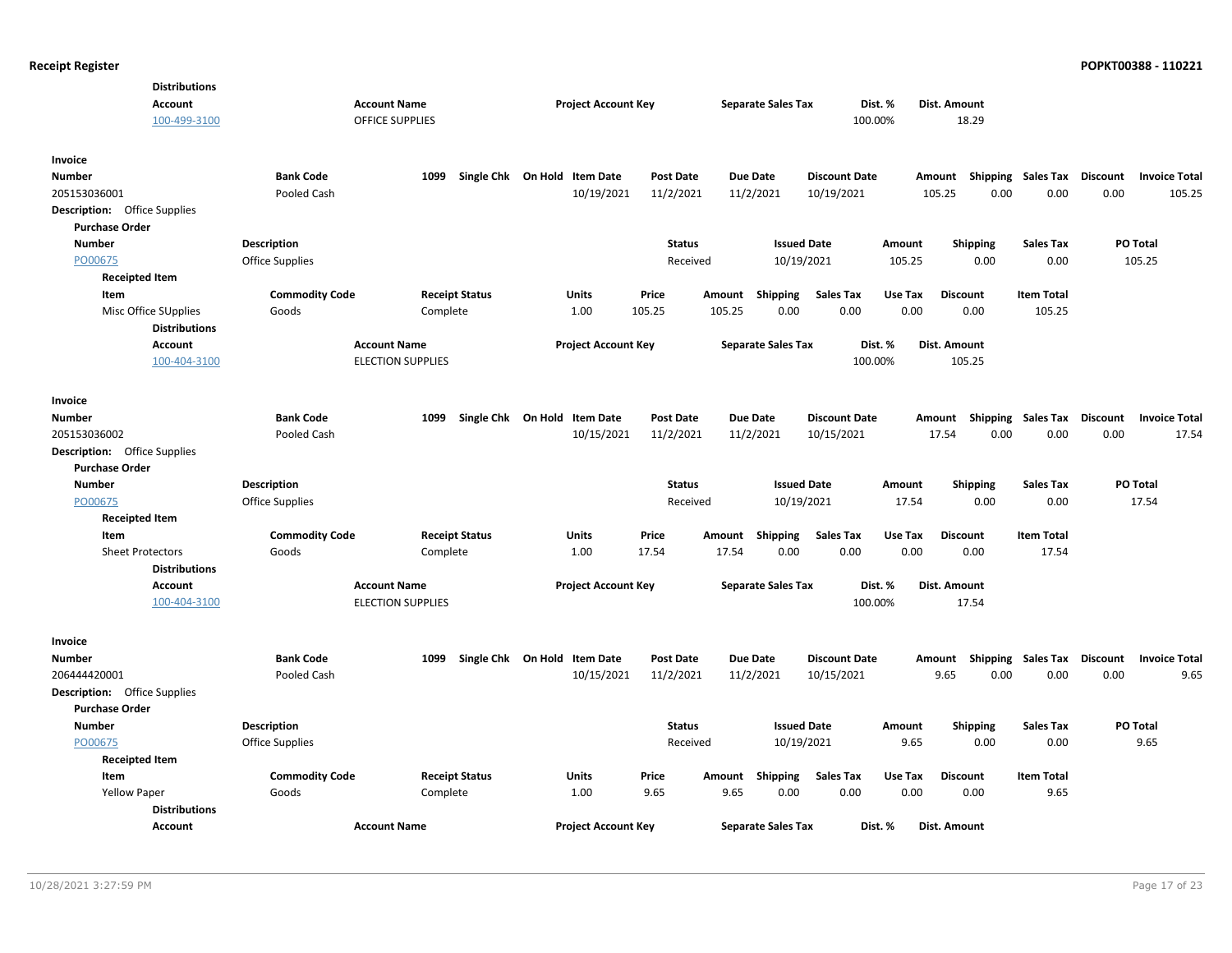| <b>Receipt Register</b>            |                                               |                           |                           |                              |                  |                 |                           |                      |                               |                                                    |                   |                       | POPKT00388 - 110221  |
|------------------------------------|-----------------------------------------------|---------------------------|---------------------------|------------------------------|------------------|-----------------|---------------------------|----------------------|-------------------------------|----------------------------------------------------|-------------------|-----------------------|----------------------|
|                                    | 100-404-3100                                  |                           | <b>ELECTION SUPPLIES</b>  |                              |                  |                 |                           | 100.00%              |                               | 9.65                                               |                   |                       |                      |
|                                    |                                               |                           |                           |                              |                  |                 |                           |                      |                               |                                                    |                   |                       |                      |
| <b>Vendor Number</b><br>00336      | <b>Vendor DBA</b><br><b>QUILL CORPORATION</b> |                           |                           |                              |                  |                 |                           |                      | <b>Vendor Total Discount:</b> |                                                    | 0.00              | <b>Invoice Total:</b> | 56.67                |
| Invoice                            |                                               |                           |                           |                              |                  |                 |                           |                      |                               |                                                    |                   |                       |                      |
| <b>Number</b>                      |                                               | <b>Bank Code</b>          | 1099                      | Single Chk On Hold Item Date | <b>Post Date</b> | <b>Due Date</b> |                           | <b>Discount Date</b> |                               |                                                    |                   |                       | <b>Invoice Total</b> |
| 20061014                           |                                               | Pooled Cash               |                           | 10/6/2021                    | 11/2/2021        | 11/2/2021       |                           | 10/6/2021            |                               | Amount Shipping Sales Tax Discount<br>0.45<br>0.00 | 0.00              | 0.00                  | 0.45                 |
|                                    | <b>Description:</b> Calculator Ribbons        |                           |                           |                              |                  |                 |                           |                      |                               |                                                    |                   |                       |                      |
| <b>Purchase Order</b>              |                                               |                           |                           |                              |                  |                 |                           |                      |                               |                                                    |                   |                       |                      |
| <b>Number</b>                      |                                               | Description               |                           |                              | <b>Status</b>    |                 | <b>Issued Date</b>        |                      | Amount                        | <b>Shipping</b>                                    | <b>Sales Tax</b>  |                       | PO Total             |
| PO00653                            |                                               | <b>Calculator Ribbons</b> |                           |                              | Received         |                 | 10/6/2021                 |                      | 0.45                          | 0.00                                               | 0.00              |                       | 0.45                 |
|                                    | <b>Receipted Item</b>                         |                           |                           |                              |                  |                 |                           |                      |                               |                                                    |                   |                       |                      |
| Item                               |                                               | <b>Commodity Code</b>     | <b>Receipt Status</b>     | <b>Units</b>                 | Price            | Amount          | Shipping                  | <b>Sales Tax</b>     | Use Tax                       | <b>Discount</b>                                    | <b>Item Total</b> |                       |                      |
|                                    | Ribbons R2087                                 | Goods                     | <b>Partially Received</b> | 1.00                         | 0.45             | 0.45            | 0.00                      | 0.00                 | 0.00                          | 0.00                                               | 0.45              |                       |                      |
|                                    | <b>Distributions</b>                          |                           |                           |                              |                  |                 |                           |                      |                               |                                                    |                   |                       |                      |
|                                    | Account                                       |                           | <b>Account Name</b>       | <b>Project Account Key</b>   |                  |                 | <b>Separate Sales Tax</b> |                      | Dist. %                       | Dist. Amount                                       |                   |                       |                      |
|                                    | 100-495-3100                                  |                           | <b>OFFICE SUPPLIES</b>    |                              |                  |                 |                           | 100.00%              |                               | 0.45                                               |                   |                       |                      |
|                                    |                                               |                           |                           |                              |                  |                 |                           |                      |                               |                                                    |                   |                       |                      |
| Invoice                            |                                               |                           |                           |                              |                  |                 |                           |                      |                               |                                                    |                   |                       |                      |
| <b>Number</b>                      |                                               | <b>Bank Code</b>          | 1099                      | Single Chk On Hold Item Date | <b>Post Date</b> | <b>Due Date</b> |                           | <b>Discount Date</b> |                               | Amount Shipping Sales Tax Discount                 |                   |                       | <b>Invoice Total</b> |
| 20061046                           |                                               | Pooled Cash               |                           | 10/6/2021                    | 11/2/2021        | 11/2/2021       |                           | 10/6/2021            |                               | 2.25<br>0.00                                       | 0.00              | 0.00                  | 2.25                 |
|                                    | <b>Description:</b> Calculator Ribbons        |                           |                           |                              |                  |                 |                           |                      |                               |                                                    |                   |                       |                      |
| <b>Purchase Order</b>              |                                               |                           |                           |                              |                  |                 |                           |                      |                               |                                                    |                   |                       |                      |
| <b>Number</b>                      |                                               | <b>Description</b>        |                           |                              | <b>Status</b>    |                 | <b>Issued Date</b>        |                      | Amount                        | <b>Shipping</b>                                    | Sales Tax         |                       | PO Total             |
| PO00653                            |                                               | <b>Calculator Ribbons</b> |                           |                              | Received         |                 | 10/6/2021                 |                      | 2.25                          | 0.00                                               | 0.00              |                       | 2.25                 |
|                                    | <b>Receipted Item</b>                         |                           |                           |                              |                  |                 |                           |                      |                               |                                                    |                   |                       |                      |
| Item                               |                                               | <b>Commodity Code</b>     | <b>Receipt Status</b>     | Units                        | Price            | Amount          | Shipping                  | <b>Sales Tax</b>     | Use Tax                       | <b>Discount</b>                                    | <b>Item Total</b> |                       |                      |
|                                    | Ribbons R2087                                 | Goods                     | Complete                  | 5.00                         | 0.45             | 2.25            | 0.00                      | 0.00                 | 0.00                          | 0.00                                               | 2.25              |                       |                      |
|                                    | <b>Distributions</b>                          |                           |                           |                              |                  |                 |                           |                      |                               |                                                    |                   |                       |                      |
|                                    | Account                                       |                           | <b>Account Name</b>       | <b>Project Account Key</b>   |                  |                 | <b>Separate Sales Tax</b> | Dist. %              |                               | <b>Dist. Amount</b>                                |                   |                       |                      |
|                                    | 100-495-3100                                  |                           | <b>OFFICE SUPPLIES</b>    |                              |                  |                 |                           | 100.00%              |                               | 2.25                                               |                   |                       |                      |
| Invoice                            |                                               |                           |                           |                              |                  |                 |                           |                      |                               |                                                    |                   |                       |                      |
| <b>Number</b>                      |                                               | <b>Bank Code</b>          | 1099                      | Single Chk On Hold Item Date | Post Date        | <b>Due Date</b> |                           | <b>Discount Date</b> |                               | Shipping<br>Amount                                 | Sales Tax         | Discount              | <b>Invoice Total</b> |
| 20245852                           |                                               | Pooled Cash               |                           | 10/14/2021                   | 11/2/2021        | 11/2/2021       |                           | 10/14/2021           |                               | 53.97<br>0.00                                      | 0.00              | 0.00                  | 53.97                |
| <b>Description:</b> Ink Cartridges |                                               |                           |                           |                              |                  |                 |                           |                      |                               |                                                    |                   |                       |                      |
| <b>Purchase Order</b>              |                                               |                           |                           |                              |                  |                 |                           |                      |                               |                                                    |                   |                       |                      |
| <b>Number</b>                      |                                               | Description               |                           |                              | <b>Status</b>    |                 | <b>Issued Date</b>        |                      | Amount                        | Shipping                                           | <b>Sales Tax</b>  |                       | PO Total             |
| PO00697                            |                                               | Ink Cartridges            |                           |                              | Received         |                 | 10/27/2021                |                      | 53.97                         | 0.00                                               | 0.00              |                       | 53.97                |
|                                    | <b>Receipted Item</b>                         |                           |                           |                              |                  |                 |                           |                      |                               |                                                    |                   |                       |                      |
| <b>Item</b>                        |                                               | <b>Commodity Code</b>     | <b>Receipt Status</b>     | Units                        | Price            | Amount          | Shipping                  | <b>Sales Tax</b>     | Use Tax                       | <b>Discount</b>                                    | <b>Item Total</b> |                       |                      |
|                                    | Canon Lt Gray Ink                             | Goods                     | Complete                  | 3.00                         | 17.99            | 53.97           | 0.00                      | 0.00                 | 0.00                          | 0.00                                               | 53.97             |                       |                      |
|                                    |                                               |                           |                           |                              |                  |                 |                           |                      |                               |                                                    |                   |                       |                      |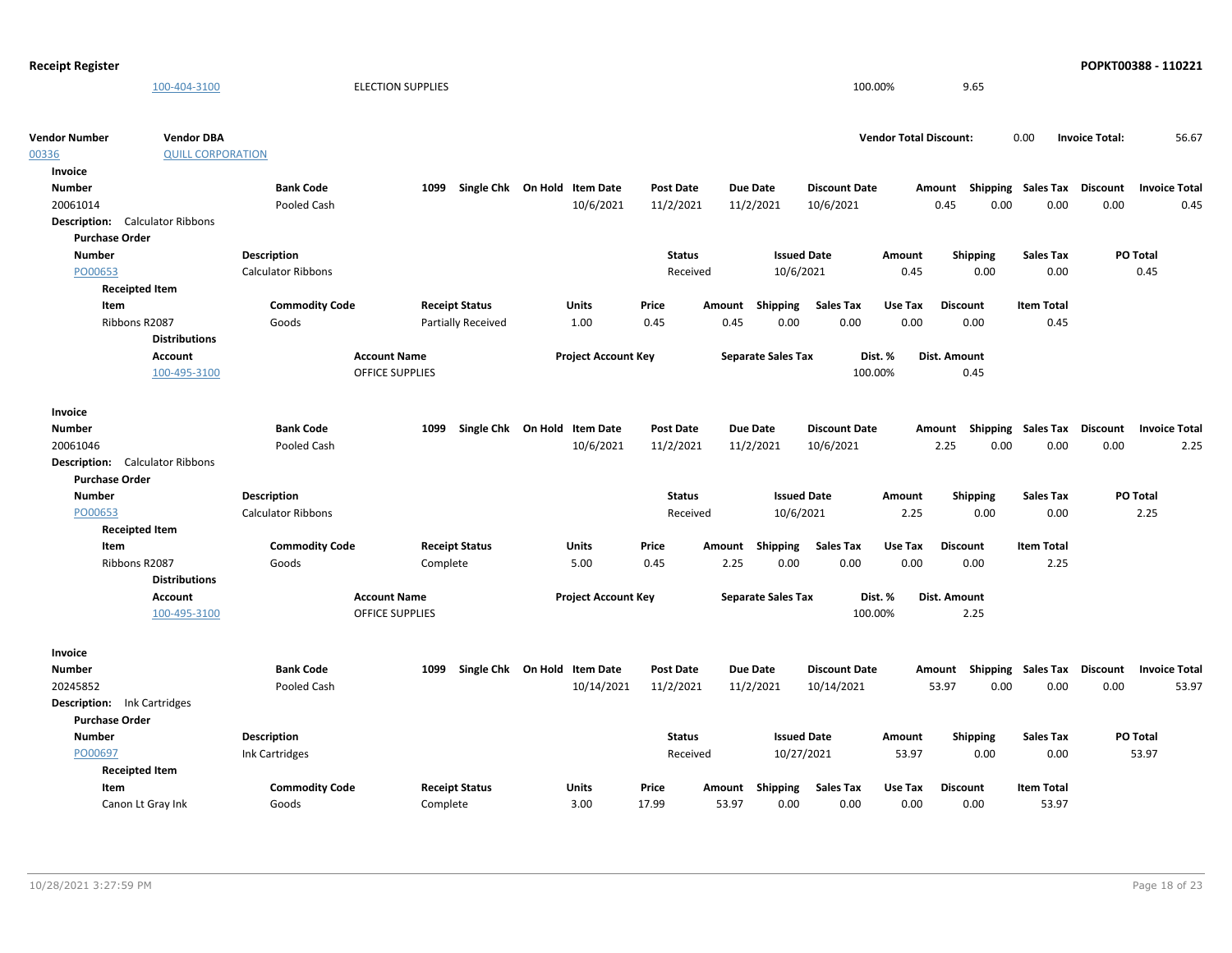|                                         | <b>Distributions</b>                   |                            |                         |                       |                              |                  |        |                           |                      |                               |                 |                           |                       |                      |
|-----------------------------------------|----------------------------------------|----------------------------|-------------------------|-----------------------|------------------------------|------------------|--------|---------------------------|----------------------|-------------------------------|-----------------|---------------------------|-----------------------|----------------------|
|                                         | <b>Account</b>                         |                            | <b>Account Name</b>     |                       | <b>Project Account Key</b>   |                  |        | <b>Separate Sales Tax</b> |                      | Dist. %                       | Dist. Amount    |                           |                       |                      |
|                                         | 100-475-3100                           |                            | <b>OFFICE SUPPLIES</b>  |                       |                              |                  |        |                           | 100.00%              |                               | 53.97           |                           |                       |                      |
|                                         |                                        |                            |                         |                       |                              |                  |        |                           |                      |                               |                 |                           |                       |                      |
| <b>Vendor Number</b>                    | <b>Vendor DBA</b>                      |                            |                         |                       |                              |                  |        |                           |                      | <b>Vendor Total Discount:</b> |                 | 0.00                      | <b>Invoice Total:</b> | 745.92               |
| 00478                                   | <b>REINERT PAPER &amp; CHEMI</b>       |                            |                         |                       |                              |                  |        |                           |                      |                               |                 |                           |                       |                      |
| Invoice                                 |                                        |                            |                         |                       |                              |                  |        |                           |                      |                               |                 |                           |                       |                      |
| <b>Number</b>                           |                                        | <b>Bank Code</b>           | 1099                    |                       | Single Chk On Hold Item Date | <b>Post Date</b> |        | <b>Due Date</b>           | <b>Discount Date</b> |                               | Amount          | Shipping Sales Tax        | <b>Discount</b>       | <b>Invoice Total</b> |
| 430850-1                                |                                        | Pooled Cash                |                         |                       | 10/19/2021                   | 11/2/2021        |        | 11/2/2021                 | 10/19/2021           |                               | 0.00<br>18.45   | 0.00                      | 0.00                  | 18.45                |
| <b>Description:</b> Janitorial Supplies |                                        |                            |                         |                       |                              |                  |        |                           |                      |                               |                 |                           |                       |                      |
| <b>Purchase Order</b>                   |                                        |                            |                         |                       |                              |                  |        |                           |                      |                               |                 |                           |                       |                      |
| <b>Number</b>                           |                                        | <b>Description</b>         |                         |                       |                              | <b>Status</b>    |        | <b>Issued Date</b>        |                      | Amount                        | <b>Shipping</b> | <b>Sales Tax</b>          | PO Total              |                      |
| PO00693                                 |                                        | Janitorial Supplies        |                         |                       |                              | Received         |        | 10/27/2021                |                      | 18.45                         | 0.00            | 0.00                      |                       | 18.45                |
| <b>Receipted Item</b>                   |                                        |                            |                         |                       |                              |                  |        |                           |                      |                               |                 |                           |                       |                      |
| Item                                    |                                        | <b>Commodity Code</b>      |                         | <b>Receipt Status</b> | Units                        | Price            | Amount | <b>Shipping</b>           | <b>Sales Tax</b>     | Use Tax                       | <b>Discount</b> | <b>Item Total</b>         |                       |                      |
|                                         | Backordered Items (Sponge Roller Goods |                            |                         | Complete              | 1.00                         | 18.45            | 18.45  | 0.00                      | 0.00                 | 0.00                          | 0.00            | 18.45                     |                       |                      |
|                                         | <b>Distributions</b>                   |                            |                         |                       |                              |                  |        |                           |                      |                               |                 |                           |                       |                      |
|                                         | <b>Account</b>                         |                            | <b>Account Name</b>     |                       | <b>Project Account Key</b>   |                  |        | <b>Separate Sales Tax</b> |                      | Dist. %                       | Dist. Amount    |                           |                       |                      |
|                                         | 100-518-3320                           |                            | <b>JANITOR SUPPLIES</b> |                       |                              |                  |        |                           | 100.00%              |                               | 18.45           |                           |                       |                      |
|                                         |                                        |                            |                         |                       |                              |                  |        |                           |                      |                               |                 |                           |                       |                      |
| Invoice                                 |                                        |                            |                         |                       |                              |                  |        |                           |                      |                               |                 |                           |                       |                      |
| <b>Number</b>                           |                                        | <b>Bank Code</b>           | 1099                    |                       | Single Chk On Hold Item Date | <b>Post Date</b> |        | <b>Due Date</b>           | <b>Discount Date</b> |                               | Amount          | Shipping Sales Tax        | Discount              | <b>Invoice Total</b> |
| 431734-1                                |                                        | Pooled Cash                |                         |                       | 10/19/2021                   | 11/2/2021        |        | 11/2/2021                 | 10/19/2021           |                               | 21.07<br>0.00   | 0.00                      | 0.00                  | 21.07                |
| <b>Description:</b> Janitorial Supplies |                                        |                            |                         |                       |                              |                  |        |                           |                      |                               |                 |                           |                       |                      |
| <b>Purchase Order</b>                   |                                        |                            |                         |                       |                              |                  |        |                           |                      |                               |                 |                           |                       |                      |
| <b>Number</b>                           |                                        | Description                |                         |                       |                              | <b>Status</b>    |        | <b>Issued Date</b>        |                      | Amount                        | <b>Shipping</b> | <b>Sales Tax</b>          | PO Total              |                      |
| PO00693                                 |                                        | Janitorial Supplies        |                         |                       |                              | Received         |        | 10/27/2021                |                      | 21.07                         | 0.00            | 0.00                      |                       | 21.07                |
| <b>Receipted Item</b>                   |                                        |                            |                         |                       |                              |                  |        |                           |                      |                               |                 |                           |                       |                      |
| Item                                    |                                        | <b>Commodity Code</b>      |                         | <b>Receipt Status</b> | Units                        | Price            |        | Amount Shipping           | <b>Sales Tax</b>     | Use Tax                       | <b>Discount</b> | <b>Item Total</b>         |                       |                      |
|                                         | Backordered Items (Stripper)           | Goods                      |                         | Complete              | 1.00                         | 21.07            | 21.07  | 0.00                      | 0.00                 | 0.00                          | 0.00            | 21.07                     |                       |                      |
|                                         | <b>Distributions</b>                   |                            |                         |                       |                              |                  |        |                           |                      |                               |                 |                           |                       |                      |
|                                         | <b>Account</b>                         |                            | <b>Account Name</b>     |                       | <b>Project Account Key</b>   |                  |        | <b>Separate Sales Tax</b> |                      | Dist. %                       | Dist. Amount    |                           |                       |                      |
|                                         | 100-518-3320                           |                            | <b>JANITOR SUPPLIES</b> |                       |                              |                  |        |                           | 100.00%              |                               | 21.07           |                           |                       |                      |
|                                         |                                        |                            |                         |                       |                              |                  |        |                           |                      |                               |                 |                           |                       |                      |
| Invoice                                 |                                        |                            |                         |                       |                              |                  |        |                           |                      |                               |                 |                           |                       |                      |
| <b>Number</b>                           |                                        | <b>Bank Code</b>           | 1099                    |                       | Single Chk On Hold Item Date | Post Date        |        | <b>Due Date</b>           | <b>Discount Date</b> |                               | Amount          | <b>Shipping Sales Tax</b> | <b>Discount</b>       | <b>Invoice Total</b> |
| 432218                                  |                                        | Pooled Cash                |                         |                       | 10/14/2021                   | 11/2/2021        |        | 11/2/2021                 | 10/14/2021           |                               | 107.76<br>0.00  | 0.00                      | 0.00                  | 107.76               |
| <b>Description:</b> JANITORIAL SUPPLIES |                                        |                            |                         |                       |                              |                  |        |                           |                      |                               |                 |                           |                       |                      |
| <b>Purchase Order</b>                   |                                        |                            |                         |                       |                              |                  |        |                           |                      |                               |                 |                           |                       |                      |
| <b>Number</b>                           |                                        | <b>Description</b>         |                         |                       |                              | <b>Status</b>    |        | <b>Issued Date</b>        |                      | Amount                        | <b>Shipping</b> | <b>Sales Tax</b>          | PO Total              |                      |
| PO00668                                 |                                        | <b>JANITORIAL SUPPLIES</b> |                         |                       |                              | Received         |        | 10/13/2021                |                      | 107.76                        | 0.00            | 0.00                      |                       | 107.76               |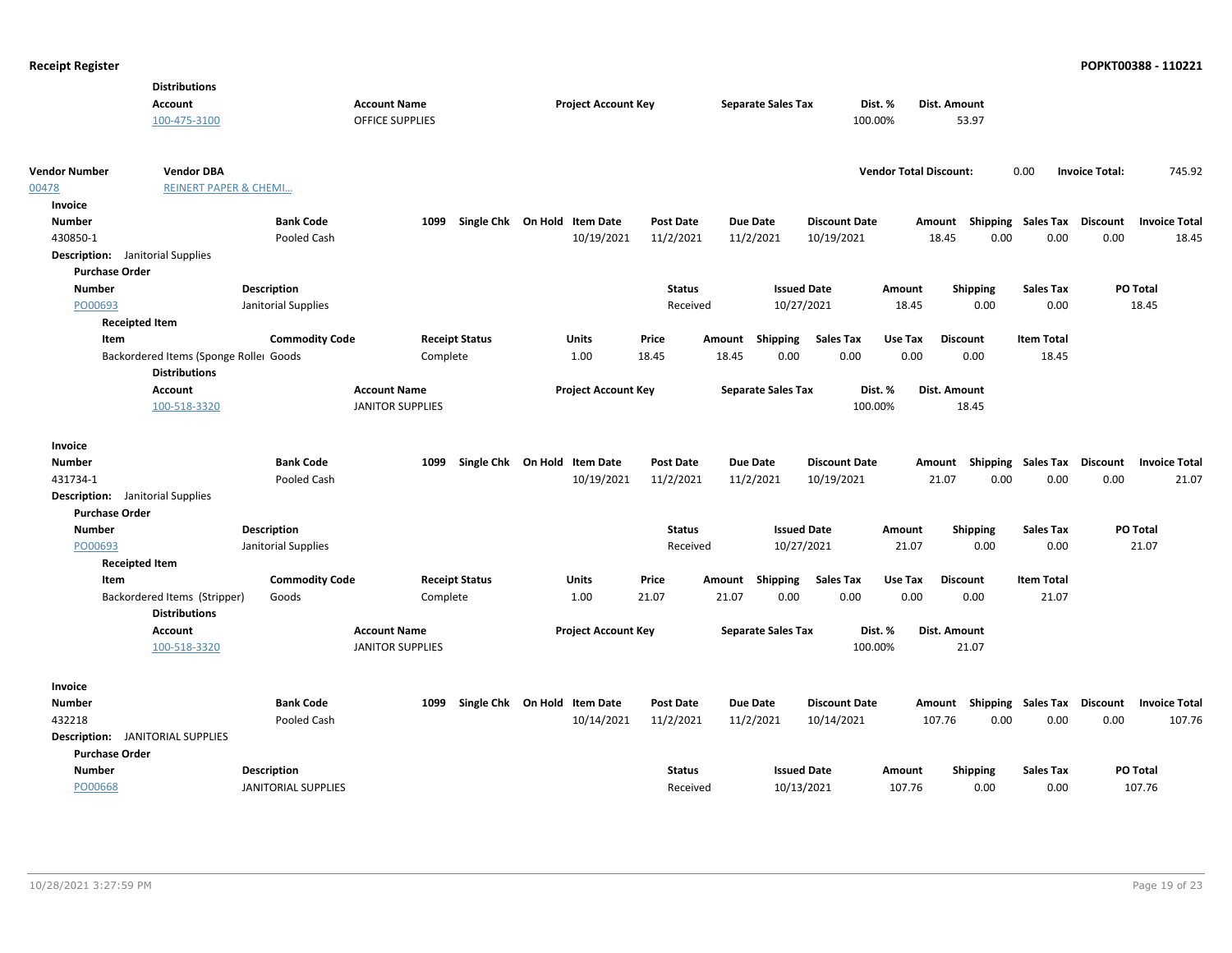|               | <b>Receipted Item</b>                   |                       |                         |                              |                  |        |                           |                      |         |                                    |                   |      |                      |
|---------------|-----------------------------------------|-----------------------|-------------------------|------------------------------|------------------|--------|---------------------------|----------------------|---------|------------------------------------|-------------------|------|----------------------|
|               | Item                                    | <b>Commodity Code</b> | <b>Receipt Status</b>   | Units                        | Price            | Amount | Shipping                  | <b>Sales Tax</b>     | Use Tax | <b>Discount</b>                    | <b>Item Total</b> |      |                      |
|               | GLOVES                                  | Goods                 | Complete                | 1.00                         | 15.43            | 15.43  | 0.00                      | 0.00                 | 0.00    | 0.00                               | 15.43             |      |                      |
|               | <b>Distributions</b>                    |                       |                         |                              |                  |        |                           |                      |         |                                    |                   |      |                      |
|               | Account                                 |                       | <b>Account Name</b>     | <b>Project Account Key</b>   |                  |        | <b>Separate Sales Tax</b> |                      | Dist. % | Dist. Amount                       |                   |      |                      |
|               | 100-511-3320                            |                       | <b>JANITOR SUPPLIES</b> |                              |                  |        |                           |                      | 100.00% | 15.43                              |                   |      |                      |
|               | <b>Receipted Item</b>                   |                       |                         |                              |                  |        |                           |                      |         |                                    |                   |      |                      |
|               | Item                                    | <b>Commodity Code</b> | <b>Receipt Status</b>   | <b>Units</b>                 | Price            |        | Amount Shipping           | <b>Sales Tax</b>     | Use Tax | <b>Discount</b>                    | <b>Item Total</b> |      |                      |
|               | <b>GLOVES</b>                           | Goods                 | Complete                | 1.00                         | 15.43            | 15.43  | 0.00                      | 0.00                 | 0.00    | 0.00                               | 15.43             |      |                      |
|               | <b>Distributions</b>                    |                       |                         |                              |                  |        |                           |                      |         |                                    |                   |      |                      |
|               | Account                                 |                       | <b>Account Name</b>     | <b>Project Account Key</b>   |                  |        | <b>Separate Sales Tax</b> |                      | Dist. % | Dist. Amount                       |                   |      |                      |
|               | 100-513-3320                            |                       | <b>JANITOR SUPPLIES</b> |                              |                  |        |                           |                      | 100.00% | 15.43                              |                   |      |                      |
|               | <b>Receipted Item</b>                   |                       |                         |                              |                  |        |                           |                      |         |                                    |                   |      |                      |
|               | Item                                    | <b>Commodity Code</b> | <b>Receipt Status</b>   | Units                        | Price            | Amount | Shipping                  | <b>Sales Tax</b>     | Use Tax | <b>Discount</b>                    | <b>Item Total</b> |      |                      |
|               | <b>MF TOWELS</b>                        | Goods                 | Complete                | 1.00                         | 23.68            | 23.68  | 0.00                      | 0.00                 | 0.00    | 0.00                               | 23.68             |      |                      |
|               | <b>Distributions</b>                    |                       |                         |                              |                  |        |                           |                      |         |                                    |                   |      |                      |
|               | <b>Account</b>                          |                       | <b>Account Name</b>     | <b>Project Account Key</b>   |                  |        | <b>Separate Sales Tax</b> |                      | Dist. % | Dist. Amount                       |                   |      |                      |
|               | 100-513-3320                            |                       | <b>JANITOR SUPPLIES</b> |                              |                  |        |                           |                      | 100.00% | 23.68                              |                   |      |                      |
|               | <b>Receipted Item</b>                   |                       |                         |                              |                  |        |                           |                      |         |                                    |                   |      |                      |
|               | Item                                    | <b>Commodity Code</b> | <b>Receipt Status</b>   | Units                        | Price            |        | Amount Shipping           | <b>Sales Tax</b>     | Use Tax | <b>Discount</b>                    | <b>Item Total</b> |      |                      |
|               | <b>PAPER TOWELS</b>                     | Goods                 | Complete                | 2.00                         | 26.61            | 53.22  | 0.00                      | 0.00                 | 0.00    | 0.00                               | 53.22             |      |                      |
|               | <b>Distributions</b>                    |                       |                         |                              |                  |        |                           |                      |         |                                    |                   |      |                      |
|               | <b>Account</b>                          |                       | <b>Account Name</b>     | <b>Project Account Key</b>   |                  |        | <b>Separate Sales Tax</b> |                      | Dist. % | Dist. Amount                       |                   |      |                      |
|               | 230-623-3400                            |                       | <b>SHOP SUPPLIES</b>    |                              |                  |        |                           |                      | 100.00% | 53.22                              |                   |      |                      |
| Invoice       |                                         |                       |                         |                              |                  |        |                           |                      |         |                                    |                   |      |                      |
| <b>Number</b> |                                         | <b>Bank Code</b>      | 1099                    | Single Chk On Hold Item Date | <b>Post Date</b> |        | <b>Due Date</b>           | <b>Discount Date</b> |         | Amount Shipping Sales Tax Discount |                   |      | <b>Invoice Total</b> |
| 432241        |                                         | Pooled Cash           |                         | 10/14/2021                   | 11/2/2021        |        | 11/2/2021                 | 10/14/2021           |         | 105.98<br>0.00                     | 0.00              | 0.00 | 105.98               |
|               | <b>Description:</b> Janitorial Supplies |                       |                         |                              |                  |        |                           |                      |         |                                    |                   |      |                      |
|               | <b>Purchase Order</b>                   |                       |                         |                              |                  |        |                           |                      |         |                                    |                   |      |                      |
| Number        |                                         | <b>Description</b>    |                         |                              | <b>Status</b>    |        | <b>Issued Date</b>        |                      | Amount  | <b>Shipping</b>                    | <b>Sales Tax</b>  |      | PO Total             |
| PO00670       |                                         | Janitorial Supplies   |                         |                              | Received         |        | 10/15/2021                |                      | 105.98  | 0.00                               | 0.00              |      | 105.98               |
|               | <b>Receipted Item</b>                   |                       |                         |                              |                  |        |                           |                      |         |                                    |                   |      |                      |
|               | Item                                    | <b>Commodity Code</b> | <b>Receipt Status</b>   | Units                        | Price            | Amount | Shipping                  | <b>Sales Tax</b>     | Use Tax | <b>Discount</b>                    | <b>Item Total</b> |      |                      |
|               | Large Trash Bags                        | Goods                 | Complete                | 2.00                         | 29.51            | 59.02  | 0.00                      | 0.00                 | 0.00    | 0.00                               | 59.02             |      |                      |
|               | <b>Distributions</b>                    |                       |                         |                              |                  |        |                           |                      |         |                                    |                   |      |                      |
|               | <b>Account</b>                          |                       | <b>Account Name</b>     | <b>Project Account Key</b>   |                  |        | <b>Separate Sales Tax</b> |                      | Dist. % | Dist. Amount                       |                   |      |                      |
|               | 100-518-3320                            |                       | <b>JANITOR SUPPLIES</b> |                              |                  |        |                           |                      | 100.00% | 59.02                              |                   |      |                      |
|               | <b>Receipted Item</b>                   |                       |                         |                              |                  |        |                           |                      |         |                                    |                   |      |                      |
|               | Item                                    | <b>Commodity Code</b> | <b>Receipt Status</b>   | Units                        | Price            |        | Amount Shipping           | <b>Sales Tax</b>     | Use Tax | <b>Discount</b>                    | <b>Item Total</b> |      |                      |
|               | <b>SMall Trash Bags</b>                 | Goods                 | Complete                | 2.00                         | 23.48            | 46.96  | 0.00                      | 0.00                 | 0.00    | 0.00                               | 46.96             |      |                      |
|               | <b>Distributions</b>                    |                       |                         |                              |                  |        |                           |                      |         |                                    |                   |      |                      |
|               | <b>Account</b>                          |                       | <b>Account Name</b>     | <b>Project Account Key</b>   |                  |        | <b>Separate Sales Tax</b> |                      | Dist. % | <b>Dist. Amount</b>                |                   |      |                      |
|               | 100-518-3320                            |                       | <b>JANITOR SUPPLIES</b> |                              |                  |        |                           |                      | 100.00% | 46.96                              |                   |      |                      |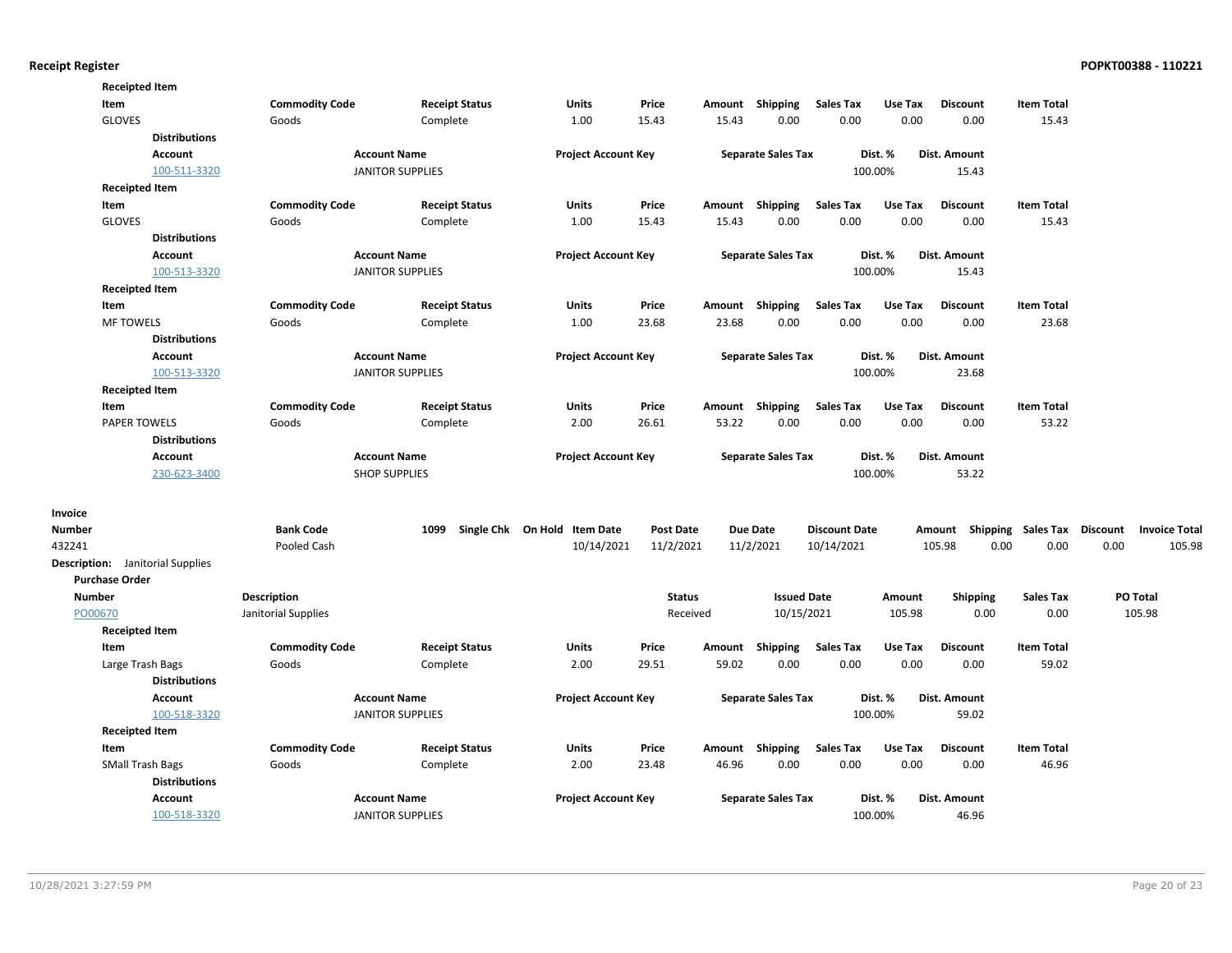| <b>Invoice</b>       |                                         |                             |                         |                              |                            |                  |        |                           |                      |                               |                                    |                   |                       |                      |
|----------------------|-----------------------------------------|-----------------------------|-------------------------|------------------------------|----------------------------|------------------|--------|---------------------------|----------------------|-------------------------------|------------------------------------|-------------------|-----------------------|----------------------|
| <b>Number</b>        |                                         | <b>Bank Code</b>            | 1099                    | Single Chk On Hold Item Date |                            | <b>Post Date</b> |        | <b>Due Date</b>           | <b>Discount Date</b> |                               | Amount Shipping Sales Tax Discount |                   |                       | <b>Invoice Total</b> |
| 432642               |                                         | Pooled Cash                 |                         |                              | 10/25/2021                 | 11/2/2021        |        | 11/2/2021                 | 10/25/2021           |                               | 0.00<br>492.66                     | 0.00              | 0.00                  | 492.66               |
|                      | Description: JANITORIAL EQUIPMENT       |                             |                         |                              |                            |                  |        |                           |                      |                               |                                    |                   |                       |                      |
|                      | <b>Purchase Order</b>                   |                             |                         |                              |                            |                  |        |                           |                      |                               |                                    |                   |                       |                      |
| <b>Number</b>        |                                         | <b>Description</b>          |                         |                              |                            | <b>Status</b>    |        | <b>Issued Date</b>        |                      | Amount                        | <b>Shipping</b>                    | <b>Sales Tax</b>  |                       | PO Total             |
| PO00691              |                                         | <b>JANITORIAL EQUIPMENT</b> |                         |                              |                            | Received         |        | 10/26/2021                |                      | 492.66                        | 0.00                               | 0.00              |                       | 492.66               |
|                      | <b>Receipted Item</b>                   |                             |                         |                              |                            |                  |        |                           |                      |                               |                                    |                   |                       |                      |
|                      | Item                                    | <b>Commodity Code</b>       |                         | <b>Receipt Status</b>        | <b>Units</b>               | Price            | Amount | Shipping                  | <b>Sales Tax</b>     | Use Tax                       | <b>Discount</b>                    | <b>Item Total</b> |                       |                      |
|                      | <b>Microfiber Towels</b>                | Goods                       |                         | Complete                     | 1.00                       | 10.80            | 10.80  | 0.00                      | 0.00                 | 0.00                          | 0.00                               | 10.80             |                       |                      |
|                      | <b>Distributions</b>                    |                             |                         |                              |                            |                  |        |                           |                      |                               |                                    |                   |                       |                      |
|                      | <b>Account</b>                          |                             | <b>Account Name</b>     |                              | <b>Project Account Key</b> |                  |        | <b>Separate Sales Tax</b> |                      | Dist. %                       | Dist. Amount                       |                   |                       |                      |
|                      | 100-518-3320                            |                             | <b>JANITOR SUPPLIES</b> |                              |                            |                  |        |                           | 100.00%              |                               | 10.80                              |                   |                       |                      |
|                      | <b>Receipted Item</b>                   |                             |                         |                              |                            |                  |        |                           |                      |                               |                                    |                   |                       |                      |
|                      | Item                                    | <b>Commodity Code</b>       |                         | <b>Receipt Status</b>        | Units                      | Price            |        | Amount Shipping           | <b>Sales Tax</b>     | Use Tax                       | <b>Discount</b>                    | <b>Item Total</b> |                       |                      |
|                      | Mop Buckets w/squeezers                 | Goods                       |                         | Complete                     | 3.00                       | 72.72            | 218.16 | 0.00                      | 0.00                 | 0.00                          | 0.00                               | 218.16            |                       |                      |
|                      | <b>Distributions</b>                    |                             |                         |                              |                            |                  |        |                           |                      |                               |                                    |                   |                       |                      |
|                      | <b>Account</b>                          |                             | <b>Account Name</b>     |                              | <b>Project Account Key</b> |                  |        | <b>Separate Sales Tax</b> |                      | Dist. %                       | <b>Dist. Amount</b>                |                   |                       |                      |
|                      | 100-518-3320                            |                             | <b>JANITOR SUPPLIES</b> |                              |                            |                  |        |                           | 100.00%              |                               | 218.16                             |                   |                       |                      |
|                      | <b>Receipted Item</b>                   |                             |                         |                              |                            |                  |        |                           |                      |                               |                                    |                   |                       |                      |
|                      | Item                                    | <b>Commodity Code</b>       |                         | <b>Receipt Status</b>        | <b>Units</b>               | Price            |        | Amount Shipping           | <b>Sales Tax</b>     | Use Tax                       | <b>Discount</b>                    | <b>Item Total</b> |                       |                      |
|                      | Mop Frames and Pads                     | Goods                       |                         | Complete                     | 1.00                       | 71.48            | 71.48  | 0.00                      | 0.00                 | 0.00                          | 0.00                               | 71.48             |                       |                      |
|                      | <b>Distributions</b>                    |                             |                         |                              |                            |                  |        |                           |                      |                               |                                    |                   |                       |                      |
|                      | Account                                 |                             | <b>Account Name</b>     |                              | <b>Project Account Key</b> |                  |        | <b>Separate Sales Tax</b> |                      | Dist. %                       | Dist. Amount                       |                   |                       |                      |
|                      | 100-518-3320                            |                             | <b>JANITOR SUPPLIES</b> |                              |                            |                  |        |                           | 100.00%              |                               | 71.48                              |                   |                       |                      |
|                      | <b>Receipted Item</b>                   |                             |                         |                              |                            |                  |        |                           |                      |                               |                                    |                   |                       |                      |
|                      | Item                                    | <b>Commodity Code</b>       |                         | <b>Receipt Status</b>        | Units                      | Price            |        | Amount Shipping           | <b>Sales Tax</b>     | Use Tax                       | <b>Discount</b>                    | <b>Item Total</b> |                       |                      |
|                      | TRASH CAN W/ROLLERS AND CAD Goods       |                             |                         | Complete                     | 2.00                       | 96.11            | 192.22 | 0.00                      | 0.00                 | 0.00                          | 0.00                               | 192.22            |                       |                      |
|                      | <b>Distributions</b>                    |                             |                         |                              |                            |                  |        |                           |                      |                               |                                    |                   |                       |                      |
|                      | <b>Account</b>                          |                             | <b>Account Name</b>     |                              | <b>Project Account Key</b> |                  |        | <b>Separate Sales Tax</b> |                      | Dist. %                       | Dist. Amount                       |                   |                       |                      |
|                      | 100-518-3320                            |                             | <b>JANITOR SUPPLIES</b> |                              |                            |                  |        |                           | 100.00%              |                               | 192.22                             |                   |                       |                      |
|                      |                                         |                             |                         |                              |                            |                  |        |                           |                      |                               |                                    |                   |                       |                      |
| <b>Vendor Number</b> | <b>Vendor DBA</b>                       |                             |                         |                              |                            |                  |        |                           |                      | <b>Vendor Total Discount:</b> |                                    | 0.00              | <b>Invoice Total:</b> | 914.38               |
| 00161                | <b>SMITH MUNICIPAL SUPPL</b>            |                             |                         |                              |                            |                  |        |                           |                      |                               |                                    |                   |                       |                      |
| Invoice              |                                         |                             |                         |                              |                            |                  |        |                           |                      |                               |                                    |                   |                       |                      |
| <b>Number</b>        |                                         | <b>Bank Code</b>            | 1099                    | Single Chk On Hold Item Date |                            | <b>Post Date</b> |        | <b>Due Date</b>           | <b>Discount Date</b> |                               | Amount Shipping Sales Tax Discount |                   |                       | <b>Invoice Total</b> |
| 00-19625             |                                         | Pooled Cash                 |                         |                              | 10/15/2021                 | 11/2/2021        |        | 11/2/2021                 | 10/15/2021           |                               | 709.10<br>205.28                   | 0.00              | 0.00                  | 914.38               |
|                      | <b>Description: PCT 1 TRAFFIC SIGNS</b> |                             |                         |                              |                            |                  |        |                           |                      |                               |                                    |                   |                       |                      |
|                      | <b>Purchase Order</b>                   |                             |                         |                              |                            |                  |        |                           |                      |                               |                                    |                   |                       |                      |
| <b>Number</b>        |                                         | <b>Description</b>          |                         |                              |                            | <b>Status</b>    |        | <b>Issued Date</b>        |                      | Amount                        | <b>Shipping</b>                    | Sales Tax         |                       | <b>PO Total</b>      |
| PO00667              |                                         | PCT 1 TRAFFIC SIGNS         |                         |                              |                            | Received         |        | 10/13/2021                |                      | 709.10                        | 205.28                             | 0.00              |                       | 914.38               |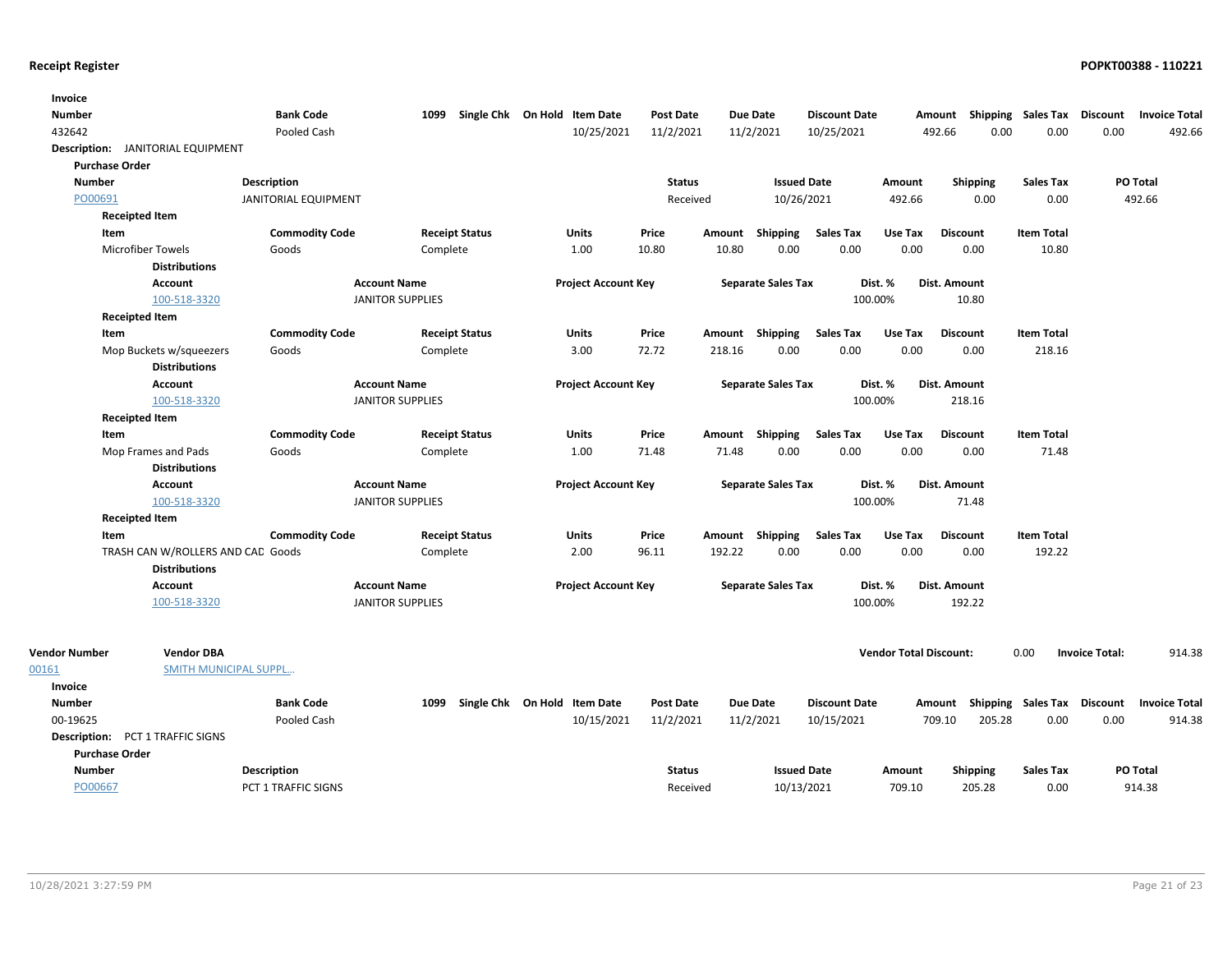|                        | <b>Receipted Item</b>    |                       |                            |                            |       |                         |                           |                  |         |                 |                               |
|------------------------|--------------------------|-----------------------|----------------------------|----------------------------|-------|-------------------------|---------------------------|------------------|---------|-----------------|-------------------------------|
|                        | Item                     | <b>Commodity Code</b> | <b>Receipt Status</b>      | Units                      | Price | Amount                  | Shipping                  | <b>Sales Tax</b> | Use Tax | <b>Discount</b> | <b>Item Total</b>             |
|                        | <b>POSTS</b>             | Goods                 | Complete                   | 11.00                      | 35.52 | 390.72                  | 0.00                      | 0.00             | 0.00    | 0.00            | 390.72                        |
|                        | <b>Distributions</b>     |                       |                            |                            |       |                         |                           |                  |         |                 |                               |
|                        | Account                  |                       | <b>Account Name</b>        | <b>Project Account Key</b> |       |                         | <b>Separate Sales Tax</b> |                  | Dist. % | Dist. Amount    |                               |
|                        | 210-621-3430             |                       | R&B MAT. HARDWARE & LUMBER |                            |       |                         |                           |                  | 100.00% | 390.72          |                               |
|                        | <b>Receipted Item</b>    |                       |                            |                            |       |                         |                           |                  |         |                 |                               |
|                        | Item                     | <b>Commodity Code</b> | <b>Receipt Status</b>      | Units                      | Price | Amount                  | Shipping                  | <b>Sales Tax</b> | Use Tax | Discount        | <b>Item Total</b>             |
|                        | ROAD IMPASSABLE WHEN WET | Goods                 | Complete                   | 4.00                       | 35.39 | 141.56                  | 205.28                    | 0.00             | 0.00    | 0.00            | 346.84                        |
|                        | <b>Distributions</b>     |                       |                            |                            |       |                         |                           |                  |         |                 |                               |
|                        | Account                  |                       | <b>Account Name</b>        | <b>Project Account Key</b> |       |                         | <b>Separate Sales Tax</b> |                  | Dist. % | Dist. Amount    |                               |
|                        | 210-621-3430             |                       | R&B MAT. HARDWARE & LUMBER |                            |       |                         |                           |                  | 100.00% | 346.84          |                               |
|                        | <b>Receipted Item</b>    |                       |                            |                            |       |                         |                           |                  |         |                 |                               |
|                        | Item                     | <b>Commodity Code</b> | <b>Receipt Status</b>      | Units                      | Price | Amount                  | Shipping                  | Sales Tax        | Use Tax | <b>Discount</b> | <b>Item Total</b>             |
|                        | SPEED LIMIT 30           | Goods                 | Complete                   | 7.00                       | 25.26 | 176.82                  | 0.00                      | 0.00             | 0.00    | 0.00            | 176.82                        |
|                        | <b>Distributions</b>     |                       |                            |                            |       |                         |                           |                  |         |                 |                               |
|                        | Account                  |                       | <b>Account Name</b>        | <b>Project Account Key</b> |       |                         | <b>Separate Sales Tax</b> |                  | Dist. % | Dist. Amount    |                               |
|                        | 210-621-3430             |                       | R&B MAT. HARDWARE & LUMBER |                            |       |                         |                           |                  | 100.00% | 176.82          |                               |
| <b>Packet Totals</b>   |                          |                       |                            |                            |       |                         |                           |                  |         |                 |                               |
|                        |                          |                       |                            |                            |       |                         |                           |                  |         |                 |                               |
| <b>Vendors:</b><br>- 8 | Invoices: 44             | Purchase Orders: 46   |                            | Amount: 7,990.96           |       | <b>Shipping: 279.26</b> |                           | Tax: 0.00        |         | Discount: 0.00  | <b>Total Amount: 8,270.22</b> |